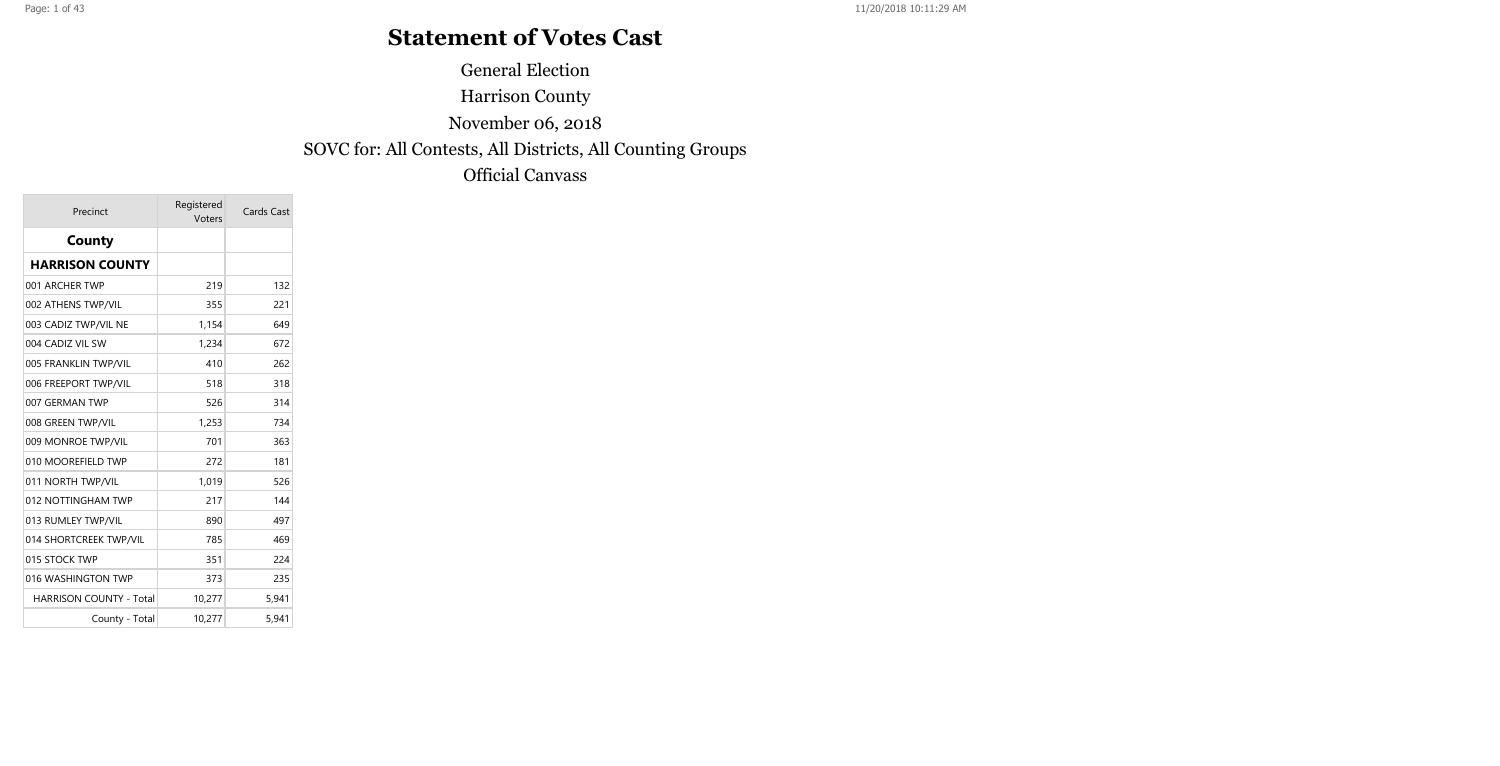### **Governor and Lieutenant Governor (Vote for 1)**

| Precinct                | Cast<br>Times  | Precinct                 | Richard Cordray<br>and Betty Sutton<br>(Dem) | and<br>Mike DeWine<br>Jon Husted<br>(Rep) | Constance Gadell-<br>Newton and Brett | R. Joseph<br>(GRN) | Travis M. Irvine<br>and J. Todd<br>Grayson<br>(LIB) | <b>Total Votes</b> | Precinct                   | Rebecca Ayres and<br>Anthony Durgans |  |
|-------------------------|----------------|--------------------------|----------------------------------------------|-------------------------------------------|---------------------------------------|--------------------|-----------------------------------------------------|--------------------|----------------------------|--------------------------------------|--|
| County                  |                | County                   |                                              |                                           |                                       |                    |                                                     |                    | County                     |                                      |  |
| <b>HARRISON COUNTY</b>  |                | <b>HARRISON COUNTY</b>   |                                              |                                           |                                       |                    |                                                     |                    | <b>HARRISON COUNTY</b>     |                                      |  |
| 001 ARCHER TWP          |                | 132 001 ARCHER TWP       | 33                                           | 93                                        |                                       |                    | 3                                                   |                    | 130 001 ARCHER TWP         | $\Omega$                             |  |
| 002 ATHENS TWP/VIL      |                | 221 002 ATHENS TWP/VIL   | 77                                           | 140                                       | $\Omega$                              |                    | 4                                                   | 221                | 002 ATHENS TWP/VIL         | $\Omega$                             |  |
| 003 CADIZ TWP/VIL NE    |                | 649 003 CADIZ TWP/VIL NE | 207                                          | 400                                       | 11                                    |                    | 18                                                  |                    | 636 003 CADIZ TWP/VIL NE   | $\Omega$                             |  |
| 004 CADIZ VIL SW        | 672            | 004 CADIZ VIL SW         | 239                                          | 400                                       | 5                                     |                    | 11                                                  |                    | 655   004 CADIZ VIL SW     | $\Omega$                             |  |
| 005 FRANKLIN TWP/VIL    | 262            | 005 FRANKLIN TWP/VIL     | 65                                           | 184                                       | 8                                     |                    | 3                                                   |                    | 260 005 FRANKLIN TWP/VIL   | $\Omega$                             |  |
| 006 FREEPORT TWP/VIL    | 318            | 006 FREEPORT TWP/VIL     | 100                                          | 202                                       | $\overline{3}$                        |                    | $\overline{7}$                                      |                    | 312 006 FREEPORT TWP/VIL   | $\Omega$                             |  |
| 007 GERMAN TWP          | 314            | 007 GERMAN TWP           | 87                                           | 217                                       | 2                                     |                    | 5                                                   |                    | 311 007 GERMAN TWP         | $\Omega$                             |  |
| 008 GREEN TWP/VIL       | 734            | 008 GREEN TWP/VIL        | 249                                          | 453                                       | 5                                     |                    | 15                                                  |                    | 722 008 GREEN TWP/VIL      | $\Omega$                             |  |
| 009 MONROE TWP/VIL      | 363            | 009 MONROE TWP/VIL       | 80                                           | 255                                       | 11                                    |                    | 8                                                   | 354                | 009 MONROE TWP/VIL         | $\Omega$                             |  |
| 010 MOOREFIELD TWP      | 181            | 010 MOOREFIELD TWP       | 49                                           | 123                                       | 3                                     |                    | $\overline{c}$                                      |                    | 177 010 MOOREFIELD TWP     | $\Omega$                             |  |
| 011 NORTH TWP/VIL       | 526            | 011 NORTH TWP/VIL        | 141                                          | 343                                       | 9                                     |                    | 19                                                  |                    | 513 011 NORTH TWP/VIL      | $\Omega$                             |  |
| 012 NOTTINGHAM TWP      | 144            | 012 NOTTINGHAM TWP       | 43                                           | 96                                        |                                       |                    | $\overline{c}$                                      |                    | 142 012 NOTTINGHAM TWP     | $\Omega$                             |  |
| 013 RUMLEY TWP/VIL      | 497            | 013 RUMLEY TWP/VIL       | 121                                          | 351                                       | 5                                     |                    | 11                                                  |                    | 488   013 RUMLEY TWP/VIL   | $\mathbf 0$                          |  |
| 014 SHORTCREEK TWP/VIL  | 469            | 014 SHORTCREEK TWP/VIL   | 150                                          | 302                                       | $\overline{c}$                        |                    | 4                                                   |                    |                            | $\Omega$                             |  |
| 015 STOCK TWP           | 224            |                          |                                              |                                           |                                       |                    |                                                     |                    | 458 014 SHORTCREEK TWP/VIL |                                      |  |
| 016 WASHINGTON TWP      | 235            | 015 STOCK TWP            | 65                                           | 148                                       | $\overline{3}$                        |                    | 2                                                   |                    | 218 015 STOCK TWP          | $\Omega$                             |  |
| HARRISON COUNTY - Total | 5,941          | 016 WASHINGTON TWP       | 74                                           | 144                                       | 7                                     |                    | 4                                                   | 229                | 016 WASHINGTON TWP         | $\Omega$                             |  |
| <b>Cumulative</b>       |                | HARRISON COUNTY - Total  | 1,780                                        | 3,851                                     | 76                                    |                    | 118                                                 | 5,826              | HARRISON COUNTY - Total    | $\Omega$                             |  |
| Cumulative              | $\Omega$       | <b>Cumulative</b>        |                                              |                                           |                                       |                    |                                                     |                    | <b>Cumulative</b>          |                                      |  |
| Cumulative - Total      | $\overline{0}$ | Cumulative               | 0                                            | $\overline{0}$                            | $\overline{0}$                        |                    | $\mathbf{0}$                                        |                    | $0$ Cumulative             | $\mathbf 0$                          |  |
| County - Total          | 5,941          | Cumulative - Total       | $\Omega$                                     | $\Omega$                                  | $\Omega$                              |                    | $\Omega$                                            |                    | Cumulative - Total         | $\Omega$                             |  |
|                         |                | County - Total           | 1,780                                        | 3,851                                     | 76                                    |                    | 118                                                 | 5,826              | County - Total             | $\Omega$                             |  |

| Renea Turner and<br>Keith Colton | Richard Duncan<br>and Dennis A.<br>Artino | Unresolved<br>Write-In |
|----------------------------------|-------------------------------------------|------------------------|
|                                  |                                           |                        |
|                                  |                                           |                        |
| $\mathbf{0}$                     | $\mathbf{0}$                              | $\mathbf{0}$           |
| $\mathbf{0}$                     | $\mathbf{0}$                              | $\mathbf{0}$           |
| $\mathbf{0}$                     | $\mathbf 0$                               | $\mathbf{0}$           |
| $\overline{0}$                   | $\mathbf{0}$                              | $\overline{0}$         |
| $\mathbf{0}$                     | $\mathbf{0}$                              | $\mathbf{0}$           |
| $\mathbf{0}$                     | $\mathbf{0}$                              | $\mathbf{0}$           |
| $\mathbf{0}$                     | $\mathbf{0}$                              | $\mathbf{0}$           |
| $\overline{0}$                   | $\mathbf{0}$                              | $\mathbf{0}$           |
| $\overline{0}$                   | $\mathbf{0}$                              | $\mathbf{0}$           |
| $\mathbf{0}$                     | $\mathbf{0}$                              | $\mathbf{0}$           |
| $\mathbf{0}$                     | $\mathbf{0}$                              | $\mathbf{1}$           |
| $\mathbf{0}$                     | $\mathbf{0}$                              | $\mathbf{0}$           |
| $\overline{0}$                   | $\mathbf{0}$                              | $\overline{0}$         |
| $\mathbf{0}$                     | $\mathbf{0}$                              | $\mathbf{0}$           |
| $\mathbf{0}$                     | $\mathbf{0}$                              | $\mathbf{0}$           |
| $\overline{0}$                   | $\mathbf{0}$                              | $\mathbf{0}$           |
| $\mathbf{0}$                     | $\overline{0}$                            | $\mathbf{1}$           |
|                                  |                                           |                        |
| $\mathbf{0}$                     | $\mathbf{0}$                              | $\mathbf{0}$           |
| $\overline{0}$                   | $\mathbf{0}$                              | $\mathbf{0}$           |
| $\overline{0}$                   | $\mathbf{0}$                              | $\mathbf{1}$           |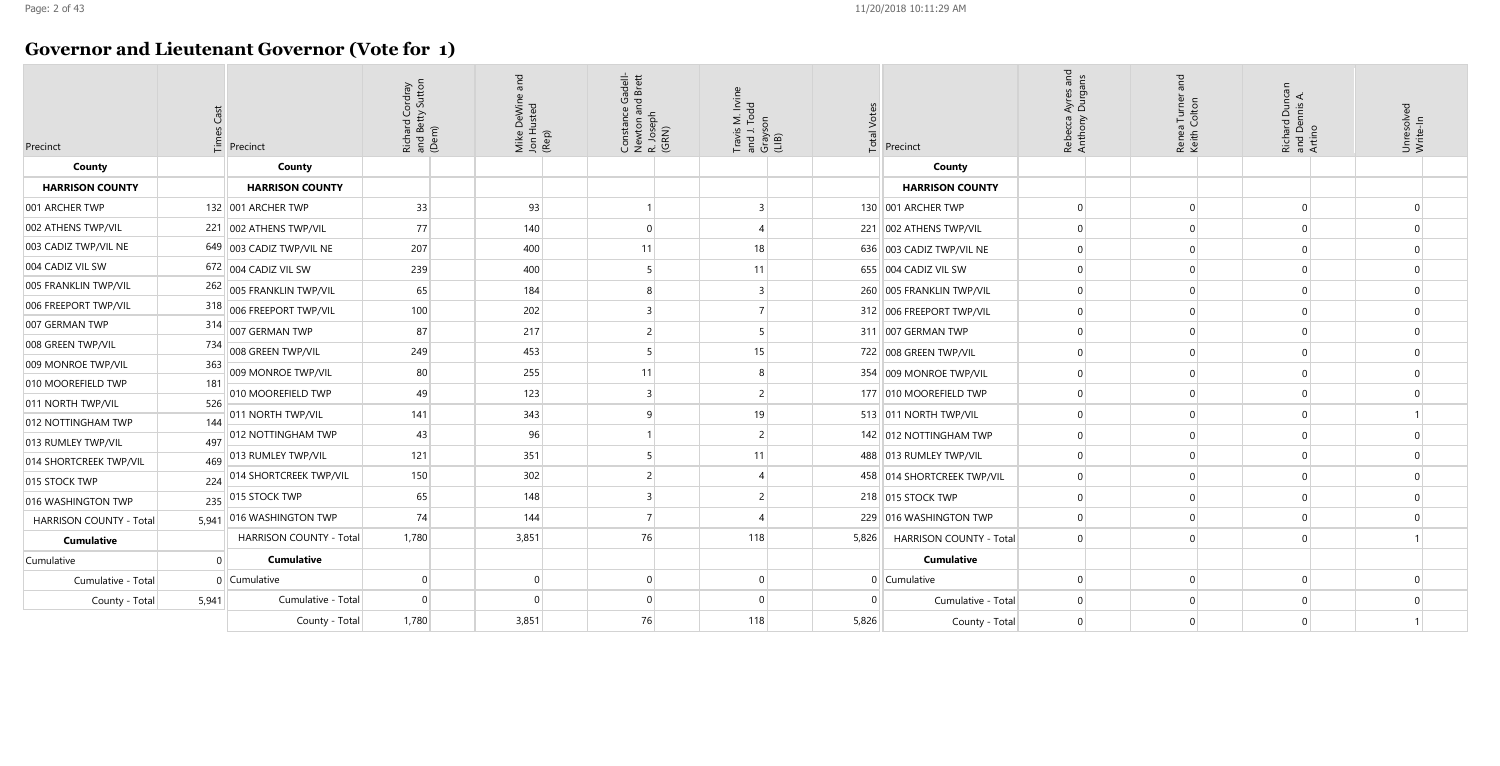### **Attorney General (Vote for 1)**

| Precinct                       | Times Cast   | Precinct                       | Steve Dettelbach<br>(Dem) | Dave Yost<br>(Rep) | <b>Total Votes</b> |
|--------------------------------|--------------|--------------------------------|---------------------------|--------------------|--------------------|
| County                         |              | County                         |                           |                    |                    |
| <b>HARRISON COUNTY</b>         |              | <b>HARRISON COUNTY</b>         |                           |                    |                    |
| 001 ARCHER TWP                 |              | 132 001 ARCHER TWP             | 37                        | 92                 | 129                |
| 002 ATHENS TWP/VIL             | 221          | 002 ATHENS TWP/VIL             | 89                        | 126                | 215                |
| 003 CADIZ TWP/VIL NE           | 649          | 003 CADIZ TWP/VIL NE           | 234                       | 391                | 625                |
| 004 CADIZ VIL SW               | 672          | 004 CADIZ VIL SW               | 273                       | 377                | 650                |
| 005 FRANKLIN TWP/VIL           | 262          | 005 FRANKLIN TWP/VIL           | 75                        | 181                | 256                |
| 006 FREEPORT TWP/VIL           | 318          | 006 FREEPORT TWP/VIL           | 111                       | 196                | 307                |
| 007 GERMAN TWP                 | 314          | 007 GERMAN TWP                 | 106                       | 198                | 304                |
| 008 GREEN TWP/VIL              | 734          | 008 GREEN TWP/VIL              | 293                       | 423                | 716                |
| 009 MONROE TWP/VIL             | 363          | 009 MONROE TWP/VIL             | 98                        | 259                | 357                |
| 010 MOOREFIELD TWP             | 181          | 010 MOOREFIELD TWP             | 53                        | 125                | 178                |
| 011 NORTH TWP/VIL              | 526          |                                | 175                       | 333                | 508                |
| 012 NOTTINGHAM TWP             | 144          | 011 NORTH TWP/VIL              |                           |                    |                    |
| 013 RUMLEY TWP/VIL             | 497          | 012 NOTTINGHAM TWP             | 43                        | 99                 | 142                |
| 014 SHORTCREEK TWP/VIL         | 469          | 013 RUMLEY TWP/VIL             | 142                       | 343                | 485                |
| 015 STOCK TWP                  | 224          | 014 SHORTCREEK TWP/VIL         | 165                       | 291                | 456                |
| 016 WASHINGTON TWP             | 235          | 015 STOCK TWP                  | 73                        | 146                | 219                |
| <b>HARRISON COUNTY - Total</b> | 5,941        | 016 WASHINGTON TWP             | 91                        | 130                | 221                |
| <b>Cumulative</b>              |              | <b>HARRISON COUNTY - Total</b> | 2,058                     | 3,710              | 5,768              |
| Cumulative                     | $\mathbf{0}$ | <b>Cumulative</b>              |                           |                    |                    |
| Cumulative - Total             | $\Omega$     | Cumulative                     | 0                         | $\pmb{0}$          | 0                  |
| County - Total                 | 5,941        | Cumulative - Total             | $\mathbf{0}$              | 0                  | $\overline{0}$     |
|                                |              | County - Total                 | 2,058                     | 3,710              | 5,768              |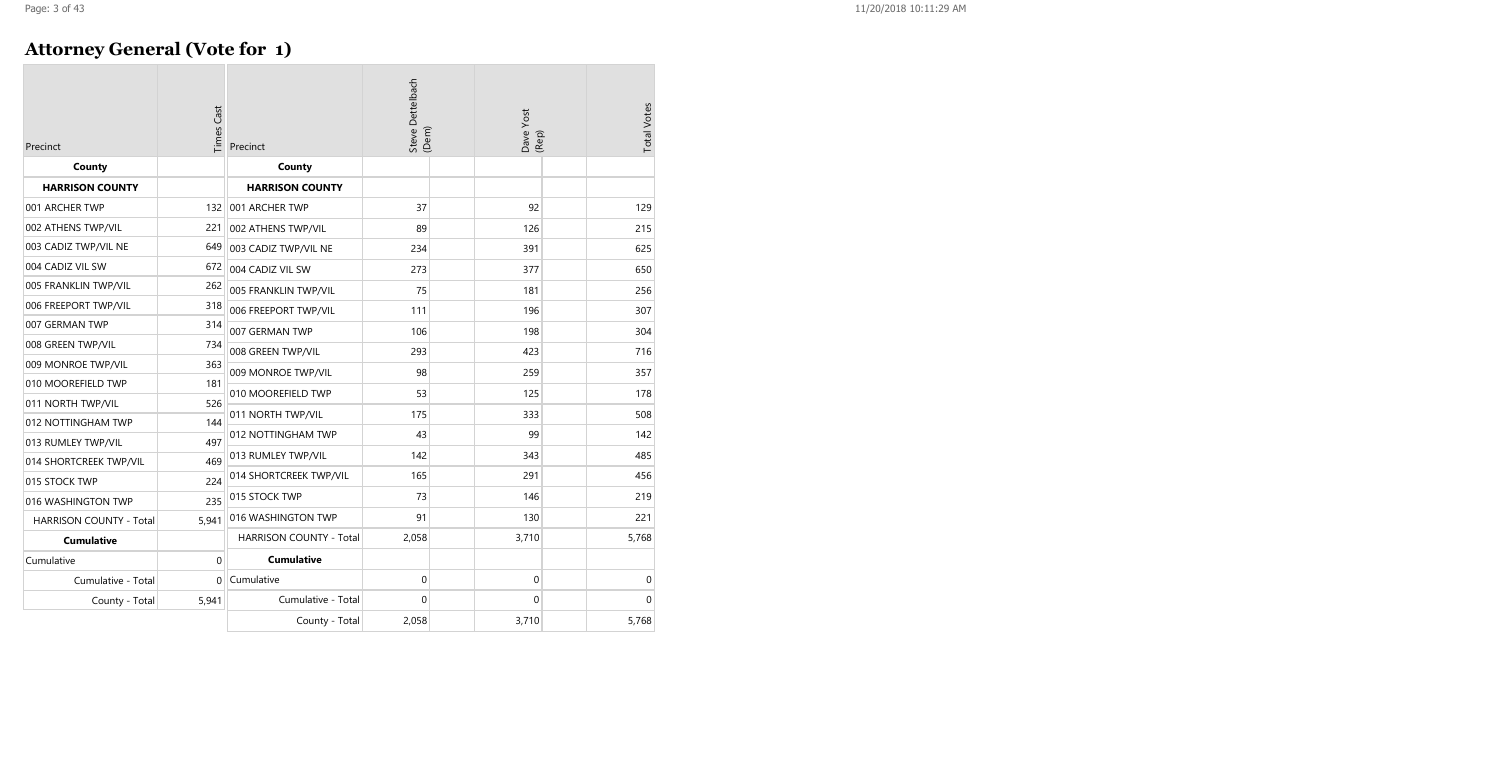### **Auditor of State (Vote for 1)**

| Precinct                       | <b>Times Cast</b> | Precinct                       | Coogan<br>Robert C. (<br>(LIB) | Keith Faber<br>(Rep) | Zack Space<br>(Dem) | <b>Total Votes</b> |
|--------------------------------|-------------------|--------------------------------|--------------------------------|----------------------|---------------------|--------------------|
| County                         |                   | County                         |                                |                      |                     |                    |
| <b>HARRISON COUNTY</b>         |                   | <b>HARRISON COUNTY</b>         |                                |                      |                     |                    |
| 001 ARCHER TWP                 | 132               | 001 ARCHER TWP                 | 6                              | 84                   | 38                  | 128                |
| 002 ATHENS TWP/VIL             | 221               | 002 ATHENS TWP/VIL             | 5                              | 107                  | 103                 | 215                |
| 003 CADIZ TWP/VIL NE           | 649               | 003 CADIZ TWP/VIL NE           | 23                             | 328                  | 279                 | 630                |
| 004 CADIZ VIL SW               | 672               | 004 CADIZ VIL SW               | 18                             | 330                  | 303                 | 651                |
| 005 FRANKLIN TWP/VIL           | 262               | 005 FRANKLIN TWP/VIL           | 11                             | 148                  | 97                  | 256                |
| 006 FREEPORT TWP/VIL           | 318               | 006 FREEPORT TWP/VIL           | 11                             | 165                  | 135                 | 311                |
| 007 GERMAN TWP                 | 314               | 007 GERMAN TWP                 | 8                              | 181                  | 116                 | 305                |
| 008 GREEN TWP/VIL              | 734               | 008 GREEN TWP/VIL              | 22                             | 369                  | 325                 | 716                |
| 009 MONROE TWP/VIL             | 363               | 009 MONROE TWP/VIL             | 12                             | 222                  | 122                 | 356                |
| 010 MOOREFIELD TWP             | 181               | 010 MOOREFIELD TWP             | 5                              | 109                  | 63                  | 177                |
| 011 NORTH TWP/VIL              | 526               |                                | 24                             |                      | 194                 | 513                |
| 012 NOTTINGHAM TWP             | 144               | 011 NORTH TWP/VIL              |                                | 295                  |                     |                    |
| 013 RUMLEY TWP/VIL             | 497               | 012 NOTTINGHAM TWP             | $\overline{7}$                 | 89                   | 46                  | 142                |
| 014 SHORTCREEK TWP/VIL         | 469               | 013 RUMLEY TWP/VIL             | 23                             | 296                  | 167                 | 486                |
| 015 STOCK TWP                  | 224               | 014 SHORTCREEK TWP/VIL         | 3                              | 266                  | 186                 | 455                |
| 016 WASHINGTON TWP             | 235               | 015 STOCK TWP                  | 1                              | 131                  | 90                  | 222                |
| <b>HARRISON COUNTY - Total</b> | 5,941             | 016 WASHINGTON TWP             | 3                              | 128                  | 99                  | 230                |
| <b>Cumulative</b>              |                   | <b>HARRISON COUNTY - Total</b> | 182                            | 3,248                | 2,363               | 5,793              |
| Cumulative                     | $\mathbf 0$       | <b>Cumulative</b>              |                                |                      |                     |                    |
| Cumulative - Total             | $\Omega$          | Cumulative                     | 0                              | $\overline{0}$       | $\mathbf 0$         | $\mathbf 0$        |
| County - Total                 | 5,941             | Cumulative - Total             | 0                              | 0                    | $\mathbf 0$         | $\mathbf 0$        |
|                                |                   | County - Total                 | 182                            | 3,248                | 2,363               | 5,793              |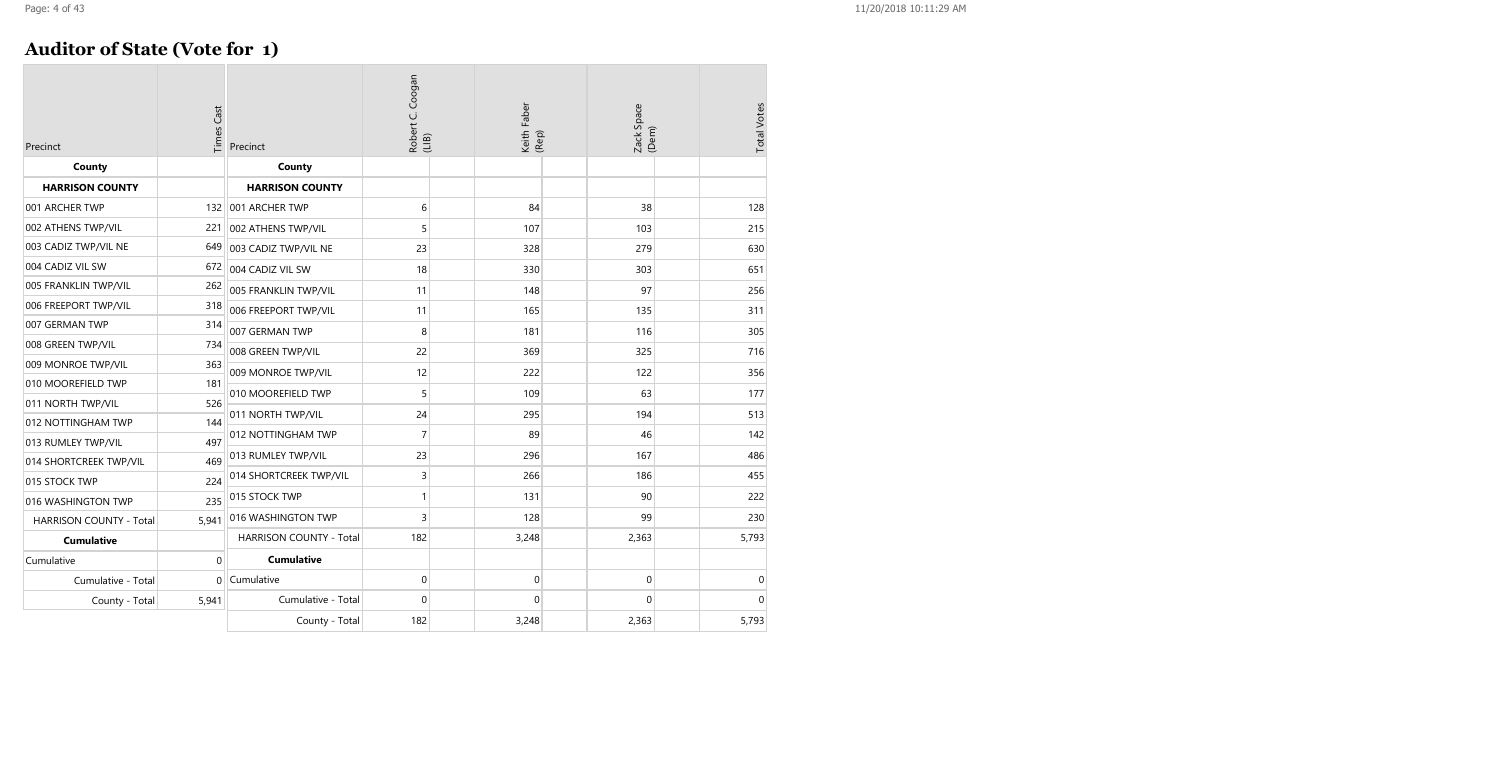# **Secretary of State (Vote for 1)**

| Precinct                       | Cast<br>Times | Precinct                 | Kathleen Clyde<br>(Dem) | Frank LaRose<br>(Rep) | Nanna<br>œ<br>Dustin  <br>(LIB) | <b>Total Votes</b> | Precinct                     | Michael W. Bradley | Unresolved<br>Write-In |
|--------------------------------|---------------|--------------------------|-------------------------|-----------------------|---------------------------------|--------------------|------------------------------|--------------------|------------------------|
| County                         |               | County                   |                         |                       |                                 |                    | County                       |                    |                        |
| <b>HARRISON COUNTY</b>         |               | <b>HARRISON COUNTY</b>   |                         |                       |                                 |                    | <b>HARRISON COUNTY</b>       |                    |                        |
| 001 ARCHER TWP                 |               | 132 001 ARCHER TWP       | 32                      | 88                    | 8                               |                    | 128 001 ARCHER TWP           |                    | $\mathbf 0$            |
| 002 ATHENS TWP/VIL             |               | 221 002 ATHENS TWP/VIL   | 88                      | 115                   | 5                               |                    | 208 002 ATHENS TWP/VIL       | $\Omega$           | $\Omega$               |
| 003 CADIZ TWP/VIL NE           |               | 649 003 CADIZ TWP/VIL NE | 231                     | 362                   | 21                              |                    | 614 003 CADIZ TWP/VIL NE     | $\Omega$           | $\mathbf 0$            |
| 004 CADIZ VIL SW               |               | 672 004 CADIZ VIL SW     | 267                     | 352                   | 15                              |                    | 634 004 CADIZ VIL SW         |                    | $\mathbf{0}$           |
| 005 FRANKLIN TWP/VIL           | 262           | 005 FRANKLIN TWP/VIL     | 70                      | 168                   | 11                              |                    | 249 005 FRANKLIN TWP/VIL     | $\Omega$           | $\mathbf{0}$           |
| 006 FREEPORT TWP/VIL           | 318           | 006 FREEPORT TWP/VIL     | 111                     | 191                   | 4                               |                    | 306 006 FREEPORT TWP/VIL     | $\Omega$           | $\mathbf 0$            |
| 007 GERMAN TWP                 | 314           | 007 GERMAN TWP           | 105                     | 193                   | 4                               |                    | 302 007 GERMAN TWP           | $\Omega$           | $\mathbf 0$            |
| 008 GREEN TWP/VIL              | 734           | 008 GREEN TWP/VIL        | 272                     | 418                   | 22                              |                    | 712 008 GREEN TWP/VIL        |                    | $\mathbf{0}$           |
| 009 MONROE TWP/VIL             | 363           | 009 MONROE TWP/VIL       | 90                      | 252                   | 8                               | 350                | 009 MONROE TWP/VIL           | ∩                  | $\mathbf 0$            |
| 010 MOOREFIELD TWP             | 181           | 010 MOOREFIELD TWP       | 53                      | 120                   | 2                               |                    | 175 010 MOOREFIELD TWP       | $\Omega$           | $\mathbf 0$            |
| 011 NORTH TWP/VIL              | 526           | 011 NORTH TWP/VIL        | 161                     | 329                   | 21                              |                    | 511 011 NORTH TWP/VIL        | $\Omega$           | $\mathbf 0$            |
| 012 NOTTINGHAM TWP             | 144           | 012 NOTTINGHAM TWP       | 37                      | 99                    | 3                               |                    | 139 012 NOTTINGHAM TWP       | $\Omega$           | $\mathbf{0}$           |
| 013 RUMLEY TWP/VIL             | 497           |                          |                         |                       |                                 |                    |                              |                    |                        |
| 014 SHORTCREEK TWP/VIL         | 469           | 013 RUMLEY TWP/VIL       | 142                     | 325                   | 17                              |                    | 484   013 RUMLEY TWP/VIL     | $\Omega$           | $\mathbf 0$            |
| 015 STOCK TWP                  | 224           | 014 SHORTCREEK TWP/VIL   | 152                     | 293                   | 3                               |                    | 448   014 SHORTCREEK TWP/VIL | $\Omega$           | $\mathbf 0$            |
| 016 WASHINGTON TWP             | 235           | 015 STOCK TWP            | 74                      | 139                   | 2                               |                    | 215 015 STOCK TWP            |                    | $\mathbf{0}$           |
| <b>HARRISON COUNTY - Total</b> | 5.941         | 016 WASHINGTON TWP       | 90                      | 130                   | 3                               | 223                | 016 WASHINGTON TWP           | $\Omega$           | $\mathbf 0$            |
| <b>Cumulative</b>              |               | HARRISON COUNTY - Total  | 1,975                   | 3,574                 | 149                             | 5,698              | HARRISON COUNTY - Total      |                    | $\Omega$               |
| Cumulative                     | U             | <b>Cumulative</b>        |                         |                       |                                 |                    | <b>Cumulative</b>            |                    |                        |
| Cumulative - Total             |               | 0 Cumulative             | $\Omega$                | $\Omega$              | 0                               | $\overline{0}$     | Cumulative                   | $\Omega$           | $\mathbf 0$            |
| County - Total                 | 5,941         | Cumulative - Total       | $\mathbf 0$             | $\Omega$              | 0                               | $\Omega$           | Cumulative - Total           | $\Omega$           | $\mathbf{0}$           |
|                                |               | County - Total           | 1,975                   | 3,574                 | 149                             | 5,698              | County - Total               |                    | $\Omega$               |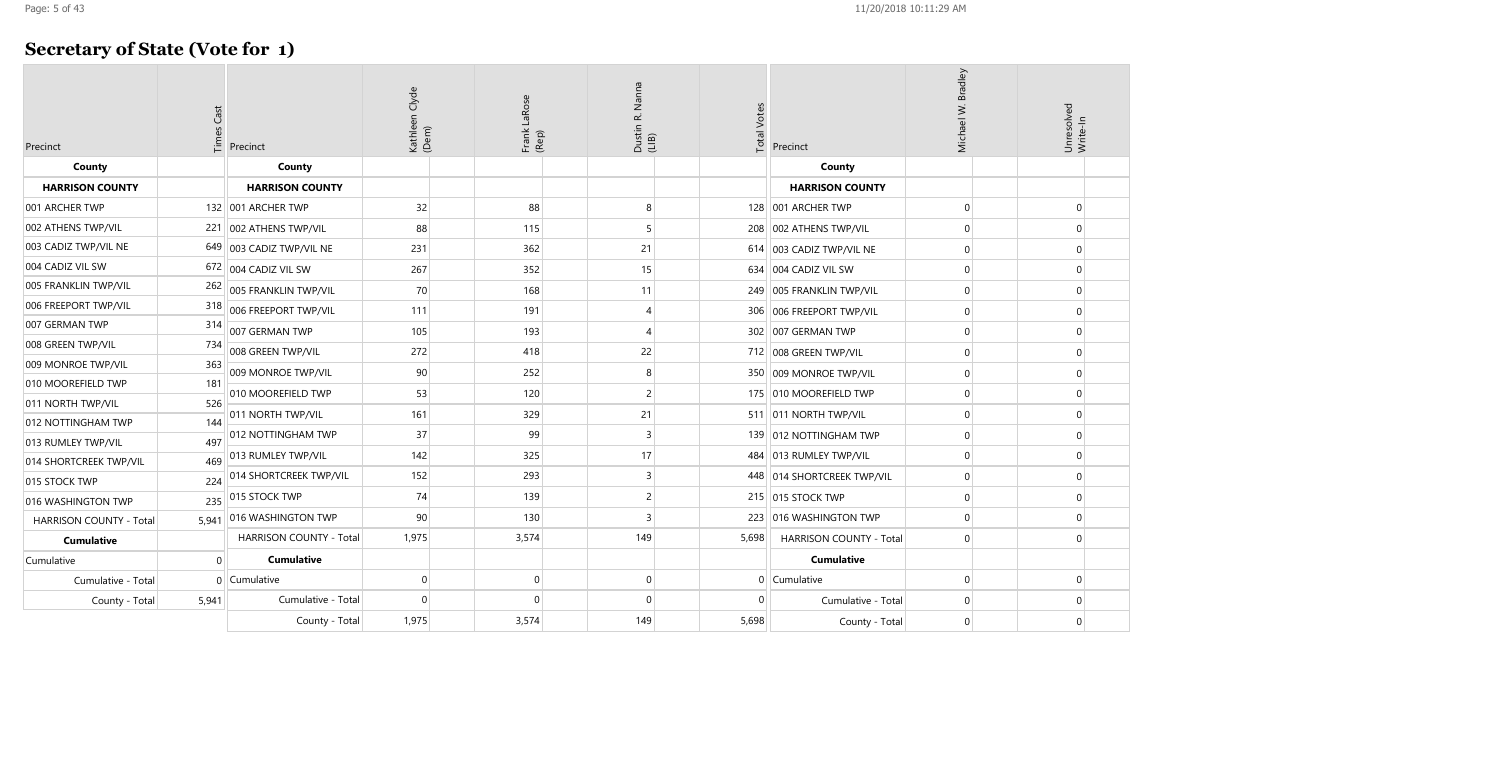### **Treasurer of State (Vote for 1)**

| Precinct                       | Times Cast  | Precinct                       | Rob Richardson<br>(Dem) |  | Robert Sprague<br>(Rep) |  | <b>Total Votes</b> |
|--------------------------------|-------------|--------------------------------|-------------------------|--|-------------------------|--|--------------------|
| County                         |             | County                         |                         |  |                         |  |                    |
| <b>HARRISON COUNTY</b>         |             | <b>HARRISON COUNTY</b>         |                         |  |                         |  |                    |
| 001 ARCHER TWP                 | 132         | 001 ARCHER TWP                 | 32                      |  | 94                      |  | 126                |
| 002 ATHENS TWP/VIL             | 221         | 002 ATHENS TWP/VIL             | 93                      |  | 118                     |  | 211                |
| 003 CADIZ TWP/VIL NE           | 649         | 003 CADIZ TWP/VIL NE           | 235                     |  | 385                     |  | 620                |
| 004 CADIZ VIL SW               | 672         | 004 CADIZ VIL SW               | 260                     |  | 364                     |  | 624                |
| 005 FRANKLIN TWP/VIL           | 262         | 005 FRANKLIN TWP/VIL           | 74                      |  | 172                     |  | 246                |
| 006 FREEPORT TWP/VIL           | 318         | 006 FREEPORT TWP/VIL           | 107                     |  | 195                     |  | 302                |
| 007 GERMAN TWP                 | 314         | 007 GERMAN TWP                 | 103                     |  | 198                     |  | 301                |
| 008 GREEN TWP/VIL              | 734         | 008 GREEN TWP/VIL              | 273                     |  | 427                     |  | 700                |
| 009 MONROE TWP/VIL             | 363         | 009 MONROE TWP/VIL             | 95                      |  | 255                     |  | 350                |
| 010 MOOREFIELD TWP             | 181         | 010 MOOREFIELD TWP             | 56                      |  | 116                     |  | 172                |
| 011 NORTH TWP/VIL              | 526         |                                |                         |  |                         |  |                    |
| 012 NOTTINGHAM TWP             | 144         | 011 NORTH TWP/VIL              | 163                     |  | 338                     |  | 501                |
| 013 RUMLEY TWP/VIL             | 497         | 012 NOTTINGHAM TWP             | 38                      |  | 102                     |  | 140                |
| 014 SHORTCREEK TWP/VIL         | 469         | 013 RUMLEY TWP/VIL             | 154                     |  | 322                     |  | 476                |
| 015 STOCK TWP                  | 224         | 014 SHORTCREEK TWP/VIL         | 160                     |  | 285                     |  | 445                |
| 016 WASHINGTON TWP             | 235         | 015 STOCK TWP                  | 71                      |  | 143                     |  | 214                |
| <b>HARRISON COUNTY - Total</b> | 5,941       | 016 WASHINGTON TWP             | 90                      |  | 131                     |  | 221                |
| <b>Cumulative</b>              |             | <b>HARRISON COUNTY - Total</b> | 2,004                   |  | 3,645                   |  | 5,649              |
| Cumulative                     | $\mathbf 0$ | <b>Cumulative</b>              |                         |  |                         |  |                    |
| Cumulative - Total             | $\Omega$    | Cumulative                     | $\pmb{0}$               |  | $\mathbf 0$             |  | 0                  |
| County - Total                 | 5,941       | Cumulative - Total             | 0                       |  | $\mathbf{0}$            |  | $\overline{0}$     |
|                                |             | County - Total                 | 2,004                   |  | 3,645                   |  | 5,649              |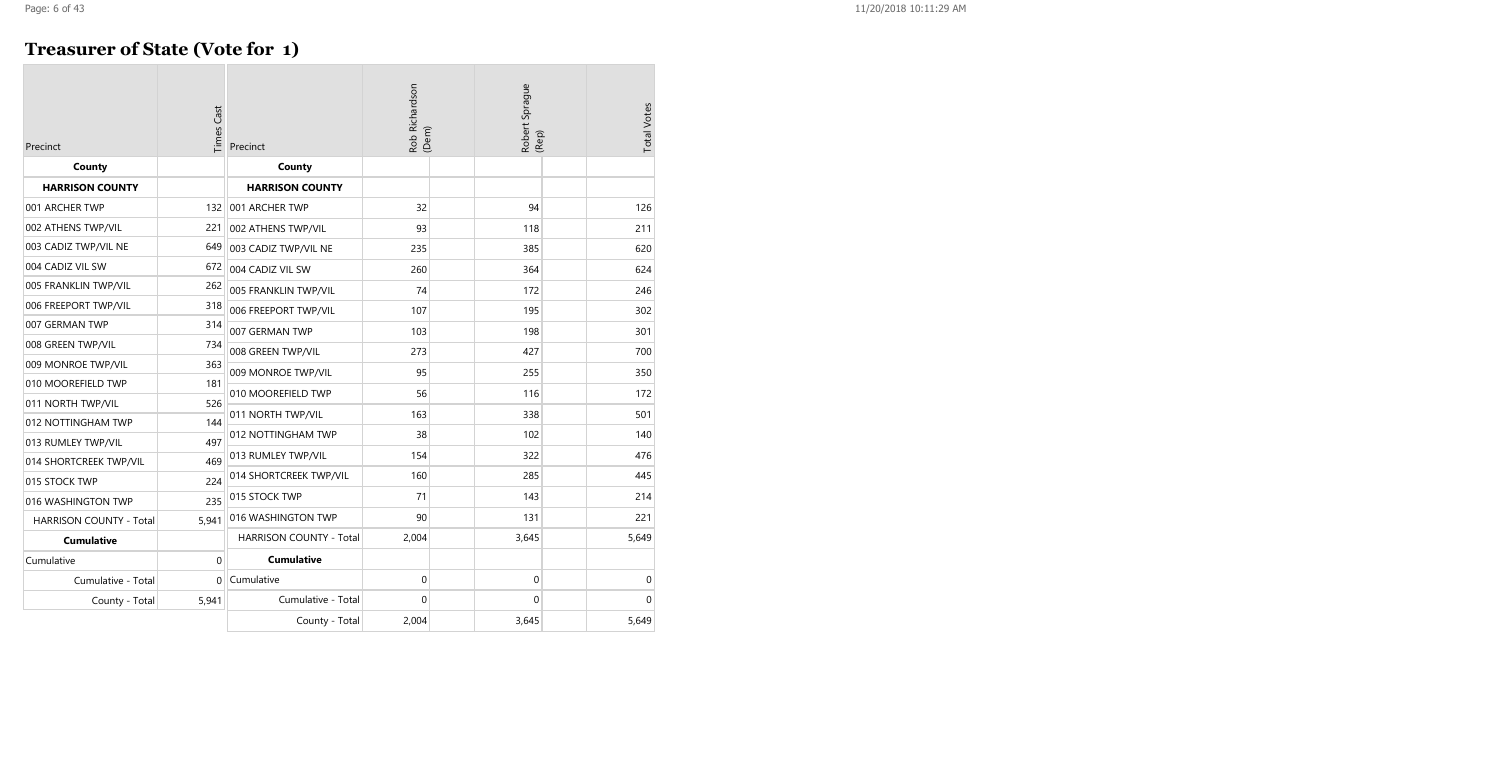### **U.S. Senate (Vote for 1)**

| Precinct                       | Cast<br>Times | Precinct                       | Sherrod Brown<br>(Dem) | Jim Renacci<br>(Rep) | <b>Total Votes</b> | Precinct                       | Stephen Farris | Unresolved<br>Write-In |
|--------------------------------|---------------|--------------------------------|------------------------|----------------------|--------------------|--------------------------------|----------------|------------------------|
| County                         |               | County                         |                        |                      |                    | County                         |                |                        |
| <b>HARRISON COUNTY</b>         |               | <b>HARRISON COUNTY</b>         |                        |                      |                    | <b>HARRISON COUNTY</b>         |                |                        |
| 001 ARCHER TWP                 |               | 132 001 ARCHER TWP             | 48                     | 81                   |                    | 129 001 ARCHER TWP             | $\mathbf 0$    | $\mathbf 0$            |
| 002 ATHENS TWP/VIL             | 221           | 002 ATHENS TWP/VIL             | 122                    | 94                   |                    | 216 002 ATHENS TWP/VIL         | $\mathbf 0$    | $\Omega$               |
| 003 CADIZ TWP/VIL NE           | 649           | 003 CADIZ TWP/VIL NE           | 285                    | 351                  | 636                | 003 CADIZ TWP/VIL NE           | $\overline{0}$ | $\Omega$               |
| 004 CADIZ VIL SW               | 672           | 004 CADIZ VIL SW               | 325                    | 332                  |                    | 657 004 CADIZ VIL SW           | $\overline{0}$ | $\Omega$               |
| 005 FRANKLIN TWP/VIL           | 262           | 005 FRANKLIN TWP/VIL           | 100                    | 155                  |                    | 255   005 FRANKLIN TWP/VIL     | $\mathbf 0$    | $\Omega$               |
| 006 FREEPORT TWP/VIL           | 318           | 006 FREEPORT TWP/VIL           | 132                    | 176                  | 308                | 006 FREEPORT TWP/VIL           | $\mathbf 0$    | $\Omega$               |
| 007 GERMAN TWP                 | 314           | 007 GERMAN TWP                 | 135                    | 174                  |                    | 309 007 GERMAN TWP             | $\mathbf 0$    | $\Omega$               |
| 008 GREEN TWP/VIL              | 734           | 008 GREEN TWP/VIL              | 338                    | 382                  | 720                | 008 GREEN TWP/VIL              | $\mathbf 0$    | $\mathbf 0$            |
| 009 MONROE TWP/VIL             | 363           | 009 MONROE TWP/VIL             | 116                    | 242                  |                    | 358 009 MONROE TWP/VIL         | $\mathbf 0$    | $\Omega$               |
| 010 MOOREFIELD TWP             | 181           | 010 MOOREFIELD TWP             | 62                     | 114                  |                    | 176 010 MOOREFIELD TWP         | $\mathbf 0$    | $\Omega$               |
| 011 NORTH TWP/VIL              | 526           | 011 NORTH TWP/VIL              | 204                    | 309                  |                    | 513 011 NORTH TWP/VIL          | $\mathbf 0$    | $\Omega$               |
| 012 NOTTINGHAM TWP             | 144           | 012 NOTTINGHAM TWP             | 49                     | 91                   |                    | 140   012 NOTTINGHAM TWP       | $\overline{0}$ | $\Omega$               |
| 013 RUMLEY TWP/VIL             | 497           | 013 RUMLEY TWP/VIL             | 177                    | 310                  | 488                | 013 RUMLEY TWP/VIL             | $\mathbf{1}$   | $\Omega$               |
| 014 SHORTCREEK TWP/VIL         | 469           |                                |                        |                      |                    |                                |                |                        |
| 015 STOCK TWP                  | 224           | 014 SHORTCREEK TWP/VIL         | 194                    | 267                  | 461                | 014 SHORTCREEK TWP/VIL         | $\mathbf 0$    | $\Omega$               |
| 016 WASHINGTON TWP             | 235           | 015 STOCK TWP                  | 86                     | 132                  |                    | 218 015 STOCK TWP              | $\mathbf 0$    | $\Omega$               |
| <b>HARRISON COUNTY - Total</b> | 5,941         | 016 WASHINGTON TWP             | 107                    | 117                  | 224                | 016 WASHINGTON TWP             | $\mathbf 0$    | $\Omega$               |
| <b>Cumulative</b>              |               | <b>HARRISON COUNTY - Total</b> | 2,480                  | 3,327                | 5,808              | <b>HARRISON COUNTY - Total</b> | -1             | $\Omega$               |
| Cumulative                     | $\Omega$      | <b>Cumulative</b>              |                        |                      |                    | <b>Cumulative</b>              |                |                        |
| Cumulative - Total             | $\Omega$      | Cumulative                     | $\overline{0}$         | $\Omega$             |                    | $0$   Cumulative               | $\mathbf 0$    | $\Omega$               |
| County - Total                 | 5,941         | Cumulative - Total             | $\overline{0}$         | $\Omega$             | $\Omega$           | Cumulative - Total             | $\mathbf 0$    | $\mathbf 0$            |
|                                |               | County - Total                 | 2,480                  | 3,327                | 5,808              | County - Total                 |                | $\Omega$               |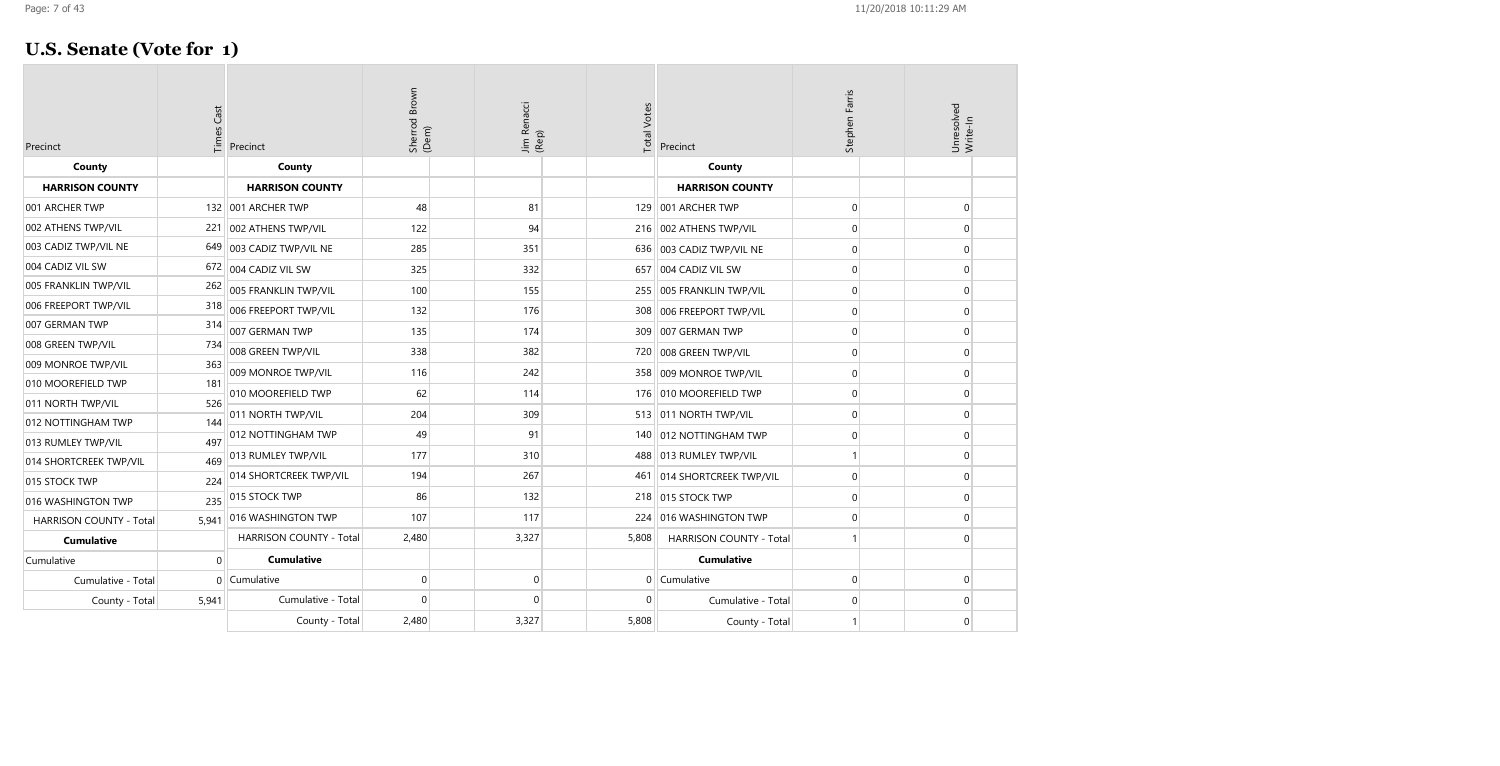### **U.S. Representative 6th District (Vote for 1)**

| Precinct                       | <b>Times Cast</b> | Precinct                | Bill Johnson<br>(Rep) | Shawna Roberts<br>(Dem) | <b>Total Votes</b> |
|--------------------------------|-------------------|-------------------------|-----------------------|-------------------------|--------------------|
| County                         |                   | County                  |                       |                         |                    |
| <b>HARRISON COUNTY</b>         |                   | <b>HARRISON COUNTY</b>  |                       |                         |                    |
| 001 ARCHER TWP                 | 132               | 001 ARCHER TWP          | 104                   | 27                      | 131                |
| 002 ATHENS TWP/VIL             | 221               | 002 ATHENS TWP/VIL      | 151                   | 65                      | 216                |
| 003 CADIZ TWP/VIL NE           | 649               | 003 CADIZ TWP/VIL NE    | 451                   | 182                     | 633                |
| 004 CADIZ VIL SW               | 672               | 004 CADIZ VIL SW        | 428                   | 223                     | 651                |
| 005 FRANKLIN TWP/VIL           | 262               | 005 FRANKLIN TWP/VIL    | 184                   | 69                      | 253                |
| 006 FREEPORT TWP/VIL           | 318               | 006 FREEPORT TWP/VIL    | 214                   | 98                      | 312                |
| 007 GERMAN TWP                 | 314               | 007 GERMAN TWP          | 232                   | 80                      | 312                |
| 008 GREEN TWP/VIL              | 734               | 008 GREEN TWP/VIL       | 498                   | 227                     | 725                |
| 009 MONROE TWP/VIL             | 363               | 009 MONROE TWP/VIL      | 283                   | 74                      | 357                |
| 010 MOOREFIELD TWP             | 181               | 010 MOOREFIELD TWP      | 130                   | 47                      | 177                |
| 011 NORTH TWP/VIL              | 526               |                         |                       |                         |                    |
| 012 NOTTINGHAM TWP             | 144               | 011 NORTH TWP/VIL       | 376                   | 138                     | 514                |
| 013 RUMLEY TWP/VIL             | 497               | 012 NOTTINGHAM TWP      | 102                   | 40                      | 142                |
| 014 SHORTCREEK TWP/VIL         | 469               | 013 RUMLEY TWP/VIL      | 360                   | 128                     | 488                |
| 015 STOCK TWP                  | 224               | 014 SHORTCREEK TWP/VIL  | 324                   | 136                     | 460                |
| 016 WASHINGTON TWP             | 235               | 015 STOCK TWP           | 166                   | 54                      | 220                |
| <b>HARRISON COUNTY - Total</b> | 5,941             | 016 WASHINGTON TWP      | 144                   | 79                      | 223                |
| <b>Cumulative</b>              |                   | HARRISON COUNTY - Total | 4,147                 | 1,667                   | 5,814              |
| Cumulative                     | $\mathbf{0}$      | <b>Cumulative</b>       |                       |                         |                    |
| Cumulative - Total             | 0                 | Cumulative              | 0                     | $\pmb{0}$               | 0                  |
| County - Total                 | 5,941             | Cumulative - Total      | $\Omega$              | $\Omega$                | $\Omega$           |
|                                |                   | County - Total          | 4,147                 | 1,667                   | 5,814              |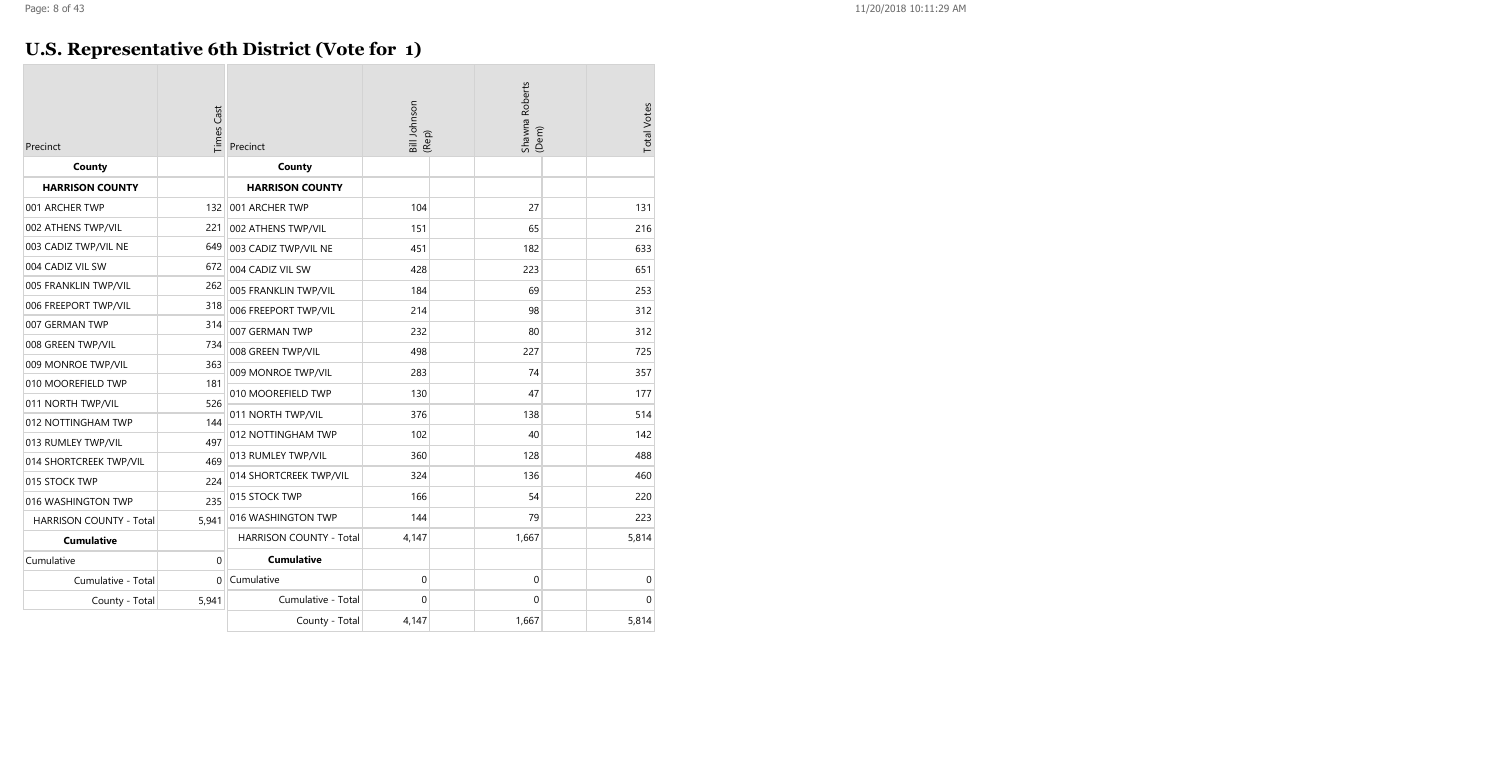### **State Representative 95th District (Vote for 1)**

| Precinct                       | <b>Times Cast</b> | Precinct                | Don Jones<br>(Rep) |  | Dan Milleson<br>(Dem) |  | <b>Total Votes</b> |
|--------------------------------|-------------------|-------------------------|--------------------|--|-----------------------|--|--------------------|
| County                         |                   | County                  |                    |  |                       |  |                    |
| <b>HARRISON COUNTY</b>         |                   | <b>HARRISON COUNTY</b>  |                    |  |                       |  |                    |
| 001 ARCHER TWP                 | 132               | 001 ARCHER TWP          | 93                 |  | 38                    |  | 131                |
| 002 ATHENS TWP/VIL             | 221               | 002 ATHENS TWP/VIL      | 114                |  | 107                   |  | 221                |
| 003 CADIZ TWP/VIL NE           | 649               | 003 CADIZ TWP/VIL NE    | 359                |  | 286                   |  | 645                |
| 004 CADIZ VIL SW               | 672               | 004 CADIZ VIL SW        | 336                |  | 332                   |  | 668                |
| 005 FRANKLIN TWP/VIL           | 262               | 005 FRANKLIN TWP/VIL    | 170                |  | 86                    |  | 256                |
| 006 FREEPORT TWP/VIL           | 318               | 006 FREEPORT TWP/VIL    | 179                |  | 136                   |  | 315                |
| 007 GERMAN TWP                 | 314               | 007 GERMAN TWP          | 203                |  | 107                   |  | 310                |
| 008 GREEN TWP/VIL              | 734               | 008 GREEN TWP/VIL       | 398                |  | 331                   |  | 729                |
| 009 MONROE TWP/VIL             | 363               | 009 MONROE TWP/VIL      | 262                |  | 91                    |  | 353                |
| 010 MOOREFIELD TWP             | 181               | 010 MOOREFIELD TWP      | 124                |  | 53                    |  | 177                |
| 011 NORTH TWP/VIL              | 526               |                         | 346                |  | 173                   |  | 519                |
| 012 NOTTINGHAM TWP             | 144               | 011 NORTH TWP/VIL       |                    |  |                       |  |                    |
| 013 RUMLEY TWP/VIL             | 497               | 012 NOTTINGHAM TWP      | 107                |  | 37                    |  | 144                |
| 014 SHORTCREEK TWP/VIL         | 469               | 013 RUMLEY TWP/VIL      | 327                |  | 164                   |  | 491                |
| 015 STOCK TWP                  | 224               | 014 SHORTCREEK TWP/VIL  | 283                |  | 182                   |  | 465                |
| 016 WASHINGTON TWP             | 235               | 015 STOCK TWP           | 150                |  | 73                    |  | 223                |
| <b>HARRISON COUNTY - Total</b> | 5.941             | 016 WASHINGTON TWP      | 146                |  | 87                    |  | 233                |
| <b>Cumulative</b>              |                   | HARRISON COUNTY - Total | 3,597              |  | 2,283                 |  | 5,880              |
| Cumulative                     | $\mathbf 0$       | <b>Cumulative</b>       |                    |  |                       |  |                    |
| Cumulative - Total             | 0                 | Cumulative              | 0                  |  | 0                     |  | $\mathbf 0$        |
| County - Total                 | 5,941             | Cumulative - Total      | 0                  |  | $\mathbf 0$           |  | $\mathbf{0}$       |
|                                |                   | County - Total          | 3,597              |  | 2,283                 |  | 5,880              |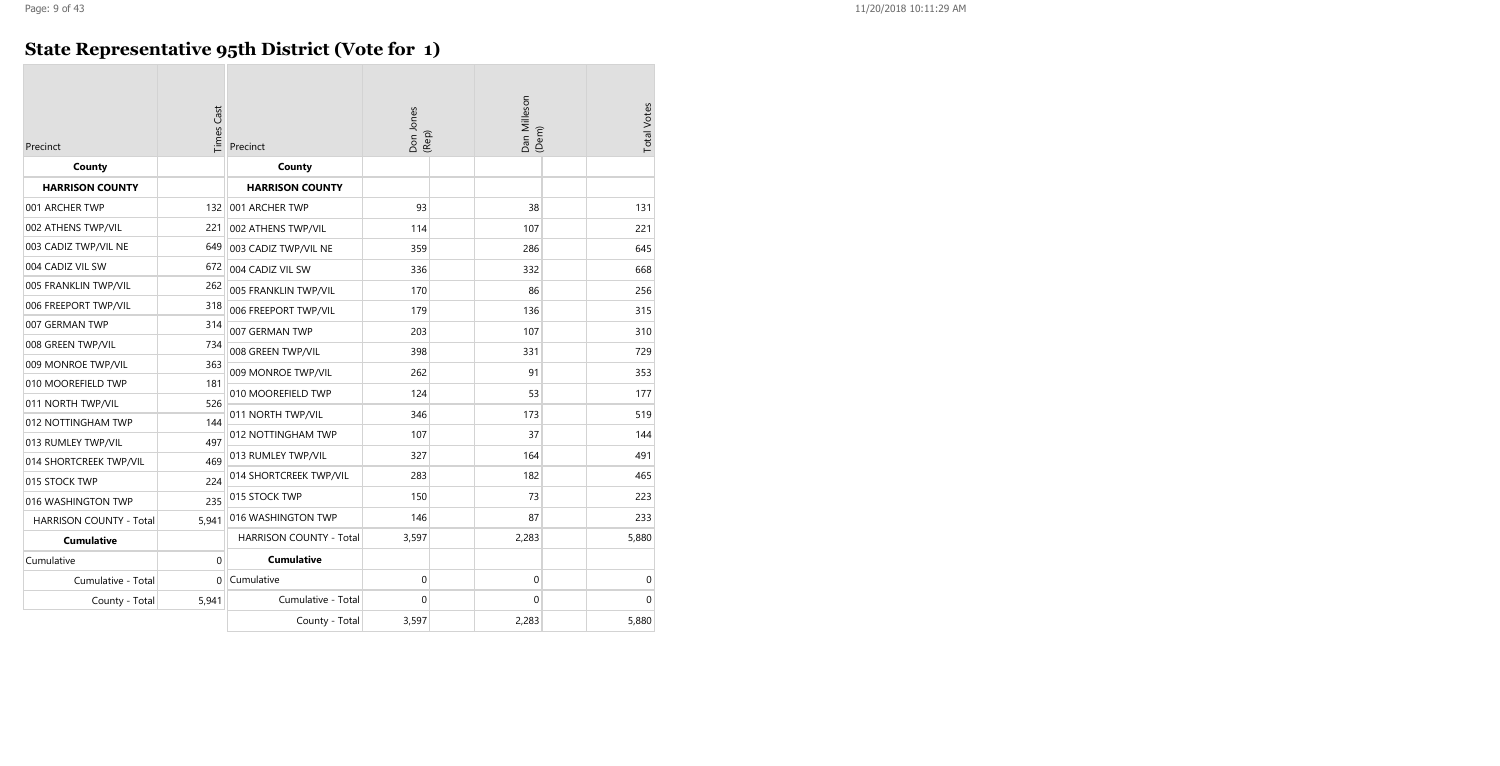### **County Commissioner 1-1-2019 (Vote for 1)**

| Precinct                       | Times Cast  | Precinct                | Don R. Bethel<br>(Rep) |  | Danny L. Henry<br>(Dem) |  | <b>Total Votes</b> |
|--------------------------------|-------------|-------------------------|------------------------|--|-------------------------|--|--------------------|
| County                         |             | County                  |                        |  |                         |  |                    |
| <b>HARRISON COUNTY</b>         |             | <b>HARRISON COUNTY</b>  |                        |  |                         |  |                    |
| 001 ARCHER TWP                 |             | 132 001 ARCHER TWP      | 74                     |  | 57                      |  | 131                |
| 002 ATHENS TWP/VIL             | 221         | 002 ATHENS TWP/VIL      | 127                    |  | 93                      |  | 220                |
| 003 CADIZ TWP/VIL NE           | 649         | 003 CADIZ TWP/VIL NE    | 406                    |  | 234                     |  | 640                |
| 004 CADIZ VIL SW               | 672         | 004 CADIZ VIL SW        | 370                    |  | 291                     |  | 661                |
| 005 FRANKLIN TWP/VIL           | 262         | 005 FRANKLIN TWP/VIL    | 168                    |  | 85                      |  | 253                |
| 006 FREEPORT TWP/VIL           | 318         | 006 FREEPORT TWP/VIL    | 159                    |  | 157                     |  | 316                |
| 007 GERMAN TWP                 | 314         | 007 GERMAN TWP          | 195                    |  | 117                     |  | 312                |
| 008 GREEN TWP/VIL              | 734         | 008 GREEN TWP/VIL       | 389                    |  | 330                     |  | 719                |
| 009 MONROE TWP/VIL             | 363         | 009 MONROE TWP/VIL      | 205                    |  | 150                     |  | 355                |
| 010 MOOREFIELD TWP             | 181         | 010 MOOREFIELD TWP      | 87                     |  | 88                      |  | 175                |
| 011 NORTH TWP/VIL              | 526         |                         |                        |  |                         |  |                    |
| 012 NOTTINGHAM TWP             | 144         | 011 NORTH TWP/VIL       | 243                    |  | 273                     |  | 516                |
| 013 RUMLEY TWP/VIL             | 497         | 012 NOTTINGHAM TWP      | 83                     |  | 59                      |  | 142                |
| 014 SHORTCREEK TWP/VIL         | 469         | 013 RUMLEY TWP/VIL      | 242                    |  | 250                     |  | 492                |
| 015 STOCK TWP                  | 224         | 014 SHORTCREEK TWP/VIL  | 282                    |  | 183                     |  | 465                |
| 016 WASHINGTON TWP             | 235         | 015 STOCK TWP           | 124                    |  | 94                      |  | 218                |
| <b>HARRISON COUNTY - Total</b> | 5,941       | 016 WASHINGTON TWP      | 114                    |  | 115                     |  | 229                |
| <b>Cumulative</b>              |             | HARRISON COUNTY - Total | 3,268                  |  | 2,576                   |  | 5,844              |
| Cumulative                     | $\mathbf 0$ | <b>Cumulative</b>       |                        |  |                         |  |                    |
| Cumulative - Total             | $\Omega$    | Cumulative              | $\pmb{0}$              |  | $\mathbf 0$             |  | $\mathbf 0$        |
| County - Total                 | 5,941       | Cumulative - Total      | 0                      |  | $\mathbf{0}$            |  | $\Omega$           |
|                                |             | County - Total          | 3,268                  |  | 2,576                   |  | 5,844              |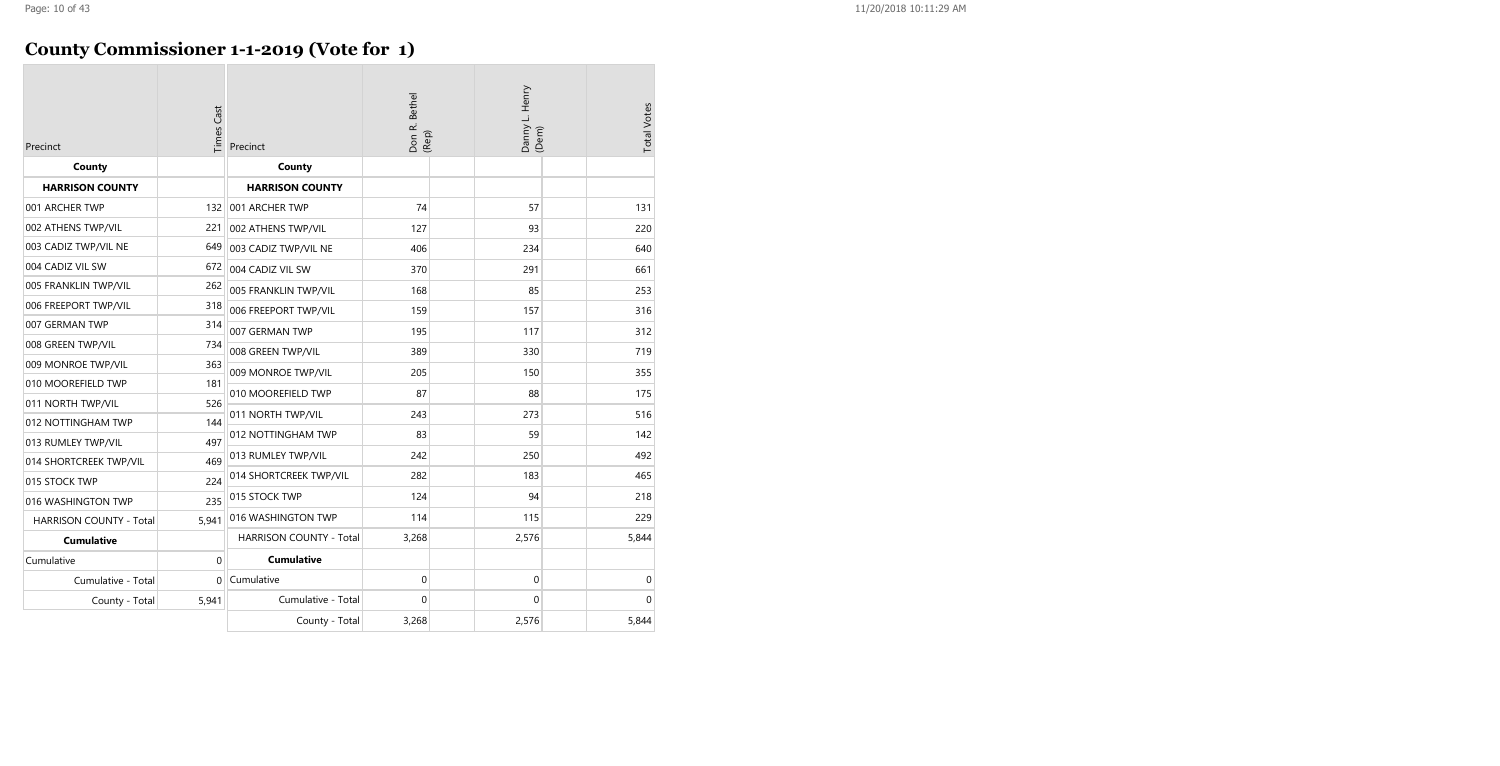| Precinct                       | Times Cast | Allison Anderson<br>(Rep)<br>Precinct |       | Patrick J. Moore<br>(Dem) |          | <b>Total Votes</b> |
|--------------------------------|------------|---------------------------------------|-------|---------------------------|----------|--------------------|
| County                         |            | County                                |       |                           |          |                    |
| <b>HARRISON COUNTY</b>         |            | <b>HARRISON COUNTY</b>                |       |                           |          |                    |
| 001 ARCHER TWP                 | 132        | 001 ARCHER TWP                        | 89    |                           | 42       | 131                |
| 002 ATHENS TWP/VIL             | 221        | 002 ATHENS TWP/VIL                    | 153   |                           | 67       | 220                |
| 003 CADIZ TWP/VIL NE           | 649        | 003 CADIZ TWP/VIL NE                  | 422   |                           | 221      | 643                |
| 004 CADIZ VIL SW               | 672        | 004 CADIZ VIL SW                      | 452   |                           | 212      | 664                |
| 005 FRANKLIN TWP/VIL           | 262        | 005 FRANKLIN TWP/VIL                  | 176   |                           | 80       | 256                |
| 006 FREEPORT TWP/VIL           | 318        | 006 FREEPORT TWP/VIL                  | 221   |                           | 95       | 316                |
| 007 GERMAN TWP                 | 314        | 007 GERMAN TWP                        | 210   |                           | 100      | 310                |
| 008 GREEN TWP/VIL              | 734        | 008 GREEN TWP/VIL                     | 425   |                           | 302      | 727                |
| 009 MONROE TWP/VIL             | 363        | 009 MONROE TWP/VIL                    | 234   |                           | 118      | 352                |
| 010 MOOREFIELD TWP             | 181        | 010 MOOREFIELD TWP                    | 125   |                           | 51       | 176                |
| 011 NORTH TWP/VIL              | 526        |                                       |       |                           | 190      |                    |
| 012 NOTTINGHAM TWP             | 144        | 011 NORTH TWP/VIL                     | 329   |                           |          | 519                |
| 013 RUMLEY TWP/VIL             | 497        | 012 NOTTINGHAM TWP                    | 98    |                           | 44       | 142                |
| 014 SHORTCREEK TWP/VIL         | 469        | 013 RUMLEY TWP/VIL                    | 309   |                           | 178      | 487                |
| 015 STOCK TWP                  | 224        | 014 SHORTCREEK TWP/VIL                | 286   |                           | 178      | 464                |
| 016 WASHINGTON TWP             | 235        | 015 STOCK TWP                         | 141   |                           | 79       | 220                |
| <b>HARRISON COUNTY - Total</b> | 5.941      | 016 WASHINGTON TWP                    | 140   |                           | 87       | 227                |
| <b>Cumulative</b>              |            | <b>HARRISON COUNTY - Total</b>        | 3,810 |                           | 2,044    | 5,854              |
| Cumulative                     | $\Omega$   | <b>Cumulative</b>                     |       |                           |          |                    |
| Cumulative - Total             | $\Omega$   | Cumulative                            | 0     |                           | 0        | 0                  |
| County - Total                 | 5,941      | Cumulative - Total                    | 0     |                           | $\Omega$ | $\mathbf{0}$       |
|                                |            | County - Total                        | 3,810 |                           | 2,044    | 5,854              |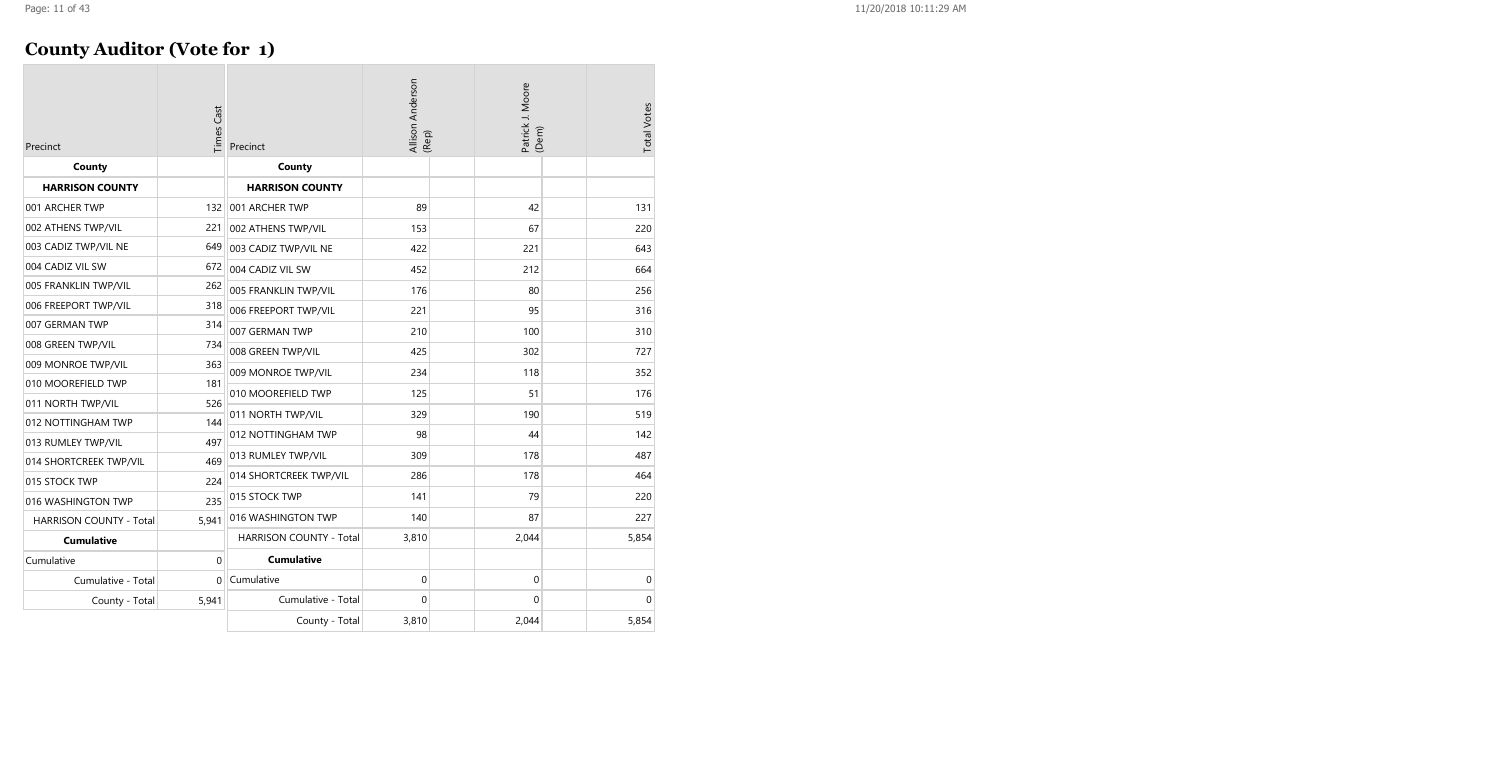### **Member of State Board of Education 8th District (Vote for 1)**

| Precinct                       | <b>Times Cast</b> | Precinct                | Melissa M.<br>Dahman | John P. Hagan | Kathleen Purdy | <b>Total Votes</b> |
|--------------------------------|-------------------|-------------------------|----------------------|---------------|----------------|--------------------|
| County                         |                   | County                  |                      |               |                |                    |
| <b>HARRISON COUNTY</b>         |                   | <b>HARRISON COUNTY</b>  |                      |               |                |                    |
| 001 ARCHER TWP                 | 132               | 001 ARCHER TWP          | 28                   | 41            | 25             | 94                 |
| 002 ATHENS TWP/VIL             | 221               | 002 ATHENS TWP/VIL      | 35                   | 68            | 72             | 175                |
| 003 CADIZ TWP/VIL NE           | 649               | 003 CADIZ TWP/VIL NE    | 148                  | 161           | 178            | 487                |
| 004 CADIZ VIL SW               | 672               | 004 CADIZ VIL SW        | 160                  | 174           | 186            | 520                |
| 005 FRANKLIN TWP/VIL           | 262               | 005 FRANKLIN TWP/VIL    | 33                   | 74            | 90             | 197                |
| 006 FREEPORT TWP/VIL           | 318               | 006 FREEPORT TWP/VIL    | 84                   | 87            | 90             | 261                |
| 007 GERMAN TWP                 | 314               | 007 GERMAN TWP          | 68                   | 86            | 76             | 230                |
| 008 GREEN TWP/VIL              | 734               | 008 GREEN TWP/VIL       | 133                  | 196           | 239            | 568                |
| 009 MONROE TWP/VIL             | 363               | 009 MONROE TWP/VIL      | 70                   | 103           | 97             | 270                |
| 010 MOOREFIELD TWP             | 181               | 010 MOOREFIELD TWP      | 38                   | 58            | 53             | 149                |
| 011 NORTH TWP/VIL              | 526               | 011 NORTH TWP/VIL       | 98                   | 173           | 147            | 418                |
| 012 NOTTINGHAM TWP             | 144               |                         |                      |               |                |                    |
| 013 RUMLEY TWP/VIL             | 497               | 012 NOTTINGHAM TWP      | 26                   | 42            | 40             | 108                |
| 014 SHORTCREEK TWP/VIL         | 469               | 013 RUMLEY TWP/VIL      | 132                  | 143           | 113            | 388                |
| 015 STOCK TWP                  | 224               | 014 SHORTCREEK TWP/VIL  | 92                   | 123           | 140            | 355                |
| 016 WASHINGTON TWP             | 235               | 015 STOCK TWP           | 43                   | 71            | 57             | 171                |
| <b>HARRISON COUNTY - Total</b> | 5,941             | 016 WASHINGTON TWP      | 45                   | 85            | 58             | 188                |
| <b>Cumulative</b>              |                   | HARRISON COUNTY - Total | 1,233                | 1,685         | 1,661          | 4,579              |
| Cumulative                     | $\Omega$          | <b>Cumulative</b>       |                      |               |                |                    |
| Cumulative - Total             | $\Omega$          | Cumulative              | $\mathbf 0$          | $\pmb{0}$     | $\pmb{0}$      | 0                  |
| County - Total                 | 5,941             | Cumulative - Total      | 0                    | $\mathbf 0$   | 0              | $\mathbf 0$        |
|                                |                   | County - Total          | 1,233                | 1,685         | 1,661          | 4,579              |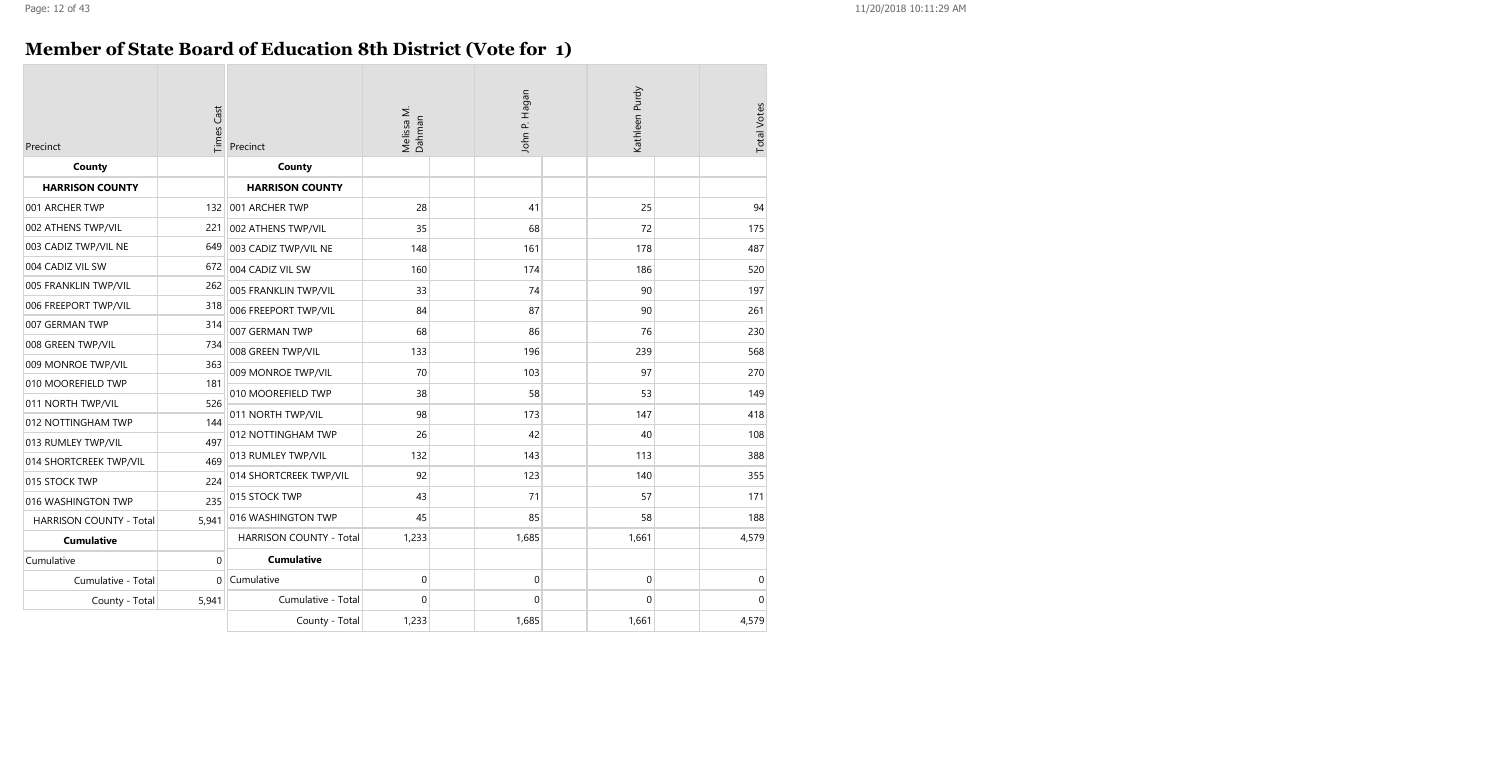# **Justice of the Supreme Court 1-1-2019 (Vote for 1)**

| Precinct                       | Times Cast   | Precinct                | Craig Baldwin<br>(Rep) | Michael P.<br>Donnelly<br>(Dem) |  | <b>Total Votes</b> |
|--------------------------------|--------------|-------------------------|------------------------|---------------------------------|--|--------------------|
| County                         |              | County                  |                        |                                 |  |                    |
| <b>HARRISON COUNTY</b>         |              | <b>HARRISON COUNTY</b>  |                        |                                 |  |                    |
| 001 ARCHER TWP                 | 132          | 001 ARCHER TWP          | 56                     | 52                              |  | 108                |
| 002 ATHENS TWP/VIL             | 221          | 002 ATHENS TWP/VIL      | 48                     | 138                             |  | 186                |
| 003 CADIZ TWP/VIL NE           | 649          | 003 CADIZ TWP/VIL NE    | 236                    | 280                             |  | 516                |
| 004 CADIZ VIL SW               | 672          | 004 CADIZ VIL SW        | 188                    | 337                             |  | 525                |
| 005 FRANKLIN TWP/VIL           | 262          | 005 FRANKLIN TWP/VIL    | 106                    | 107                             |  | 213                |
| 006 FREEPORT TWP/VIL           | 318          | 006 FREEPORT TWP/VIL    | 87                     | 185                             |  | 272                |
| 007 GERMAN TWP                 | 314          | 007 GERMAN TWP          | 103                    | 146                             |  | 249                |
| 008 GREEN TWP/VIL              | 734          | 008 GREEN TWP/VIL       | 216                    | 394                             |  | 610                |
| 009 MONROE TWP/VIL             | 363          | 009 MONROE TWP/VIL      | 138                    | 151                             |  | 289                |
| 010 MOOREFIELD TWP             | 181          | 010 MOOREFIELD TWP      | 69                     | 79                              |  | 148                |
| 011 NORTH TWP/VIL              | 526          |                         | 196                    | 243                             |  | 439                |
| 012 NOTTINGHAM TWP             | 144          | 011 NORTH TWP/VIL       |                        |                                 |  |                    |
| 013 RUMLEY TWP/VIL             | 497          | 012 NOTTINGHAM TWP      | 55                     | 58                              |  | 113                |
| 014 SHORTCREEK TWP/VIL         | 469          | 013 RUMLEY TWP/VIL      | 198                    | 214                             |  | 412                |
| 015 STOCK TWP                  | 224          | 014 SHORTCREEK TWP/VIL  | 140                    | 242                             |  | 382                |
| 016 WASHINGTON TWP             | 235          | 015 STOCK TWP           | 84                     | 95                              |  | 179                |
| <b>HARRISON COUNTY - Total</b> | 5,941        | 016 WASHINGTON TWP      | 84                     | 115                             |  | 199                |
| <b>Cumulative</b>              |              | HARRISON COUNTY - Total | 2,004                  | 2,836                           |  | 4,840              |
| Cumulative                     | 0            | <b>Cumulative</b>       |                        |                                 |  |                    |
| Cumulative - Total             | $\mathbf{0}$ | Cumulative              | 0                      | $\boldsymbol{0}$                |  | $\mathbf 0$        |
| County - Total                 | 5,941        | Cumulative - Total      | $\Omega$               | $\Omega$                        |  | $\Omega$           |
|                                |              | County - Total          | 2,004                  | 2,836                           |  | 4,840              |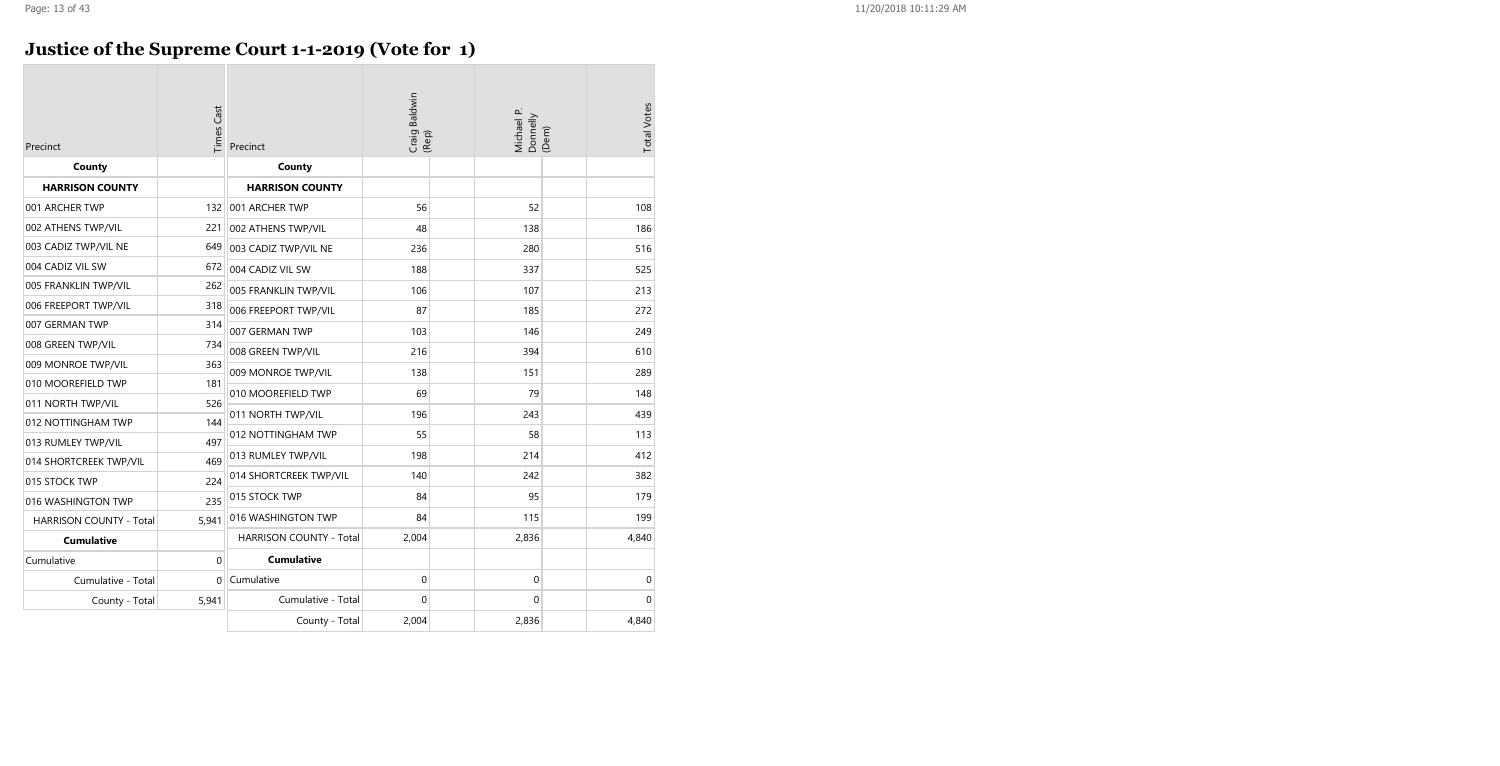# **Justice of the Supreme Court 1-2-2019 (Vote for 1)**

| Precinct                       | Mary DeGenaro<br>(Rep)<br><b>Times Cast</b><br>Precinct |                                | Melody J. Stewart<br>(Dem) |                | <b>Total Votes</b> |              |
|--------------------------------|---------------------------------------------------------|--------------------------------|----------------------------|----------------|--------------------|--------------|
| County                         |                                                         | County                         |                            |                |                    |              |
| <b>HARRISON COUNTY</b>         |                                                         | <b>HARRISON COUNTY</b>         |                            |                |                    |              |
| 001 ARCHER TWP                 | 132                                                     | 001 ARCHER TWP                 | 59                         | 49             |                    | 108          |
| 002 ATHENS TWP/VIL             | 221                                                     | 002 ATHENS TWP/VIL             | 86                         | 102            |                    | 188          |
| 003 CADIZ TWP/VIL NE           | 649                                                     | 003 CADIZ TWP/VIL NE           | 294                        | 226            |                    | 520          |
| 004 CADIZ VIL SW               | 672                                                     | 004 CADIZ VIL SW               | 279                        | 265            |                    | 544          |
| 005 FRANKLIN TWP/VIL           | 262                                                     | 005 FRANKLIN TWP/VIL           | 120                        | 94             |                    | 214          |
| 006 FREEPORT TWP/VIL           | 318                                                     | 006 FREEPORT TWP/VIL           | 116                        | 154            |                    | 270          |
| 007 GERMAN TWP                 | 314                                                     | 007 GERMAN TWP                 | 149                        | 105            |                    | 254          |
| 008 GREEN TWP/VIL              | 734                                                     | 008 GREEN TWP/VIL              | 280                        | 331            |                    | 611          |
| 009 MONROE TWP/VIL             | 363                                                     | 009 MONROE TWP/VIL             | 187                        | 99             |                    | 286          |
| 010 MOOREFIELD TWP             | 181                                                     | 010 MOOREFIELD TWP             | 73                         | 78             |                    |              |
| 011 NORTH TWP/VIL              | 526                                                     |                                |                            |                |                    | 151          |
| 012 NOTTINGHAM TWP             | 144                                                     | 011 NORTH TWP/VIL              | 234                        | 199            |                    | 433          |
| 013 RUMLEY TWP/VIL             | 497                                                     | 012 NOTTINGHAM TWP             | 76                         | 40             |                    | 116          |
| 014 SHORTCREEK TWP/VIL         | 469                                                     | 013 RUMLEY TWP/VIL             | 225                        | 186            |                    | 411          |
| 015 STOCK TWP                  | 224                                                     | 014 SHORTCREEK TWP/VIL         | 184                        | 196            |                    | 380          |
| 016 WASHINGTON TWP             | 235                                                     | 015 STOCK TWP                  | 111                        | 74             |                    | 185          |
| <b>HARRISON COUNTY - Total</b> | 5,941                                                   | 016 WASHINGTON TWP             | 91                         | 106            |                    | 197          |
| <b>Cumulative</b>              |                                                         | <b>HARRISON COUNTY - Total</b> | 2,564                      | 2,304          |                    | 4,868        |
| Cumulative                     | $\mathbf 0$                                             | <b>Cumulative</b>              |                            |                |                    |              |
| Cumulative - Total             | 0                                                       | Cumulative                     | $\mathbf 0$                | $\overline{0}$ |                    | 0            |
| County - Total                 | 5,941                                                   | Cumulative - Total             | 0                          | 0              |                    | $\mathbf{0}$ |
|                                |                                                         | County - Total                 | 2,564                      | 2,304          |                    | 4,868        |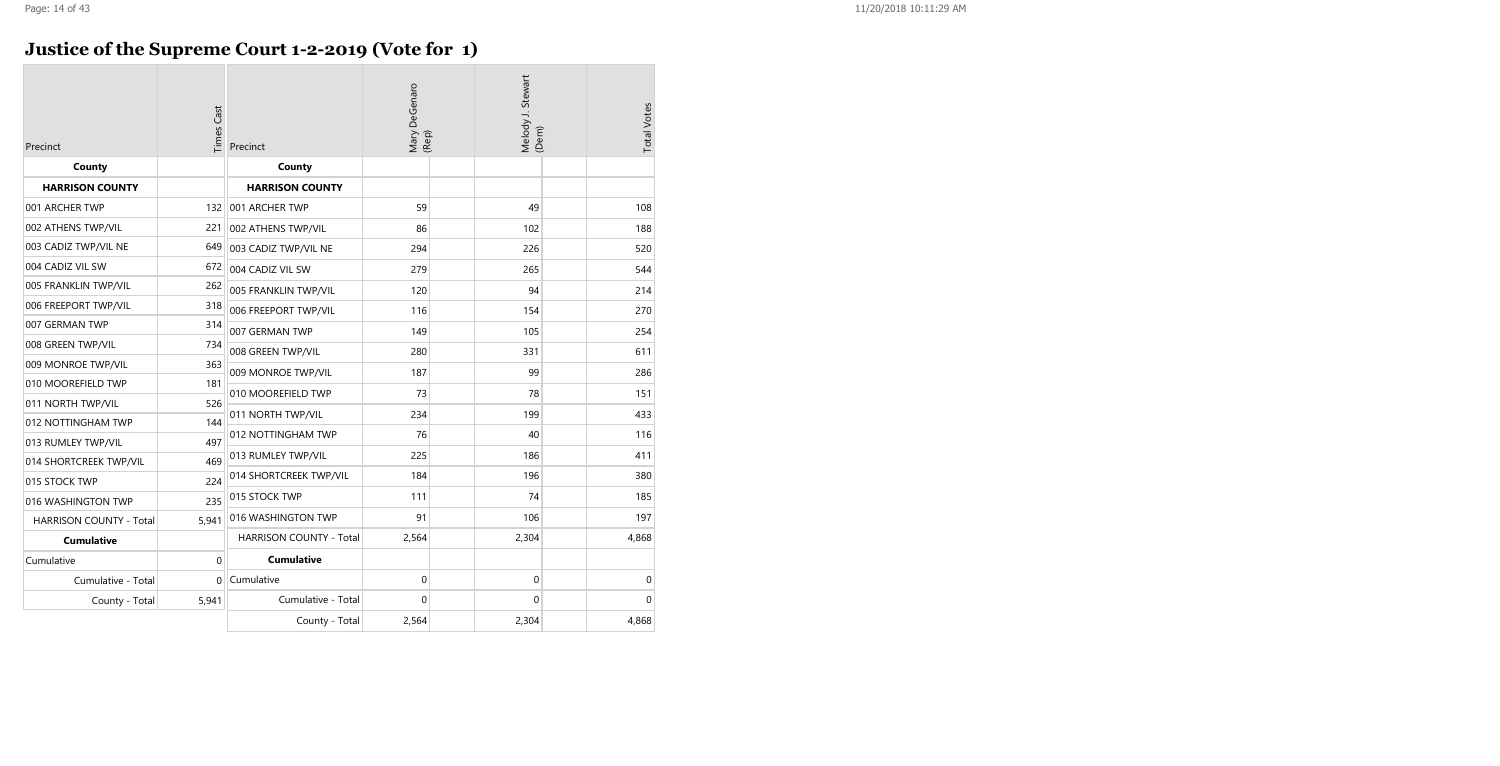# **Judge of the Court of Appeals 7th District 2-9-2019 (Vote for 1)**

| Precinct                       | Times Cast | Precinct                       | Kathleen Bartlett<br>(Rep) | David A. D'Apolito<br>(Dem) |  | <b>Total Votes</b> |
|--------------------------------|------------|--------------------------------|----------------------------|-----------------------------|--|--------------------|
| County                         |            | County                         |                            |                             |  |                    |
| <b>HARRISON COUNTY</b>         |            | <b>HARRISON COUNTY</b>         |                            |                             |  |                    |
| 001 ARCHER TWP                 | 132        | 001 ARCHER TWP                 | 66                         | 38                          |  | 104                |
| 002 ATHENS TWP/VIL             | 221        | 002 ATHENS TWP/VIL             | 119                        | 68                          |  | 187                |
| 003 CADIZ TWP/VIL NE           | 649        | 003 CADIZ TWP/VIL NE           | 353                        | 176                         |  | 529                |
| 004 CADIZ VIL SW               | 672        | 004 CADIZ VIL SW               | 319                        | 219                         |  | 538                |
| 005 FRANKLIN TWP/VIL           | 262        | 005 FRANKLIN TWP/VIL           | 152                        | 62                          |  | 214                |
| 006 FREEPORT TWP/VIL           | 318        | 006 FREEPORT TWP/VIL           | 159                        | 112                         |  | 271                |
| 007 GERMAN TWP                 | 314        | 007 GERMAN TWP                 | 154                        | 92                          |  | 246                |
| 008 GREEN TWP/VIL              | 734        | 008 GREEN TWP/VIL              | 341                        | 263                         |  | 604                |
| 009 MONROE TWP/VIL             | 363        | 009 MONROE TWP/VIL             | 195                        | 95                          |  | 290                |
| 010 MOOREFIELD TWP             | 181        | 010 MOOREFIELD TWP             | 96                         | 57                          |  | 153                |
| 011 NORTH TWP/VIL              | 526        |                                | 267                        | 168                         |  | 435                |
| 012 NOTTINGHAM TWP             | 144        | 011 NORTH TWP/VIL              |                            |                             |  |                    |
| 013 RUMLEY TWP/VIL             | 497        | 012 NOTTINGHAM TWP             | 88                         | 30                          |  | 118                |
| 014 SHORTCREEK TWP/VIL         | 469        | 013 RUMLEY TWP/VIL             | 272                        | 141                         |  | 413                |
| 015 STOCK TWP                  | 224        | 014 SHORTCREEK TWP/VIL         | 205                        | 175                         |  | 380                |
| 016 WASHINGTON TWP             | 235        | 015 STOCK TWP                  | 98                         | 77                          |  | 175                |
| <b>HARRISON COUNTY - Total</b> | 5,941      | 016 WASHINGTON TWP             | 118                        | 74                          |  | 192                |
| <b>Cumulative</b>              |            | <b>HARRISON COUNTY - Total</b> | 3,002                      | 1,847                       |  | 4,849              |
| Cumulative                     | 0          | <b>Cumulative</b>              |                            |                             |  |                    |
| Cumulative - Total             | 0          | Cumulative                     | 0                          | 0                           |  | 0                  |
| County - Total                 | 5,941      | Cumulative - Total             | 0                          | 0                           |  | $\mathbf 0$        |
|                                |            | County - Total                 | 3,002                      | 1,847                       |  | 4,849              |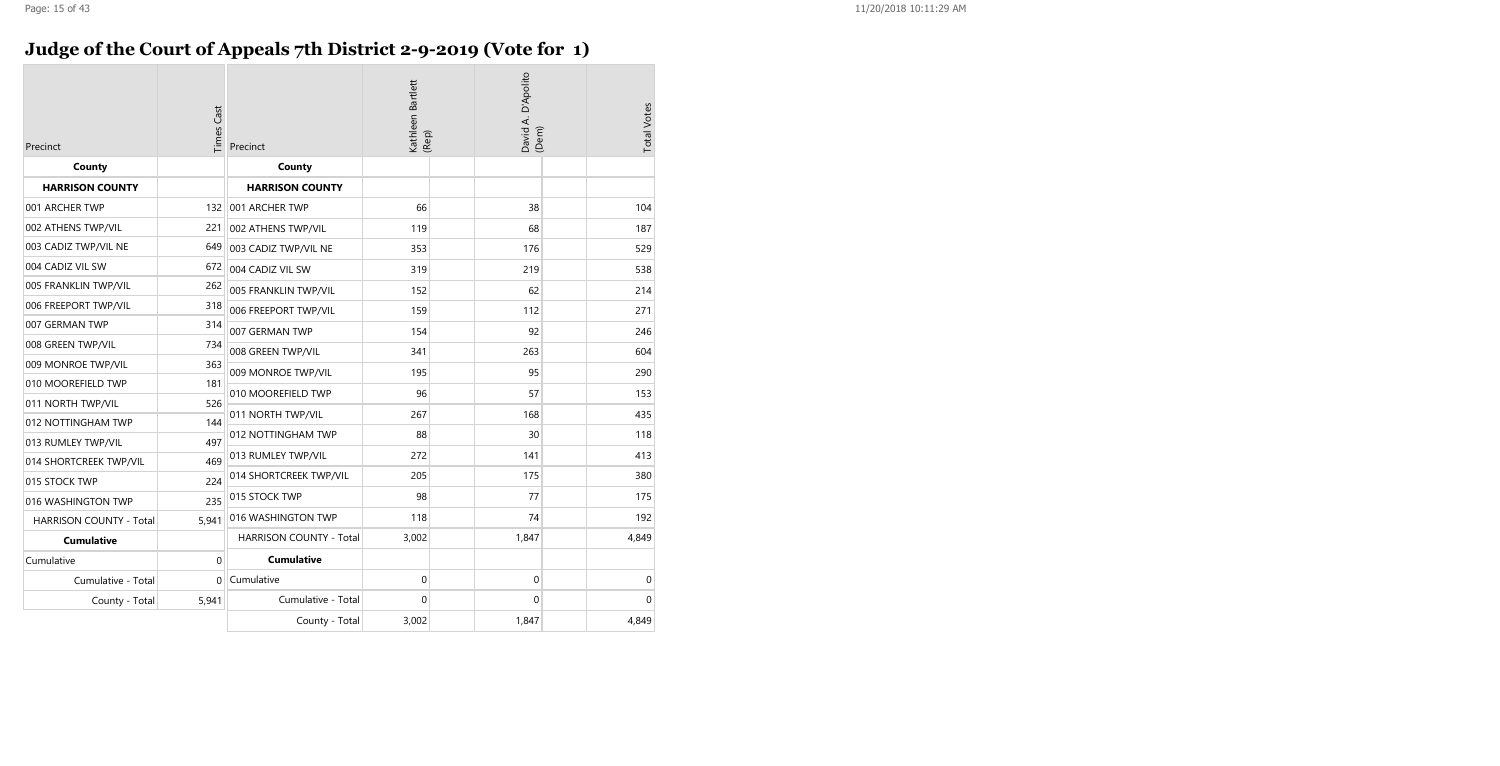# **County Court Judge (Vote for 1)**

| Precinct                       | <b>Times Cast</b> | Precinct                       | Mark Beetham | <b>Total Votes</b> |
|--------------------------------|-------------------|--------------------------------|--------------|--------------------|
| County                         |                   | County                         |              |                    |
| <b>HARRISON COUNTY</b>         |                   | <b>HARRISON COUNTY</b>         |              |                    |
| 001 ARCHER TWP                 | 132               | 001 ARCHER TWP                 | 97           | 97                 |
| 002 ATHENS TWP/VIL             | 221               | 002 ATHENS TWP/VIL             | 191          | 191                |
| 003 CADIZ TWP/VIL NE           | 649               | 003 CADIZ TWP/VIL NE           | 544          | 544                |
| 004 CADIZ VIL SW               | 672               | 004 CADIZ VIL SW               | 528          | 528                |
| 005 FRANKLIN TWP/VIL           | 262               | 005 FRANKLIN TWP/VIL           | 202          | 202                |
| 006 FREEPORT TWP/VIL           | 318               | 006 FREEPORT TWP/VIL           | 264          | 264                |
| 007 GERMAN TWP                 | 314               | 007 GERMAN TWP                 | 252          | 252                |
| 008 GREEN TWP/VIL              | 734               | 008 GREEN TWP/VIL              | 563          | 563                |
| 009 MONROE TWP/VIL             | 363               | 009 MONROE TWP/VIL             | 284          | 284                |
| 010 MOOREFIELD TWP             | 181               |                                | 141          | 141                |
| 011 NORTH TWP/VIL              | 526               | 010 MOOREFIELD TWP             |              |                    |
| 012 NOTTINGHAM TWP             | 144               | 011 NORTH TWP/VIL              | 409          | 409                |
| 013 RUMLEY TWP/VIL             | 497               | 012 NOTTINGHAM TWP             | 104          | 104                |
| 014 SHORTCREEK TWP/VIL         | 469               | 013 RUMLEY TWP/VIL             | 397          | 397                |
| 015 STOCK TWP                  | 224               | 014 SHORTCREEK TWP/VIL         | 392          | 392                |
| 016 WASHINGTON TWP             | 235               | 015 STOCK TWP                  | 172          | 172                |
| <b>HARRISON COUNTY - Total</b> | 5.941             | 016 WASHINGTON TWP             | 200          | 200                |
| <b>Cumulative</b>              |                   | <b>HARRISON COUNTY - Total</b> | 4,740        | 4,740              |
| Cumulative                     | $\Omega$          | <b>Cumulative</b>              |              |                    |
| Cumulative - Total             | $\Omega$          | Cumulative                     | $\mathbf 0$  | $\mathbf 0$        |
| County - Total                 | 5,941             | Cumulative - Total             | $\Omega$     | $\Omega$           |
|                                |                   | County - Total                 | 4,740        | 4,740              |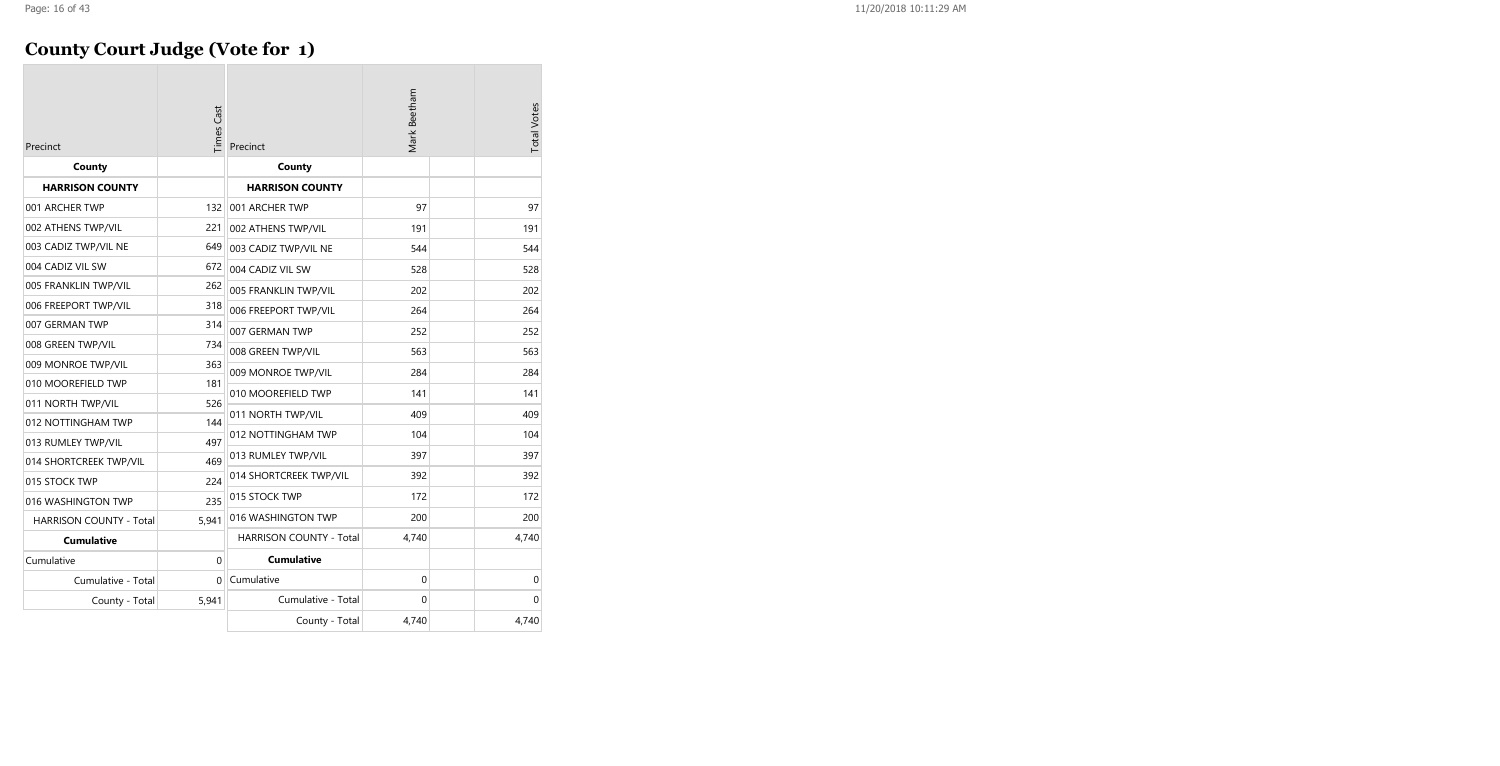### **State Issue 1 (Vote for 1)**

| Precinct                       | Times Cast   | Precinct                       | XES      | $\frac{1}{2}$ | <b>Total Votes</b> |
|--------------------------------|--------------|--------------------------------|----------|---------------|--------------------|
| County                         |              | County                         |          |               |                    |
| <b>HARRISON COUNTY</b>         |              | <b>HARRISON COUNTY</b>         |          |               |                    |
| 001 ARCHER TWP                 | 132          | 001 ARCHER TWP                 | 22       | 103           | 125                |
| 002 ATHENS TWP/VIL             | 221          | 002 ATHENS TWP/VIL             | 33       | 185           | 218                |
| 003 CADIZ TWP/VIL NE           | 649          | 003 CADIZ TWP/VIL NE           | 93       | 543           | 636                |
| 004 CADIZ VIL SW               | 672          | 004 CADIZ VIL SW               | 115      | 541           | 656                |
| 005 FRANKLIN TWP/VIL           | 262          | 005 FRANKLIN TWP/VIL           | 49       | 205           | 254                |
| 006 FREEPORT TWP/VIL           | 318          | 006 FREEPORT TWP/VIL           | 47       | 264           | 311                |
| 007 GERMAN TWP                 | 314          | 007 GERMAN TWP                 | 51       | 257           | 308                |
| 008 GREEN TWP/VIL              | 734          | 008 GREEN TWP/VIL              | 128      | 596           | 724                |
| 009 MONROE TWP/VIL             | 363          | 009 MONROE TWP/VIL             | 61       | 286           | 347                |
| 010 MOOREFIELD TWP             | 181          | 010 MOOREFIELD TWP             | 24       | 144           | 168                |
| 011 NORTH TWP/VIL              | 526          |                                | 100      |               |                    |
| 012 NOTTINGHAM TWP             | 144          | 011 NORTH TWP/VIL              |          | 414           | 514                |
| 013 RUMLEY TWP/VIL             | 497          | 012 NOTTINGHAM TWP             | 19       | 122           | 141                |
| 014 SHORTCREEK TWP/VIL         | 469          | 013 RUMLEY TWP/VIL             | 82       | 394           | 476                |
| 015 STOCK TWP                  | 224          | 014 SHORTCREEK TWP/VIL         | 88       | 370           | 458                |
| 016 WASHINGTON TWP             | 235          | 015 STOCK TWP                  | 44       | 174           | 218                |
| <b>HARRISON COUNTY - Total</b> | 5,941        | 016 WASHINGTON TWP             | 48       | 184           | 232                |
| <b>Cumulative</b>              |              | <b>HARRISON COUNTY - Total</b> | 1,004    | 4,782         | 5,786              |
| Cumulative                     | $\mathbf{0}$ | <b>Cumulative</b>              |          |               |                    |
| Cumulative - Total             | $\Omega$     | Cumulative                     | 0        | 0             | 0                  |
| County - Total                 | 5,941        | Cumulative - Total             | $\Omega$ | 0             | $\Omega$           |
|                                |              | County - Total                 | 1,004    | 4,782         | 5,786              |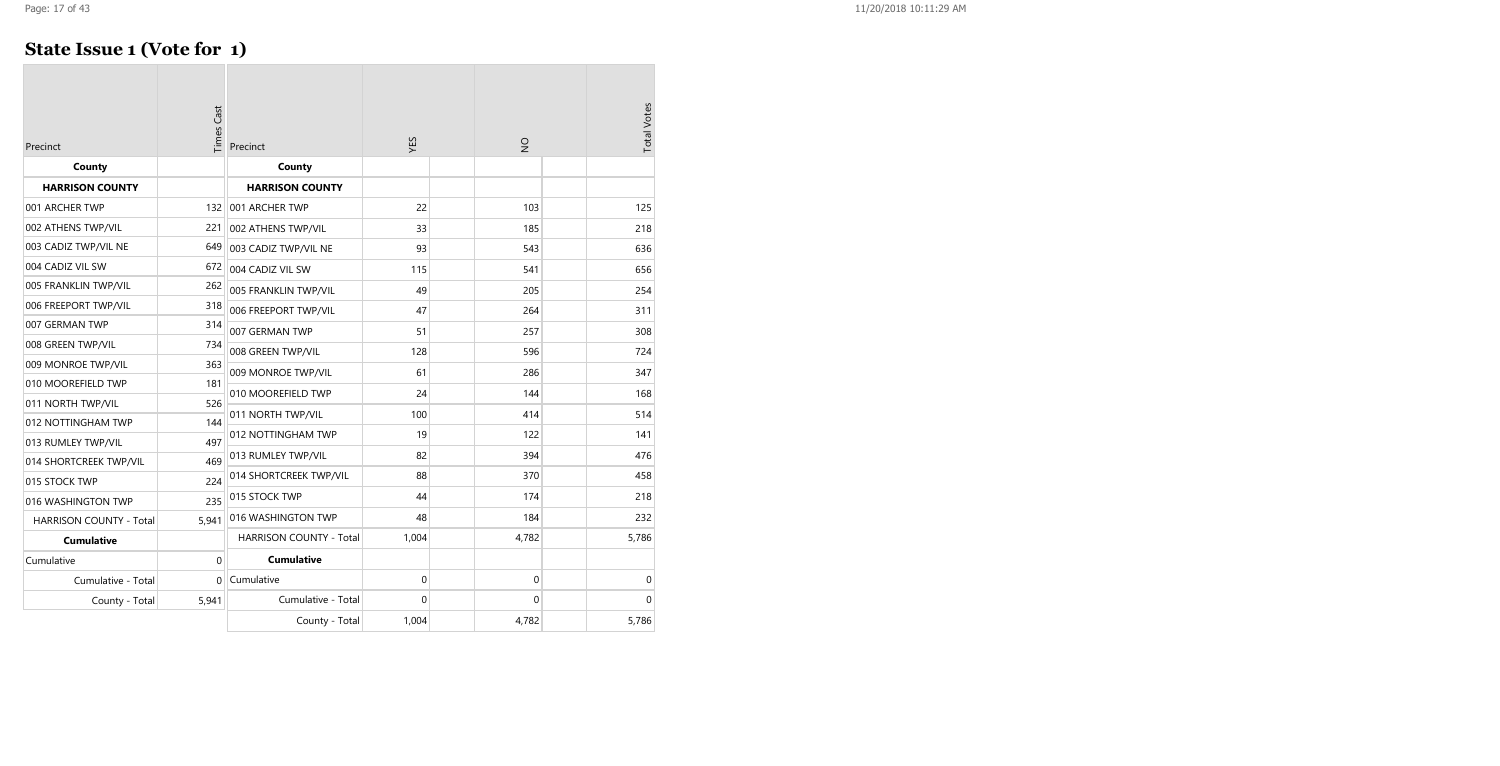### **Edison Local School District (Vote for 1)**

| Precinct                       | Cast<br>Times | Precinct                       | FOR THE TAX LEVY | AGAINST THE TAX<br>LEVY | <b>Total Votes</b> |
|--------------------------------|---------------|--------------------------------|------------------|-------------------------|--------------------|
| County                         |               | County                         |                  |                         |                    |
| <b>HARRISON COUNTY</b>         |               | <b>HARRISON COUNTY</b>         |                  |                         |                    |
| 007 GERMAN TWP                 | 35            | 007 GERMAN TWP                 | 25               | 10                      | 35                 |
| <b>HARRISON COUNTY - Total</b> | 35            | <b>HARRISON COUNTY - Total</b> | 25               | 10                      | 35                 |
| <b>Cumulative</b>              |               | <b>Cumulative</b>              |                  |                         |                    |
| Cumulative                     | 0             | Cumulative                     | $\Omega$         | $\Omega$                | $\mathbf 0$        |
| Cumulative - Total             | 0             | Cumulative - Total             | $\Omega$         | 0                       | $\Omega$           |
| County - Total                 | 35            | County - Total                 | 25               | 10                      | 35                 |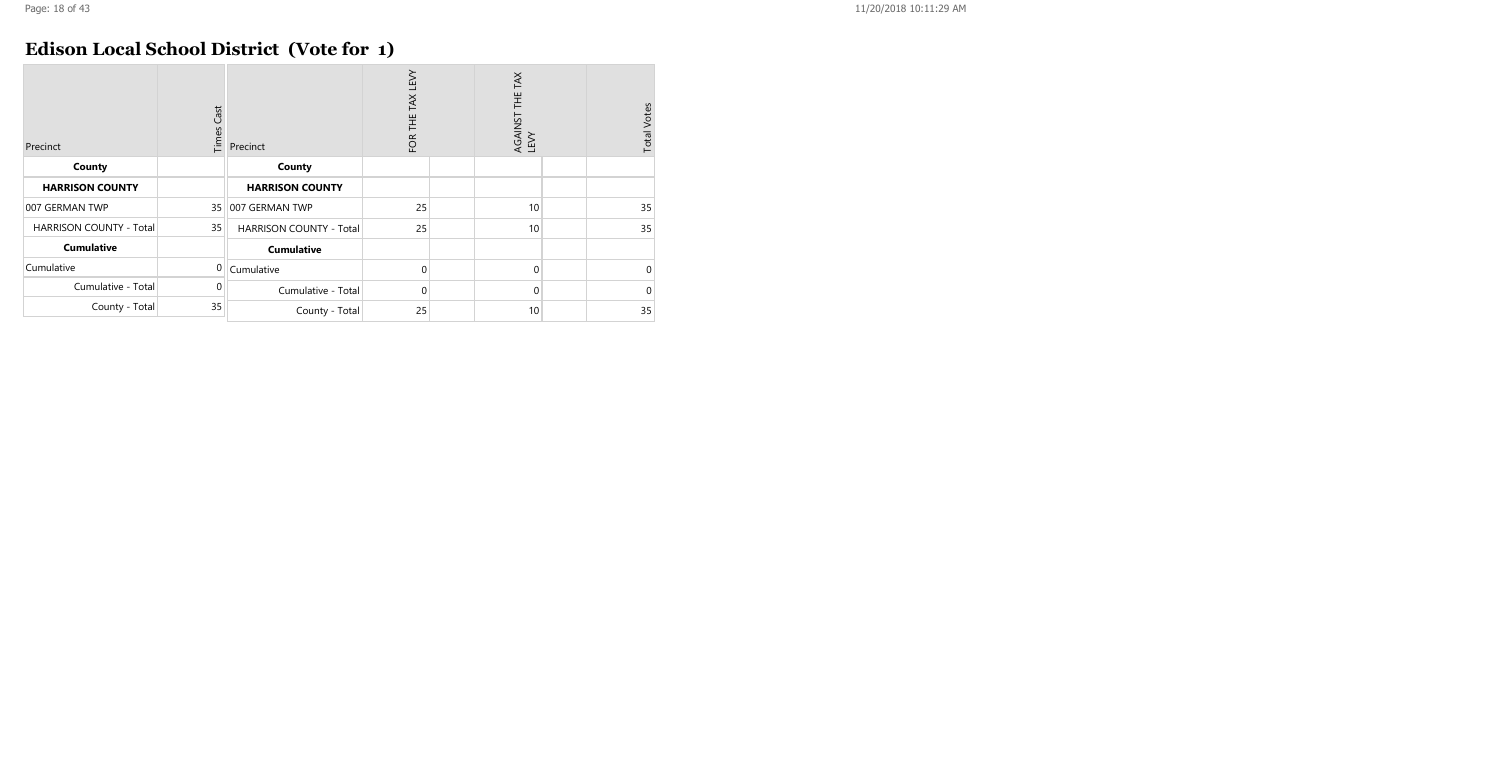### **Buckeye Joint Vocational School (Vote for 1)**

| Precinct                       | Times Cast | Precinct                       | For the Tax Levy | Against the Tax<br>Levy | <b>Total Votes</b> |
|--------------------------------|------------|--------------------------------|------------------|-------------------------|--------------------|
| County                         |            | County                         |                  |                         |                    |
| <b>HARRISON COUNTY</b>         |            | <b>HARRISON COUNTY</b>         |                  |                         |                    |
| 005 FRANKLIN TWP/VIL           | 92         | 005 FRANKLIN TWP/VIL           | 54               | 31                      | 85                 |
| 009 MONROE TWP/VIL             | 363        | 009 MONROE TWP/VIL             | 226              | 120                     | 346                |
| 011 NORTH TWP/VIL              | 30         | 011 NORTH TWP/VIL              | 18               | 12                      | 30                 |
| <b>HARRISON COUNTY - Total</b> | 485        | <b>HARRISON COUNTY - Total</b> | 298              | 163                     | 461                |
| <b>Cumulative</b>              |            | <b>Cumulative</b>              |                  |                         |                    |
| Cumulative                     | $\Omega$   | Cumulative                     | $\Omega$         | $\mathbf 0$             | 0                  |
| Cumulative - Total             | 0          | Cumulative - Total             | $\mathbf 0$      | $\mathbf 0$             | 0                  |
| County - Total                 | 485        | County - Total                 | 298              | 163                     | 461                |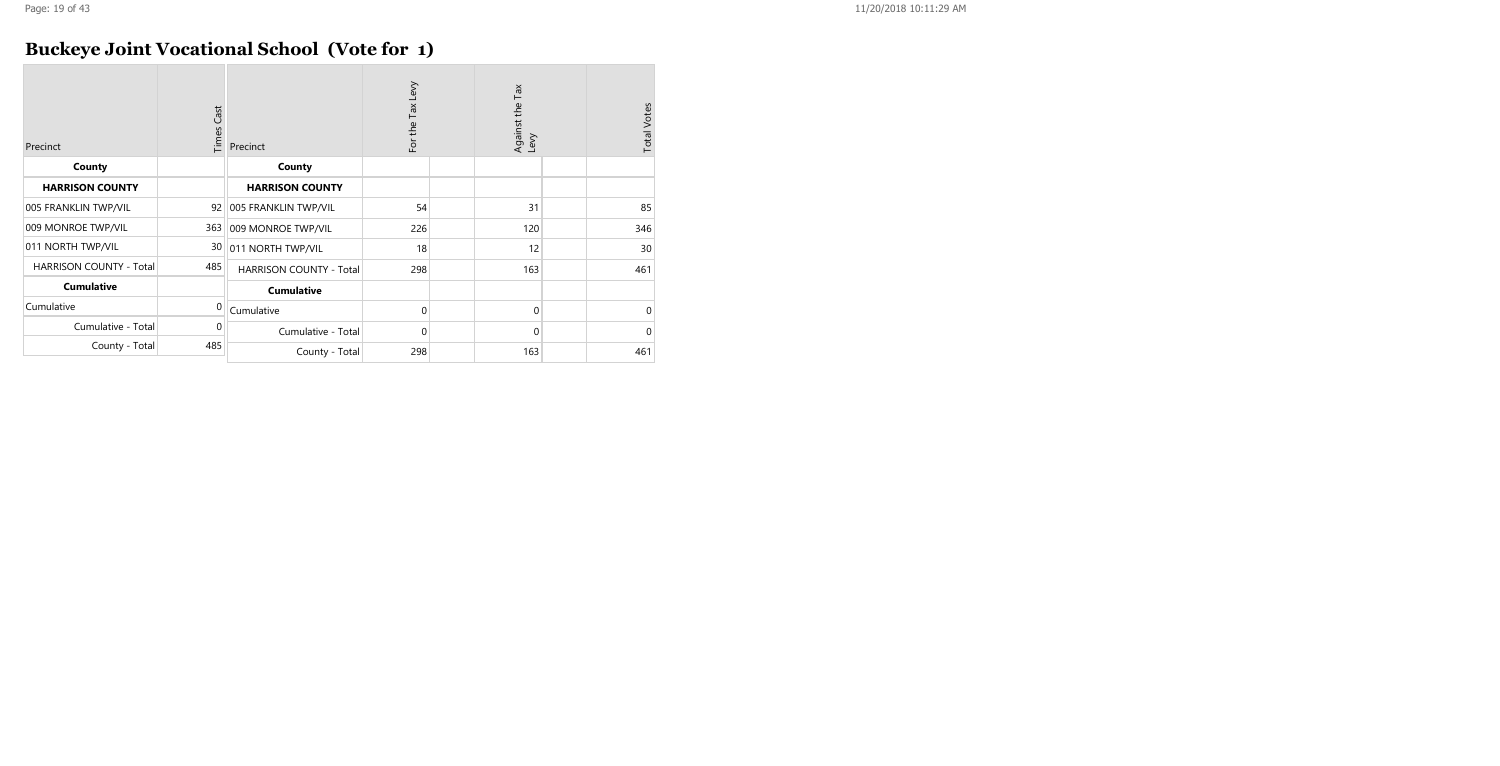# **Puskarich Library 1Mill Current Expense (Vote for 1)**

| Precinct                | <b>Times Cast</b> | Precinct                | FOR THE TAX LEVY | AGAINST THE TAX<br>LEVY | <b>Total Votes</b> |
|-------------------------|-------------------|-------------------------|------------------|-------------------------|--------------------|
| County                  |                   | County                  |                  |                         |                    |
| <b>HARRISON COUNTY</b>  |                   | <b>HARRISON COUNTY</b>  |                  |                         |                    |
| 001 ARCHER TWP          | 132               | 001 ARCHER TWP          | 79               | 45                      | 124                |
| 002 ATHENS TWP/VIL      | 221               | 002 ATHENS TWP/VIL      | 161              | 57                      | 218                |
| 003 CADIZ TWP/VIL NE    | 649               | 003 CADIZ TWP/VIL NE    | 512              | 125                     | 637                |
| 004 CADIZ VIL SW        | 672               | 004 CADIZ VIL SW        | 536              | 122                     | 658                |
| 005 FRANKLIN TWP/VIL    | 170               | 005 FRANKLIN TWP/VIL    | 117              | 43                      | 160                |
| 006 FREEPORT TWP/VIL    | 318               | 006 FREEPORT TWP/VIL    | 228              | 85                      | 313                |
| 007 GERMAN TWP          | 314               | 007 GERMAN TWP          | 203              | 101                     | 304                |
| 008 GREEN TWP/VIL       | 734               | 008 GREEN TWP/VIL       | 514              | 207                     | 721                |
| 010 MOOREFIELD TWP      | 181               | 010 MOOREFIELD TWP      | 123              | 43                      | 166                |
| 011 NORTH TWP/VIL       | 496               |                         |                  |                         |                    |
| 012 NOTTINGHAM TWP      | 144               | 011 NORTH TWP/VIL       | 368              | 117                     | 485                |
| 013 RUMLEY TWP/VIL      | 497               | 012 NOTTINGHAM TWP      | 111              | 29                      | 140                |
| 014 SHORTCREEK TWP/VIL  | 469               | 013 RUMLEY TWP/VIL      | 351              | 124                     | 475                |
| 015 STOCK TWP           | 224               | 014 SHORTCREEK TWP/VIL  | 289              | 165                     | 454                |
| 016 WASHINGTON TWP      | 235               | 015 STOCK TWP           | 152              | 71                      | 223                |
| HARRISON COUNTY - Total | 5,456             | 016 WASHINGTON TWP      | 157              | 74                      | 231                |
| <b>Cumulative</b>       |                   | HARRISON COUNTY - Total | 3,901            | 1,408                   | 5,309              |
| Cumulative              | $\Omega$          | <b>Cumulative</b>       |                  |                         |                    |
| Cumulative - Total      | 0                 | Cumulative              | $\pmb{0}$        | 0                       | $\boldsymbol{0}$   |
| County - Total          | 5,456             | Cumulative - Total      | $\Omega$         | 0                       | $\Omega$           |
|                         |                   | County - Total          | 3,901            | 1,408                   | 5,309              |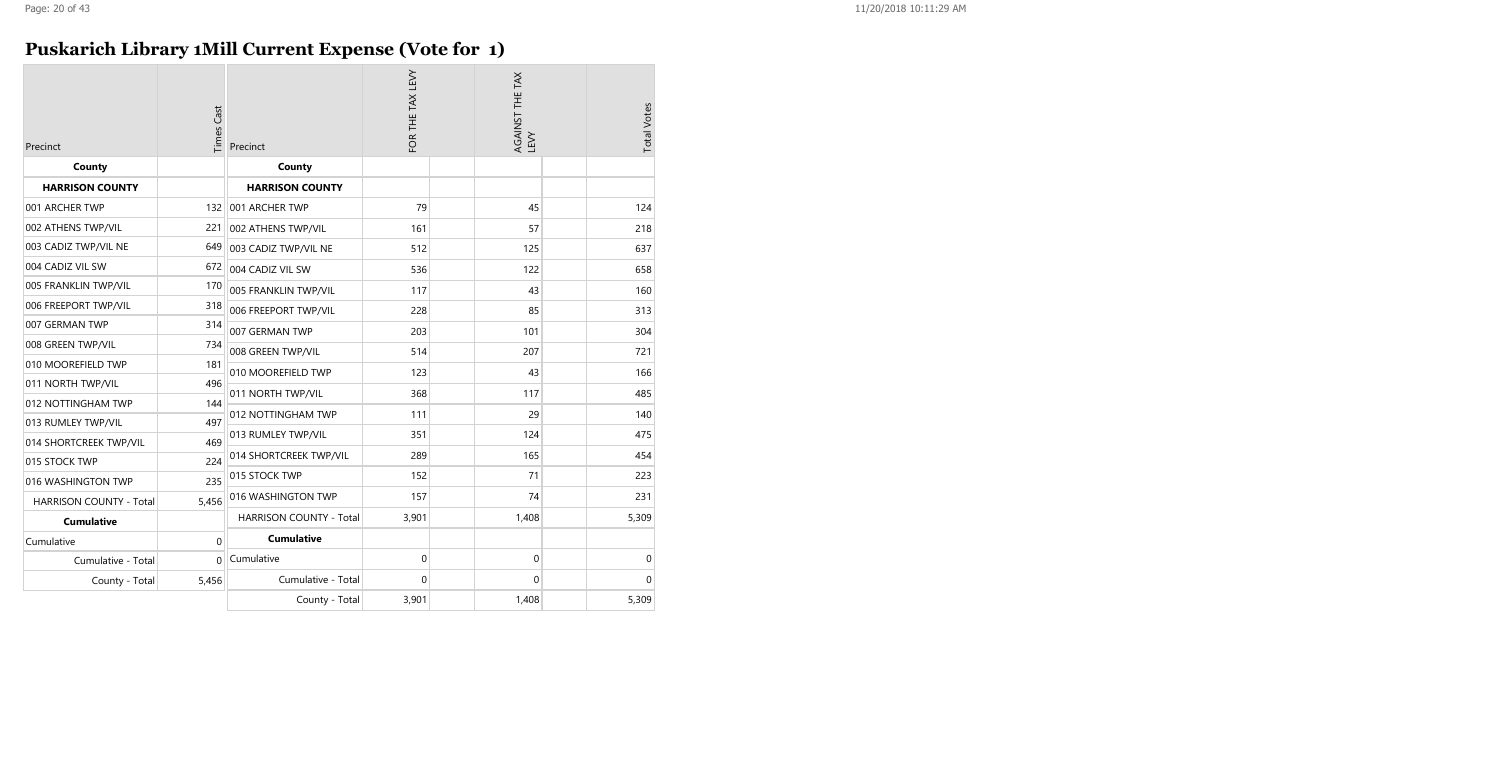### **Short Creek Joint Fire (Vote for 1)**

| Precinct                       | Cast<br>Times | Precinct                       | <b>TEVY</b><br>THE TAX<br>FOR | AGAINST THE TAX<br>LEVY | <b>Total Votes</b> |
|--------------------------------|---------------|--------------------------------|-------------------------------|-------------------------|--------------------|
| County                         |               | County                         |                               |                         |                    |
| <b>HARRISON COUNTY</b>         |               | <b>HARRISON COUNTY</b>         |                               |                         |                    |
| 014 SHORTCREEK TWP/VIL         | 69            | 014 SHORTCREEK TWP/VIL         | 42                            | 26                      | 68                 |
| <b>HARRISON COUNTY - Total</b> | 69            | <b>HARRISON COUNTY - Total</b> | 42                            | 26                      | 68                 |
| <b>Cumulative</b>              |               | <b>Cumulative</b>              |                               |                         |                    |
| Cumulative                     | <sup>0</sup>  | Cumulative                     | $\Omega$                      | $\Omega$                | $\Omega$           |
| Cumulative - Total             | 0             | Cumulative - Total             | $\Omega$                      | $\Omega$                | $\Omega$           |
| County - Total                 | 69            | County - Total                 | 42                            | 26                      | 68                 |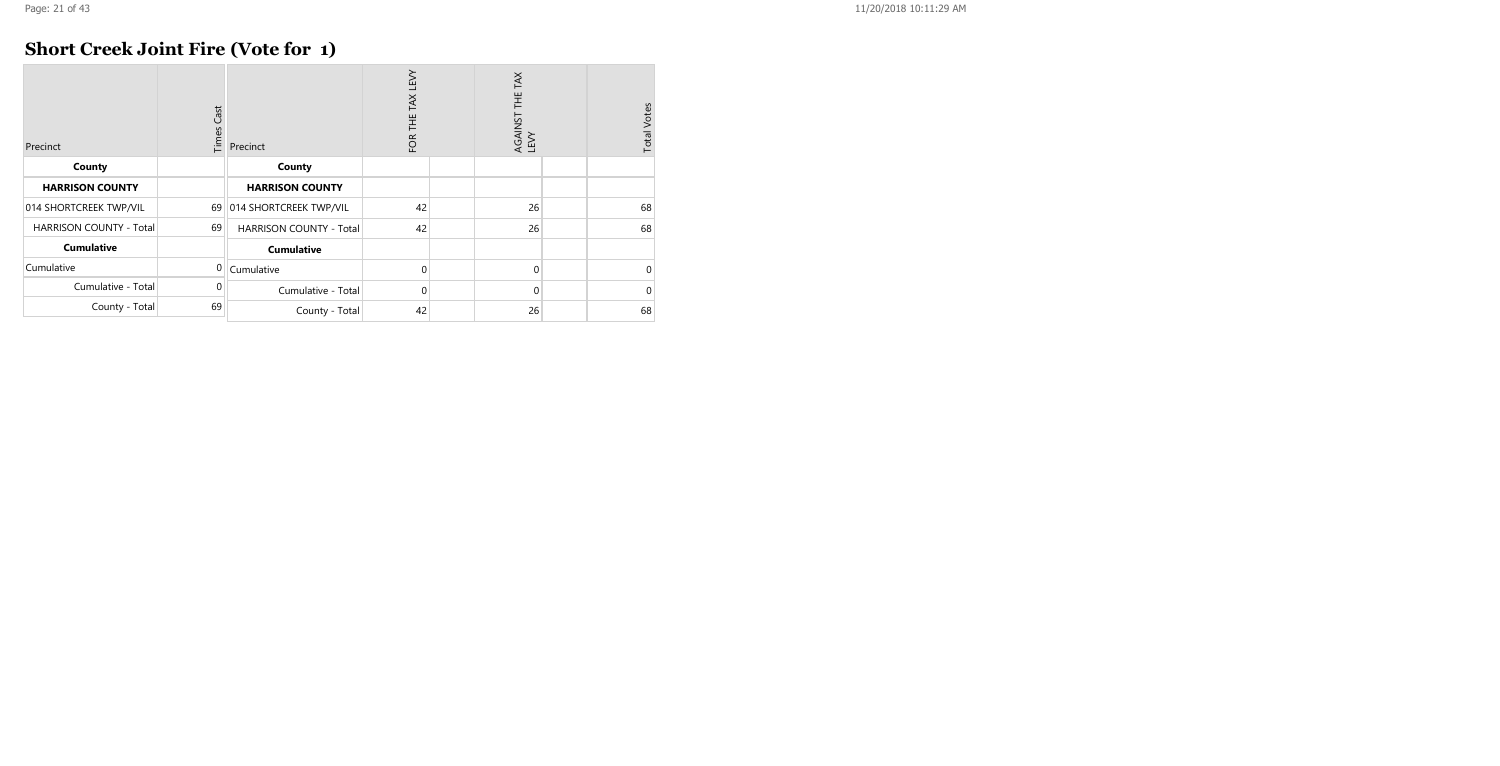# **Bowerston Village Park Expense 1Mill (Vote for 1)**

| Precinct                       | Times Cast | Precinct                       | FOR THE TAX LEVY | TAX<br>-<br>王<br>AGAINST<br>LEVY | <b>Total Votes</b> |
|--------------------------------|------------|--------------------------------|------------------|----------------------------------|--------------------|
| County                         |            | County                         |                  |                                  |                    |
| <b>HARRISON COUNTY</b>         |            | <b>HARRISON COUNTY</b>         |                  |                                  |                    |
| 009 MONROE TWP/VIL             | 100        | 009 MONROE TWP/VIL             | 71               | 24                               | 95                 |
| <b>HARRISON COUNTY - Total</b> | 100        | <b>HARRISON COUNTY - Total</b> | 71               | 24                               | 95                 |
| <b>Cumulative</b>              |            | <b>Cumulative</b>              |                  |                                  |                    |
| Cumulative                     | 0          | Cumulative                     | $\Omega$         | 0                                | $\mathbf 0$        |
| Cumulative - Total             | $\Omega$   | Cumulative - Total             | $\mathbf 0$      | 0                                | $\mathbf 0$        |
| County - Total                 | 100        | County - Total                 | 71               | 24                               | 95                 |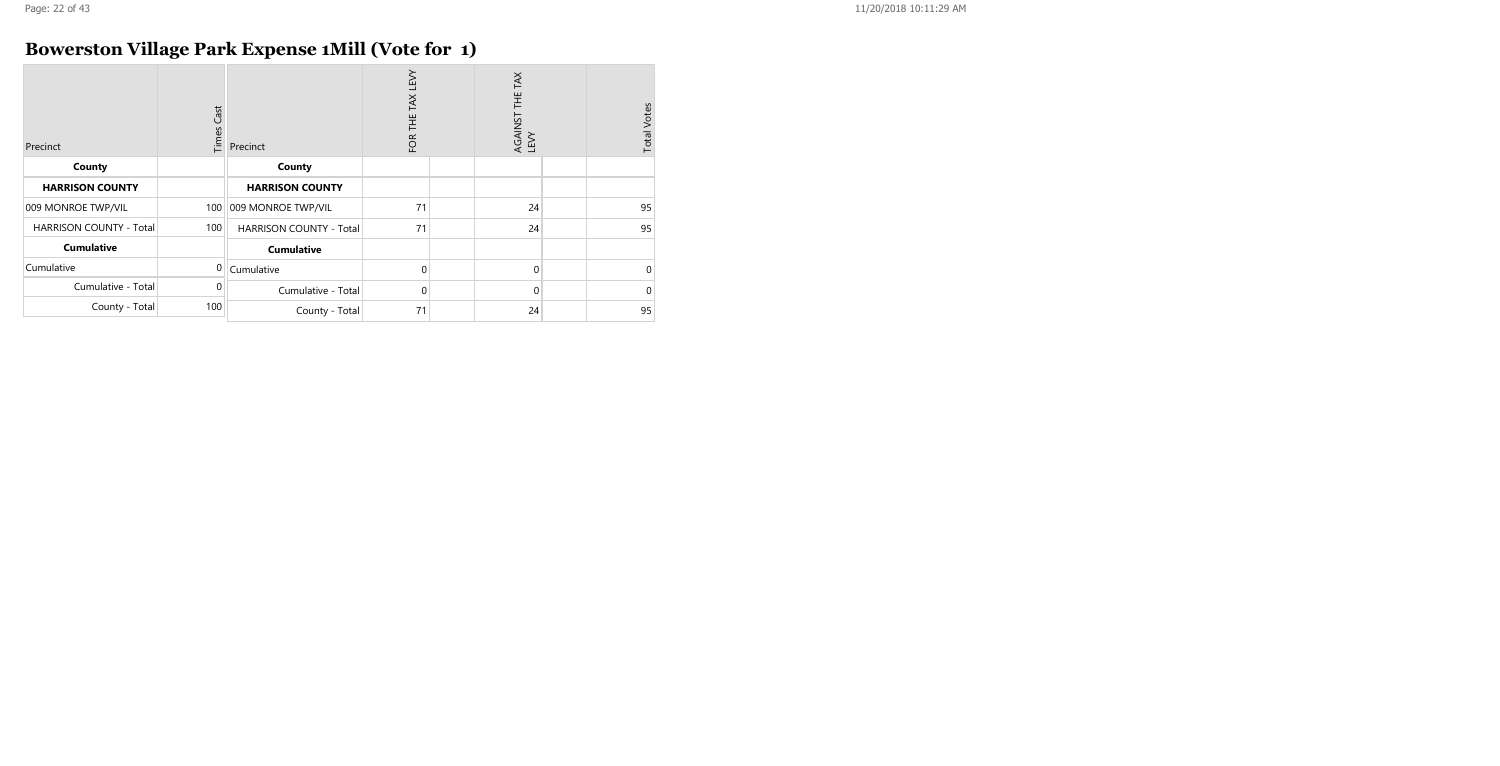# **1-Jewett Village Current Expenses 1Mill (Vote for 1)**

| Precinct                       | <b>Times Cast</b> | Precinct                | FOR THE TAX LEVY | TAX<br>半<br>AGAINST<br>LEVY | <b>Total Votes</b> |
|--------------------------------|-------------------|-------------------------|------------------|-----------------------------|--------------------|
| County                         |                   | County                  |                  |                             |                    |
| <b>HARRISON COUNTY</b>         |                   | <b>HARRISON COUNTY</b>  |                  |                             |                    |
| 013 RUMLEY TWP/VIL             | 231               | 013 RUMLEY TWP/VIL      | 130              | 86                          | 216                |
| <b>HARRISON COUNTY - Total</b> | 231               | HARRISON COUNTY - Total | 130              | 86                          | 216                |
| <b>Cumulative</b>              |                   | <b>Cumulative</b>       |                  |                             |                    |
| Cumulative                     | $\overline{0}$    | Cumulative              | $\Omega$         | $\mathbf 0$                 | 0                  |
| Cumulative - Total             | $\Omega$          | Cumulative - Total      | $\Omega$         | $\Omega$                    | $\Omega$           |
| County - Total                 | 231               | County - Total          | 130              | 86                          | 216                |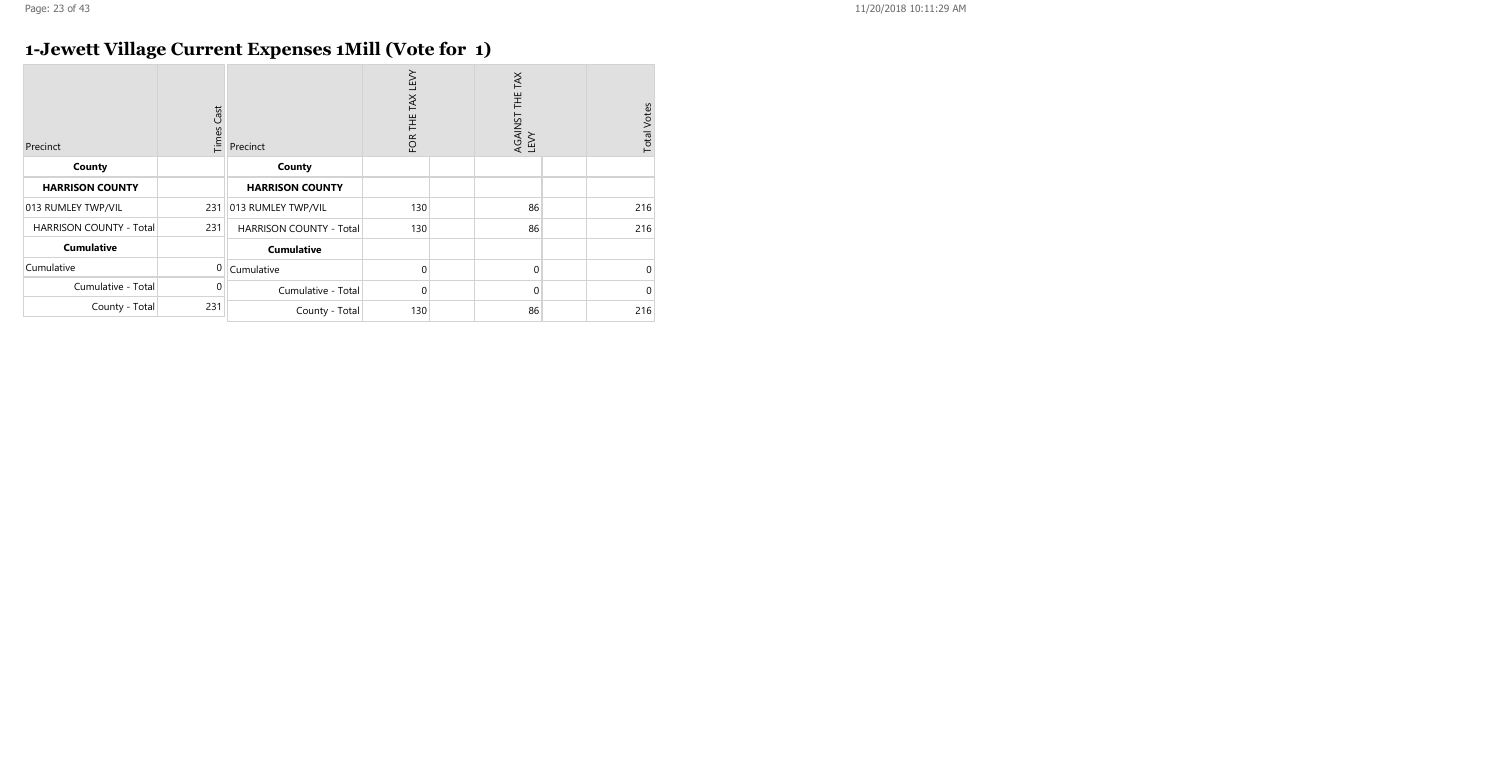# **2-Jewett Village Current Expenses 1Mill (Vote for 1)**

| Precinct                       | <b>Times Cast</b> | Precinct                | FOR THE TAX LEVY | TAX<br>Ξ<br>AGAINST<br>LEVY | <b>Total Votes</b> |
|--------------------------------|-------------------|-------------------------|------------------|-----------------------------|--------------------|
| County                         |                   | County                  |                  |                             |                    |
| <b>HARRISON COUNTY</b>         |                   | <b>HARRISON COUNTY</b>  |                  |                             |                    |
| 013 RUMLEY TWP/VIL             | 231               | 013 RUMLEY TWP/VIL      | 123              | 95                          | 218                |
| <b>HARRISON COUNTY - Total</b> | 231               | HARRISON COUNTY - Total | 123              | 95                          | 218                |
| <b>Cumulative</b>              |                   | <b>Cumulative</b>       |                  |                             |                    |
| Cumulative                     | $\Omega$          | Cumulative              | $\Omega$         | $\mathbf 0$                 | 0                  |
| Cumulative - Total             | $\Omega$          | Cumulative - Total      | $\Omega$         | $\Omega$                    | $\Omega$           |
| County - Total                 | 231               | County - Total          | 123              | 95                          | 218                |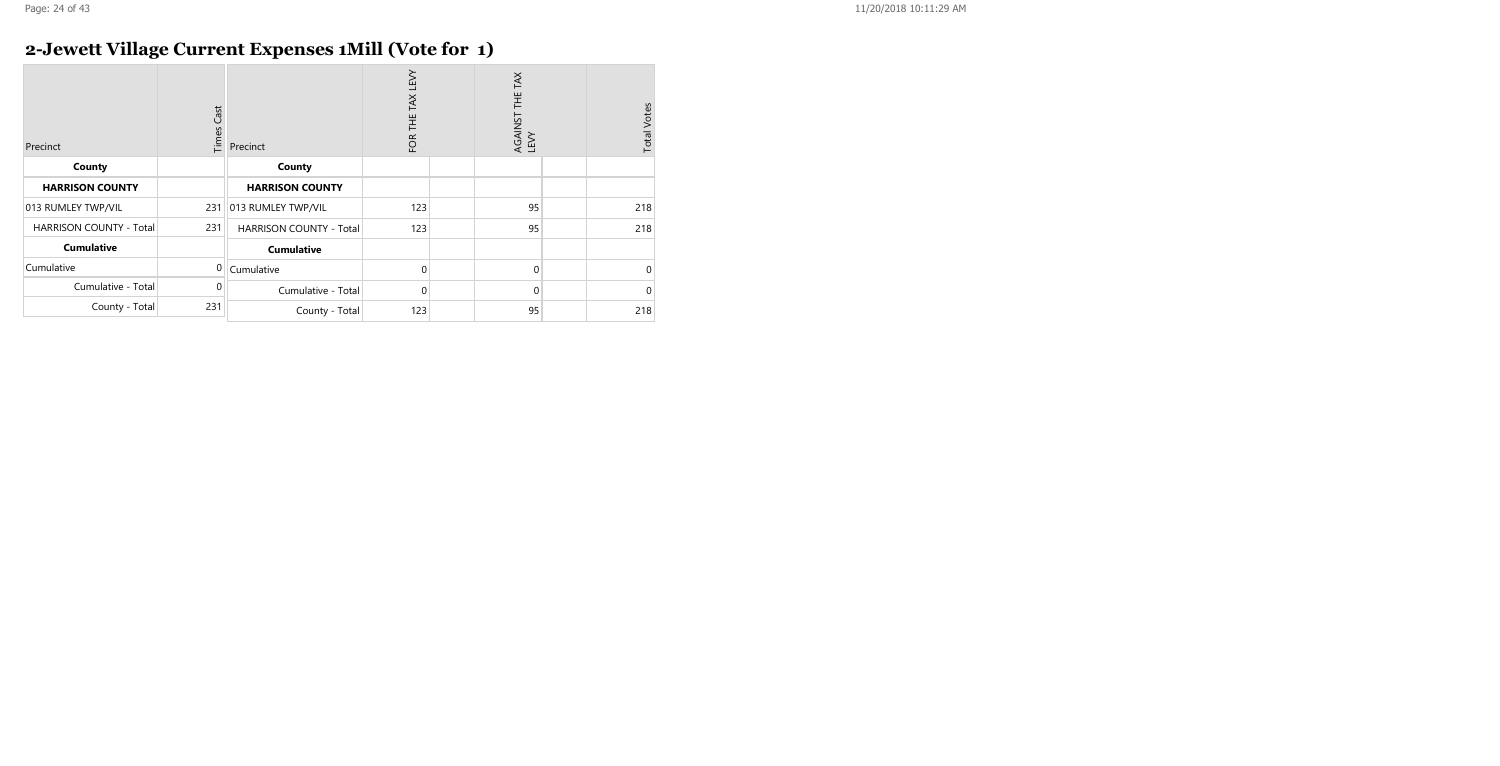# **Scio Village Current Expenses .88 Mill (Vote for 1)**

| Precinct                       | Cast<br>Times | Precinct                       | FOR THE TAX LEVY | TAX<br>半<br>AGAINST<br>LEVY | <b>Total Votes</b> |
|--------------------------------|---------------|--------------------------------|------------------|-----------------------------|--------------------|
| County                         |               | County                         |                  |                             |                    |
| <b>HARRISON COUNTY</b>         |               | <b>HARRISON COUNTY</b>         |                  |                             |                    |
| 011 NORTH TWP/VIL              |               | 202 011 NORTH TWP/VIL          | 132              | 67                          | 199                |
| <b>HARRISON COUNTY - Total</b> | 202           | <b>HARRISON COUNTY - Total</b> | 132              | 67                          | 199                |
| <b>Cumulative</b>              |               | <b>Cumulative</b>              |                  |                             |                    |
| Cumulative                     | $\Omega$      | Cumulative                     | $\Omega$         | $\Omega$                    | 0                  |
| Cumulative - Total             | $\Omega$      | Cumulative - Total             | $\Omega$         | $\mathbf 0$                 | $\mathbf 0$        |
| County - Total                 | 202           | County - Total                 | 132              | 67                          | 199                |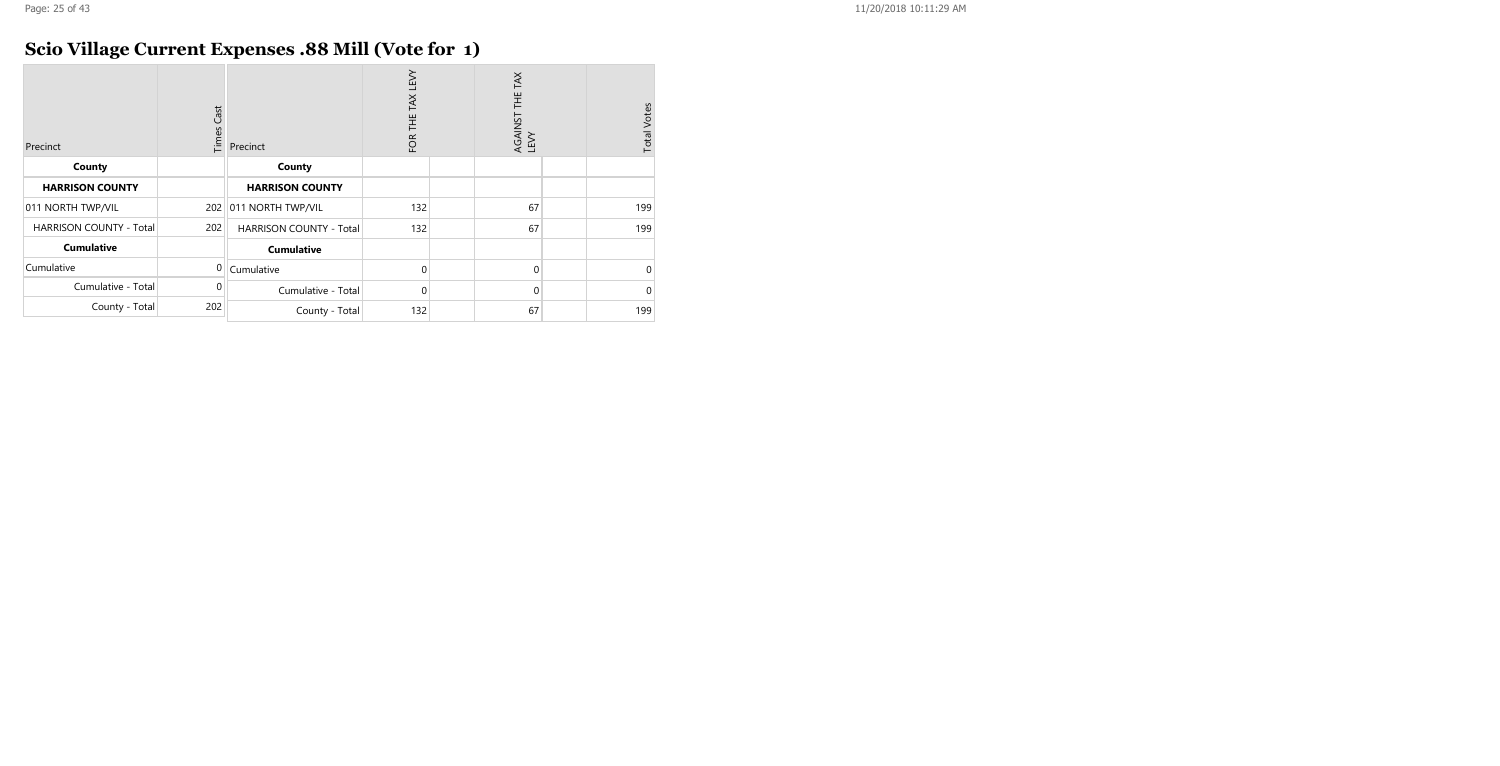# **Scio Village 2 Mill Current Expense (Vote for 1)**

| Precinct                       | <b>Times Cast</b> | Precinct                | FOR THE TAX LEVY | AGAINST THE TAX<br>LEVY | <b>Total Votes</b> |
|--------------------------------|-------------------|-------------------------|------------------|-------------------------|--------------------|
| County                         |                   | County                  |                  |                         |                    |
| <b>HARRISON COUNTY</b>         |                   | <b>HARRISON COUNTY</b>  |                  |                         |                    |
| 011 NORTH TWP/VIL              |                   | 202 011 NORTH TWP/VIL   | 117              | 81                      | 198                |
| <b>HARRISON COUNTY - Total</b> | 202               | HARRISON COUNTY - Total | 117              | 81                      | 198                |
| <b>Cumulative</b>              |                   | <b>Cumulative</b>       |                  |                         |                    |
| Cumulative                     | $\Omega$          | Cumulative              | $\Omega$         | $\Omega$                | $\mathbf 0$        |
| Cumulative - Total             | 0                 | Cumulative - Total      | $\Omega$         | $\Omega$                | $\mathbf 0$        |
| County - Total                 | 202               | County - Total          | 117              | 81                      | 198                |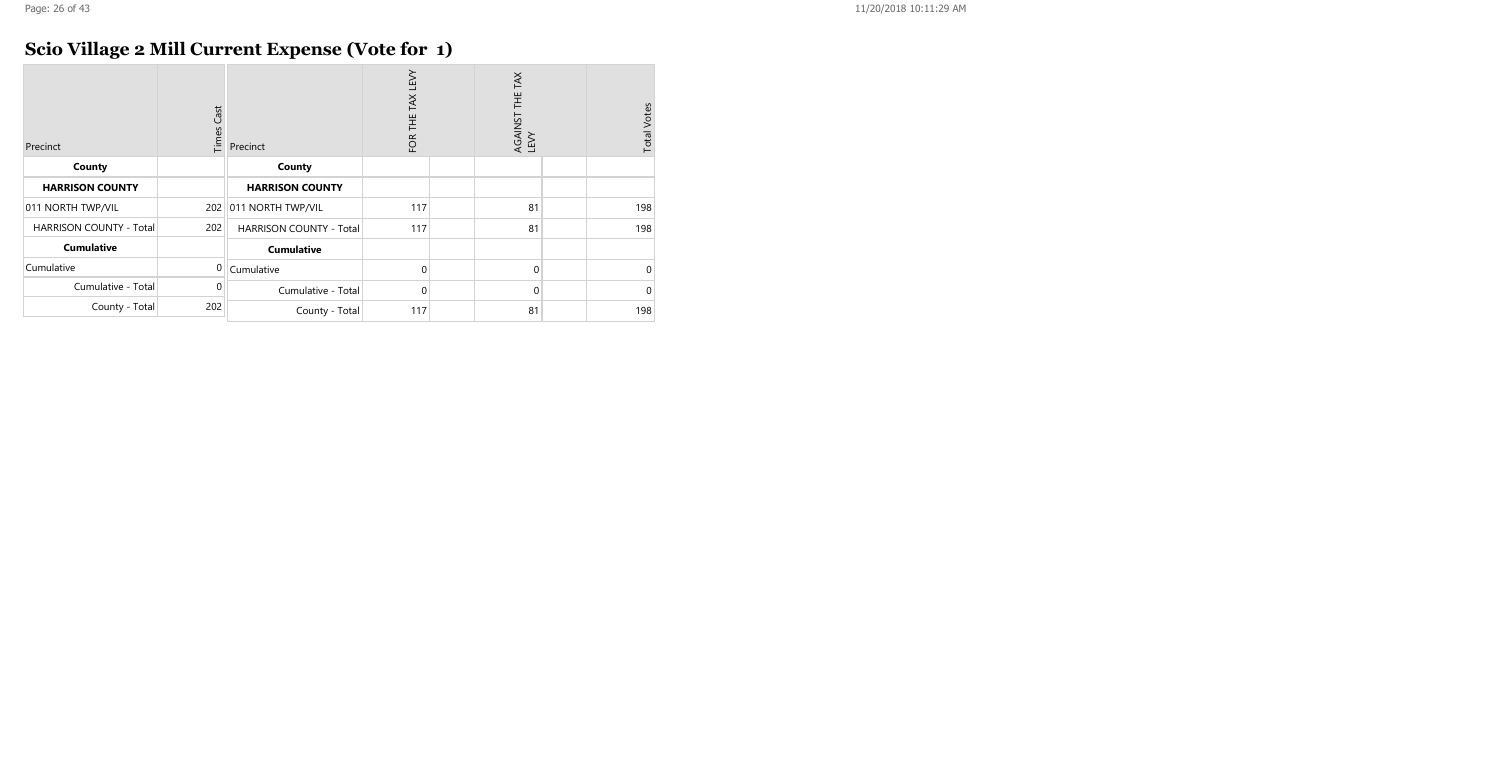# **Scio Village Park Levy .88 Mill (Vote for 1)**

| Precinct                       | Times Cast | Precinct                       | TAX LEVY<br>FOR THE | TAX<br>AGAINST THE T<br>LEVY | <b>Total Votes</b> |
|--------------------------------|------------|--------------------------------|---------------------|------------------------------|--------------------|
| County                         |            | County                         |                     |                              |                    |
| <b>HARRISON COUNTY</b>         |            | <b>HARRISON COUNTY</b>         |                     |                              |                    |
| 011 NORTH TWP/VIL              | 202        | 011 NORTH TWP/VIL              | 134                 | 64                           | 198                |
| <b>HARRISON COUNTY - Total</b> | 202        | <b>HARRISON COUNTY - Total</b> | 134                 | 64                           | 198                |
| <b>Cumulative</b>              |            | <b>Cumulative</b>              |                     |                              |                    |
| Cumulative                     | 0          | Cumulative                     | 0                   | $\mathbf 0$                  | $\mathbf 0$        |
| Cumulative - Total             | $\Omega$   | Cumulative - Total             | 0                   | $\mathbf 0$                  | $\Omega$           |
| County - Total                 | 202        | County - Total                 | 134                 | 64                           | 198                |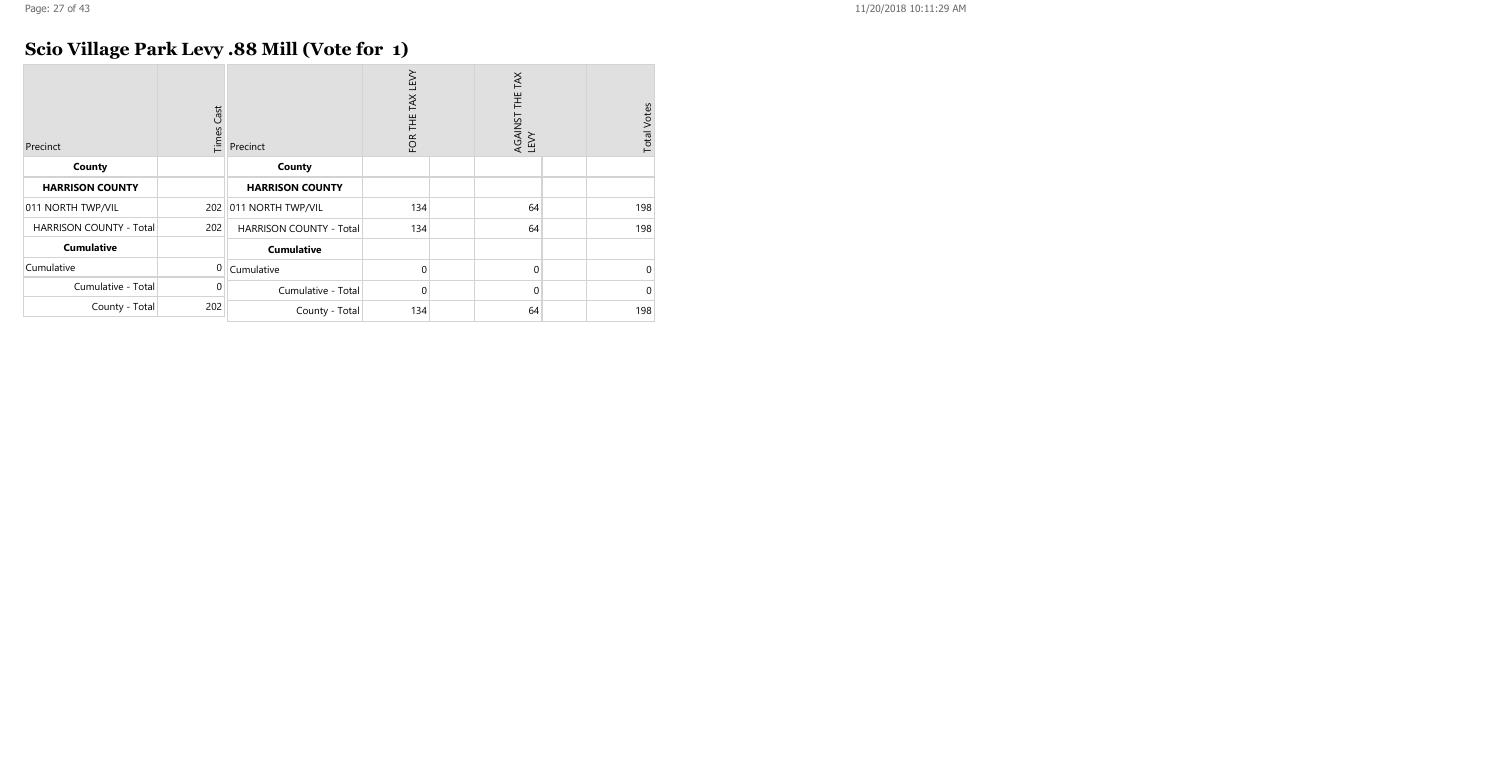# **Cadiz Union Cemetery 0.44 Mil (Vote for 1)**

| Precinct                       | Times Cast | Precinct                       | FOR THE TAX LEVY | AGAINST THE TAX<br>LEVY | <b>Total Votes</b> |
|--------------------------------|------------|--------------------------------|------------------|-------------------------|--------------------|
| County                         |            | County                         |                  |                         |                    |
| <b>HARRISON COUNTY</b>         |            | <b>HARRISON COUNTY</b>         |                  |                         |                    |
| 003 CADIZ TWP/VIL NE           | 649        | 003 CADIZ TWP/VIL NE           | 466              | 165                     | 631                |
| 004 CADIZ VIL SW               | 672        | 004 CADIZ VIL SW               | 492              | 160                     | 652                |
| <b>HARRISON COUNTY - Total</b> | 1,321      | <b>HARRISON COUNTY - Total</b> | 958              | 325                     | 1,283              |
| <b>Cumulative</b>              |            | <b>Cumulative</b>              |                  |                         |                    |
| Cumulative                     | $\Omega$   | Cumulative                     | $\Omega$         | 0                       | 0                  |
| Cumulative - Total             | 0          | Cumulative - Total             | $\mathbf 0$      | 0                       | $\mathbf 0$        |
| County - Total                 | 1,321      | County - Total                 | 958              | 325                     | 1,283              |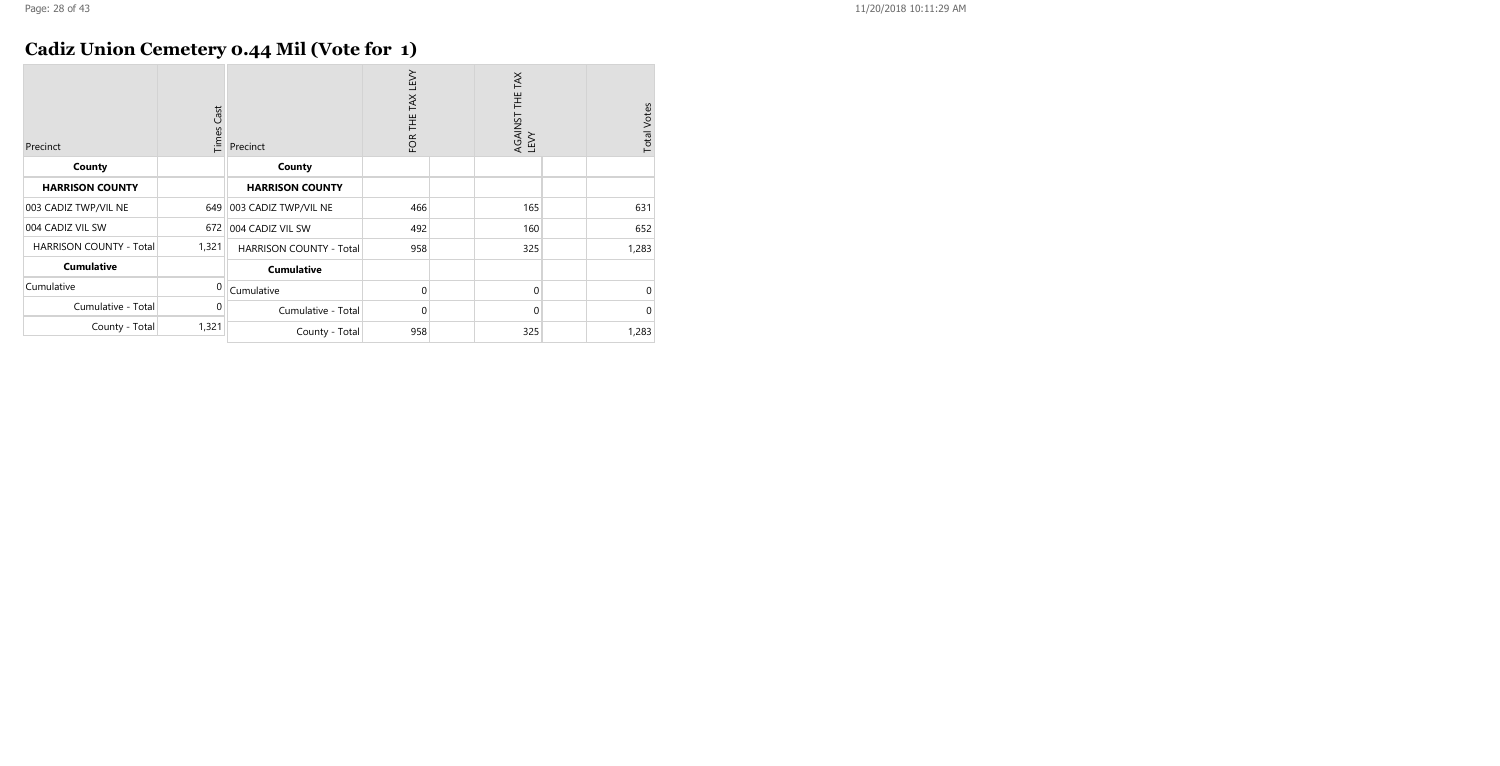# **Cadiz Union Cemetery 1Mill (Vote for 1)**

| Precinct                       | Times Cast | Precinct                       | FOR THE TAX LEVY | AGAINST THE TAX<br>LEVY | <b>Total Votes</b> |
|--------------------------------|------------|--------------------------------|------------------|-------------------------|--------------------|
| County                         |            | County                         |                  |                         |                    |
| <b>HARRISON COUNTY</b>         |            | <b>HARRISON COUNTY</b>         |                  |                         |                    |
| 003 CADIZ TWP/VIL NE           | 649        | 003 CADIZ TWP/VIL NE           | 449              | 168                     | 617                |
| 004 CADIZ VIL SW               | 672        | 004 CADIZ VIL SW               | 476              | 176                     | 652                |
| <b>HARRISON COUNTY - Total</b> | 1,321      | <b>HARRISON COUNTY - Total</b> | 925              | 344                     | 1,269              |
| <b>Cumulative</b>              |            | <b>Cumulative</b>              |                  |                         |                    |
| Cumulative                     | $\Omega$   | Cumulative                     | 0                | 0                       | $\mathbf 0$        |
| Cumulative - Total             | 0          | Cumulative - Total             | 0                | 0                       | $\mathbf 0$        |
| County - Total                 | 1,321      | County - Total                 | 925              | 344                     | 1,269              |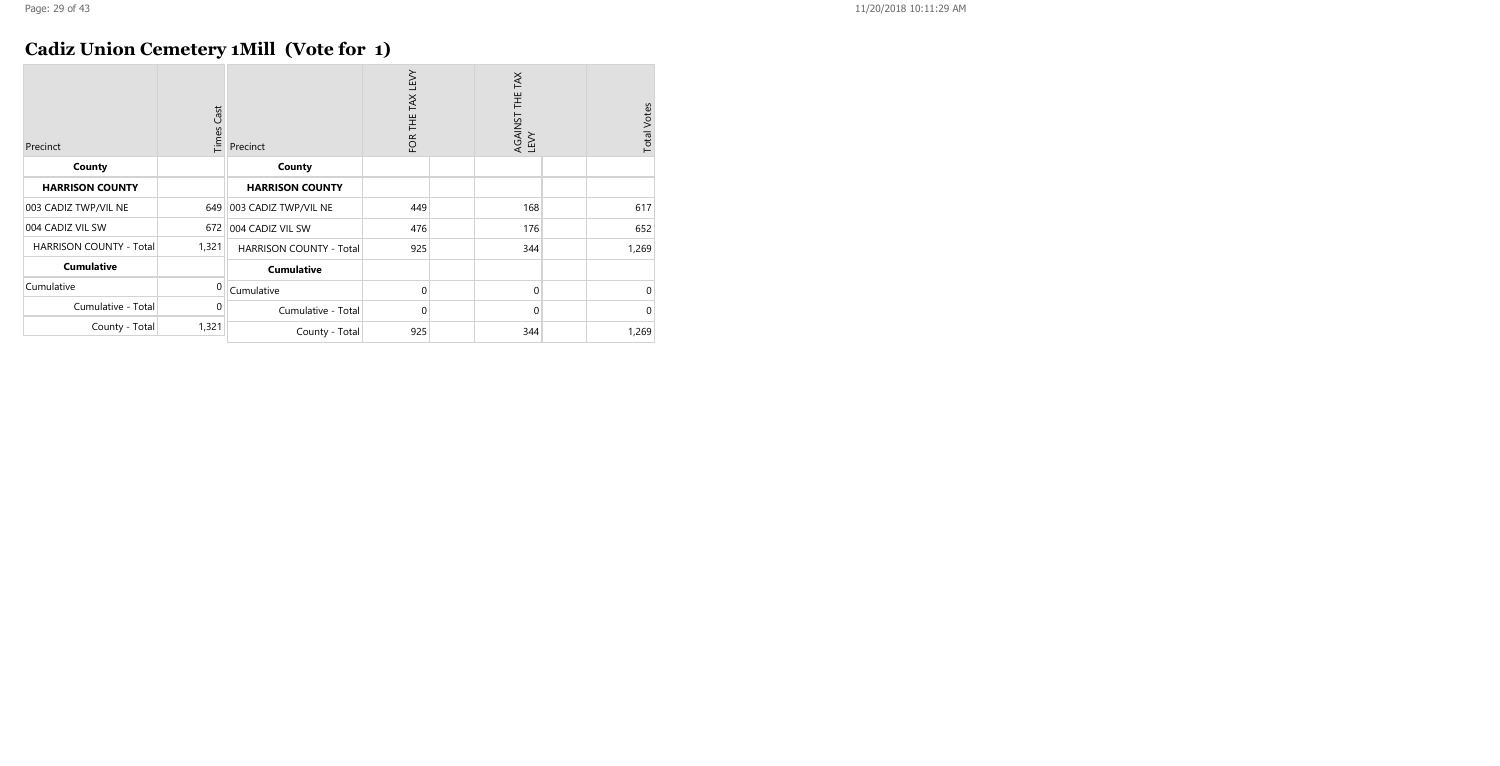# **Cadiz Township Fire 1Mill (Vote for 1)**

| Precinct                       | Times Cast | Precinct                       | FOR THE TAX LEVY | AGAINST THE TAX<br>LEVY | <b>Total Votes</b> |
|--------------------------------|------------|--------------------------------|------------------|-------------------------|--------------------|
| County                         |            | County                         |                  |                         |                    |
| <b>HARRISON COUNTY</b>         |            | <b>HARRISON COUNTY</b>         |                  |                         |                    |
| 003 CADIZ TWP/VIL NE           | 649        | 003 CADIZ TWP/VIL NE           | 529              | 108                     | 637                |
| 004 CADIZ VIL SW               | 672        | 004 CADIZ VIL SW               | 552              | 106                     | 658                |
| <b>HARRISON COUNTY - Total</b> | 1,321      | <b>HARRISON COUNTY - Total</b> | 1,081            | 214                     | 1,295              |
| <b>Cumulative</b>              |            | <b>Cumulative</b>              |                  |                         |                    |
| Cumulative                     | $\Omega$   | Cumulative                     | 0                | 0                       | $\mathbf 0$        |
| Cumulative - Total             | 0          | Cumulative - Total             | 0                | 0                       | $\mathbf 0$        |
| County - Total                 | 1,321      | County - Total                 | 1,081            | 214                     | 1,295              |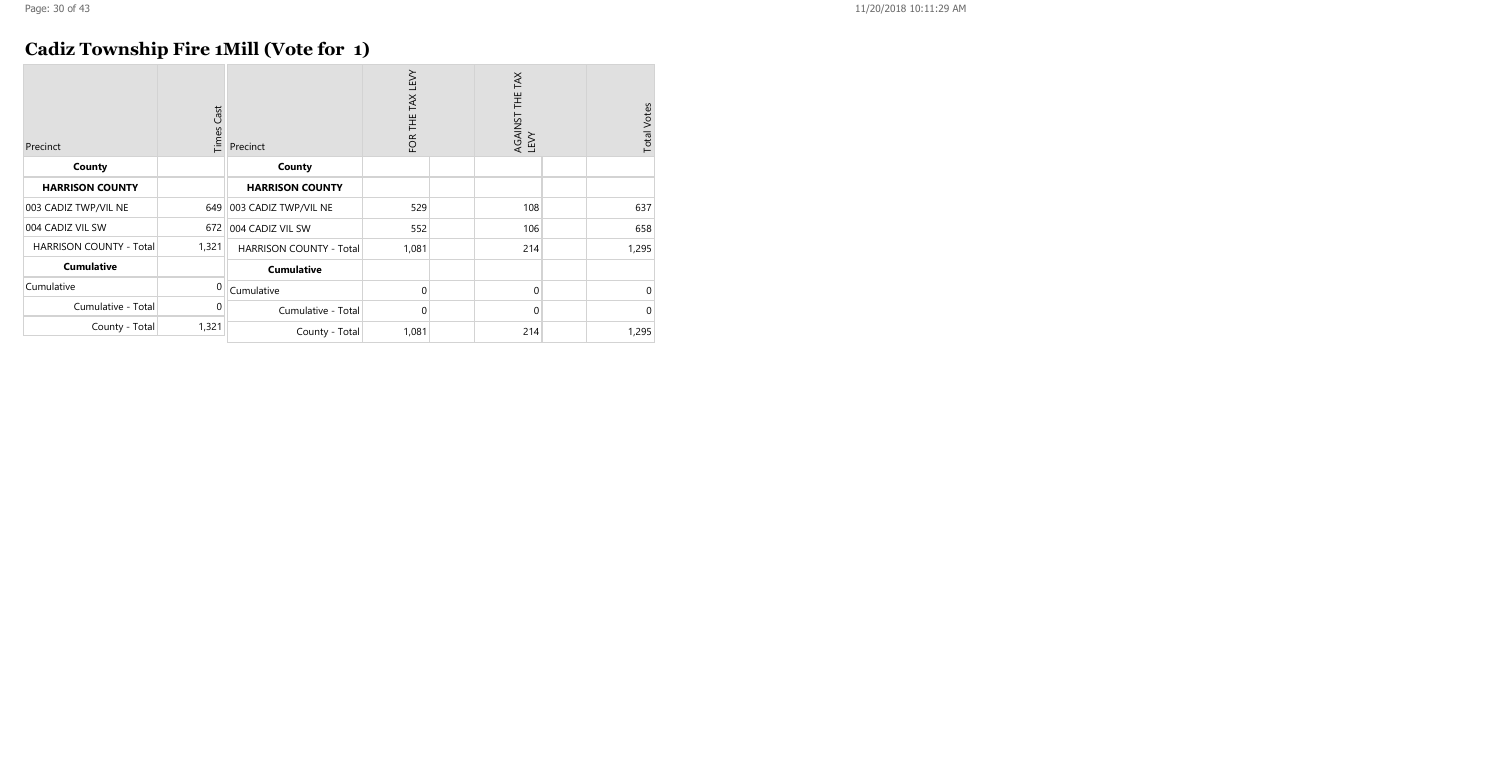### **Franklin Township Cemetery Maintenance 1 Mill (Vote for 1)**

| Precinct                       | Times Cast | Precinct                | FOR THE TAX LEVY | AGAINST THE TAX<br>LEVY | <b>Total Votes</b> |
|--------------------------------|------------|-------------------------|------------------|-------------------------|--------------------|
| County                         |            | County                  |                  |                         |                    |
| <b>HARRISON COUNTY</b>         |            | <b>HARRISON COUNTY</b>  |                  |                         |                    |
| 005 FRANKLIN TWP/VIL           | 262        | 005 FRANKLIN TWP/VIL    | 144              | 106                     | 250                |
| <b>HARRISON COUNTY - Total</b> | 262        | HARRISON COUNTY - Total | 144              | 106                     | 250                |
| <b>Cumulative</b>              |            | <b>Cumulative</b>       |                  |                         |                    |
| Cumulative                     | $\Omega$   | Cumulative              | $\Omega$         | $\Omega$                | $\mathbf 0$        |
| Cumulative - Total             | $\Omega$   | Cumulative - Total      | $\Omega$         | $\Omega$                | $\mathbf 0$        |
| County - Total                 | 262        | County - Total          | 144              | 106                     | 250                |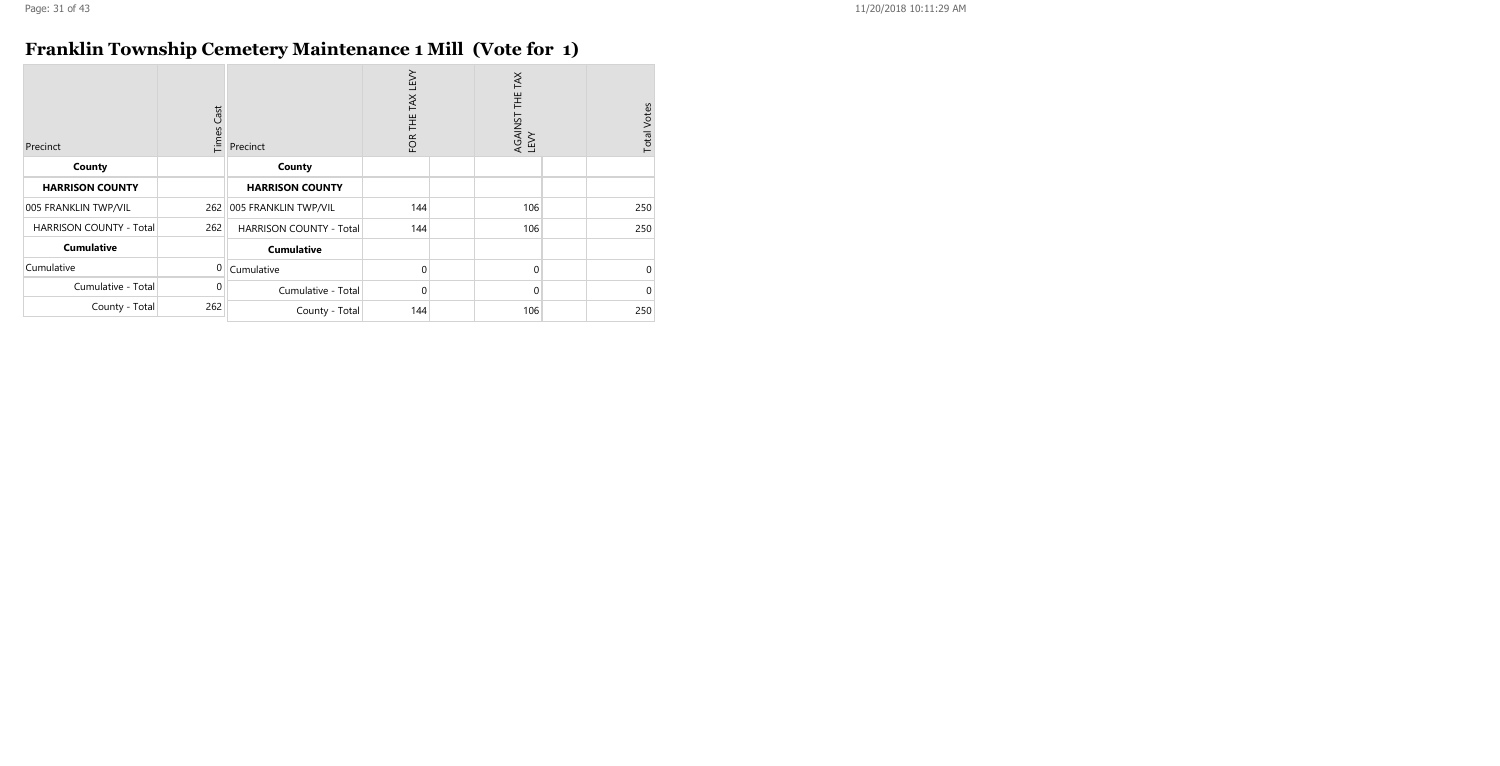# **Franklin Township (Tappan Fire District) (Vote for 1)**

| Precinct                       | Times Cast | Precinct                       | FOR THE TAX LEVY | AGAINST THE TAX<br>LEVY | <b>Total Votes</b> |
|--------------------------------|------------|--------------------------------|------------------|-------------------------|--------------------|
| County                         |            | County                         |                  |                         |                    |
| <b>HARRISON COUNTY</b>         |            | <b>HARRISON COUNTY</b>         |                  |                         |                    |
| 005 FRANKLIN TWP/VIL           | 123        | 005 FRANKLIN TWP/VIL           | 103              | 17                      | 120                |
| <b>HARRISON COUNTY - Total</b> | 123        | <b>HARRISON COUNTY - Total</b> | 103              | 17                      | 120                |
| <b>Cumulative</b>              |            | <b>Cumulative</b>              |                  |                         |                    |
| Cumulative                     | $\Omega$   | Cumulative                     | $\Omega$         | $\mathbf{0}$            | $\Omega$           |
| Cumulative - Total             | $\Omega$   | Cumulative - Total             | $\Omega$         | $\mathbf{0}$            | $\mathbf 0$        |
| County - Total                 | 123        | County - Total                 | 103              | 17                      | 120                |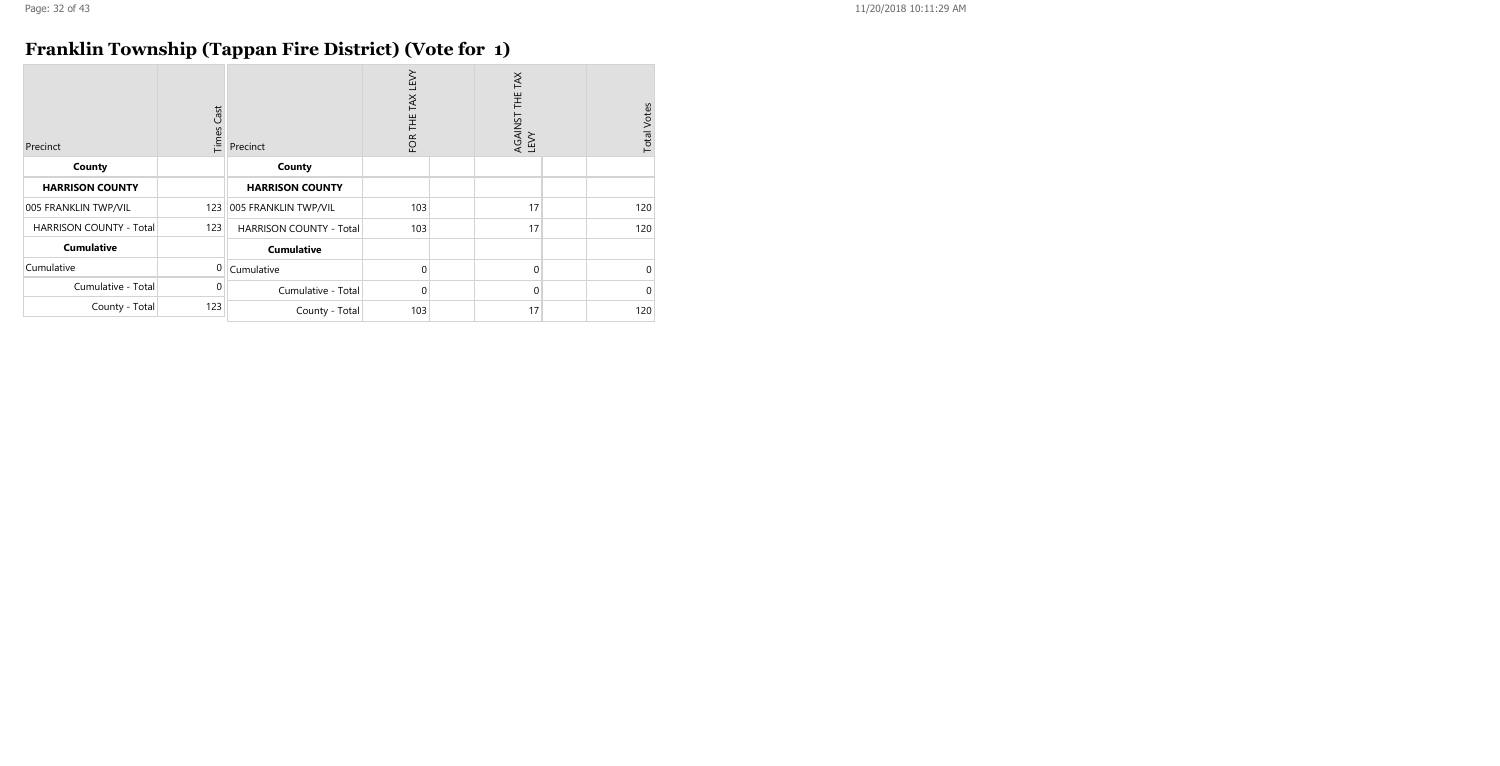### **German Township Cemetery Operation and Maintenance1 Mill (Vote for 1)**

| Precinct                       | Cast<br>Times | Precinct                       | <b>N3T</b><br>TAX<br>Ë<br>FOR | AGAINST THE TAX<br>LEVY | <b>Total Votes</b> |
|--------------------------------|---------------|--------------------------------|-------------------------------|-------------------------|--------------------|
| County                         |               | County                         |                               |                         |                    |
| <b>HARRISON COUNTY</b>         |               | <b>HARRISON COUNTY</b>         |                               |                         |                    |
| 007 GERMAN TWP                 |               | 314   007 GERMAN TWP           | 217                           | 92                      | 309                |
| <b>HARRISON COUNTY - Total</b> | 314           | <b>HARRISON COUNTY - Total</b> | 217                           | 92                      | 309                |
| <b>Cumulative</b>              |               | <b>Cumulative</b>              |                               |                         |                    |
| Cumulative                     | 0             | Cumulative                     | $\Omega$                      | 0                       | $\Omega$           |
| Cumulative - Total             | 0             | Cumulative - Total             | 0                             | 0                       | $\Omega$           |
| County - Total                 | 314           | County - Total                 | 217                           | 92                      | 309                |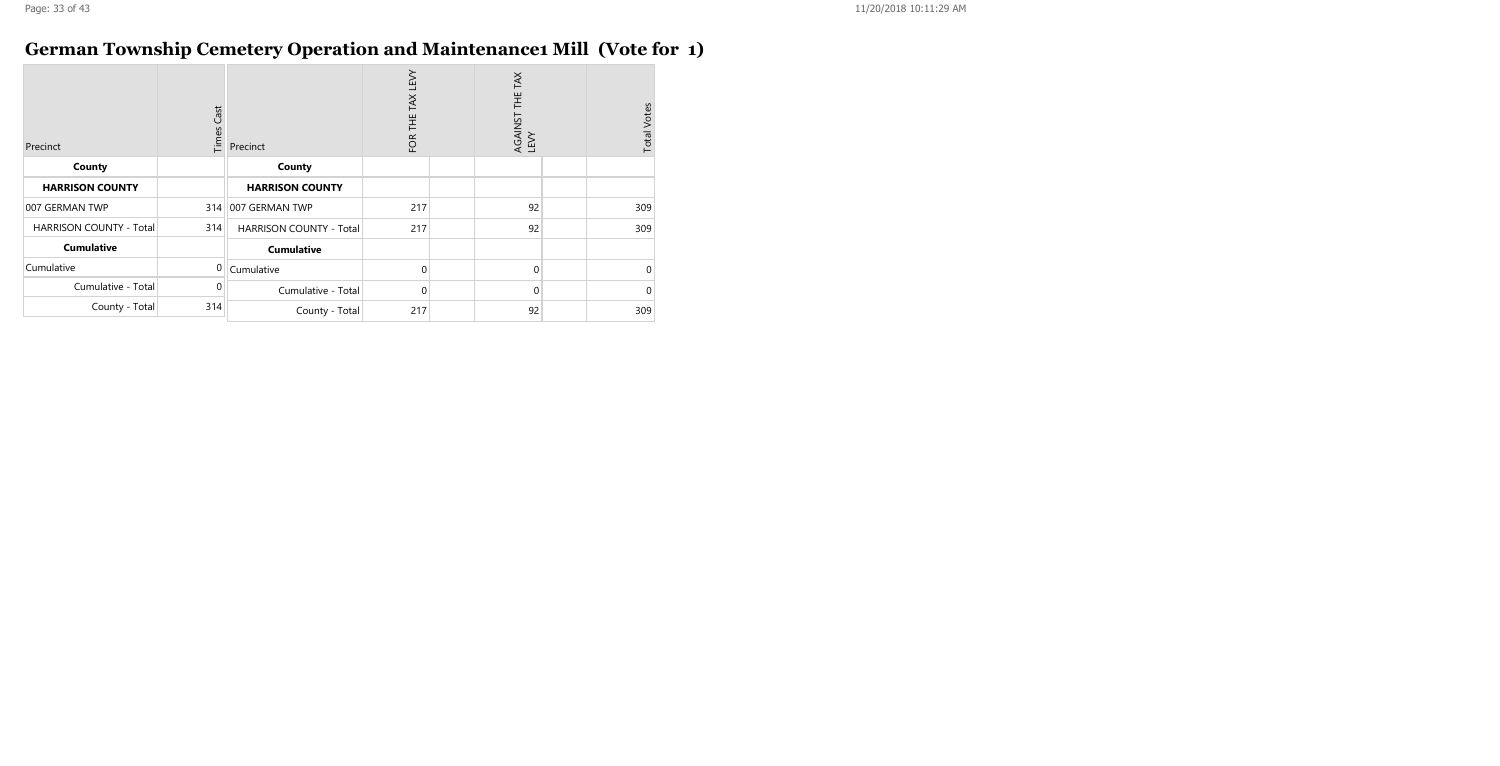# **Moorefield Twp Cemetery Levy (Vote for 1)**

| Precinct                       | <b>Times Cast</b> | Precinct                       | FOR THE TAX LEVY | TAX<br>半<br>AGAINST<br>LEVY | <b>Total Votes</b> |
|--------------------------------|-------------------|--------------------------------|------------------|-----------------------------|--------------------|
| County                         |                   | County                         |                  |                             |                    |
| <b>HARRISON COUNTY</b>         |                   | <b>HARRISON COUNTY</b>         |                  |                             |                    |
| 010 MOOREFIELD TWP             | 181               | 010 MOOREFIELD TWP             | 123              | 39                          | 162                |
| <b>HARRISON COUNTY - Total</b> | 181               | <b>HARRISON COUNTY - Total</b> | 123              | 39                          | 162                |
| <b>Cumulative</b>              |                   | <b>Cumulative</b>              |                  |                             |                    |
| Cumulative                     | 0                 | Cumulative                     | $\Omega$         | $\mathbf{0}$                | 0                  |
| Cumulative - Total             | $\Omega$          | Cumulative - Total             | $\Omega$         | $\mathbf 0$                 | $\Omega$           |
| County - Total                 | 181               | County - Total                 | 123              | 39                          | 162                |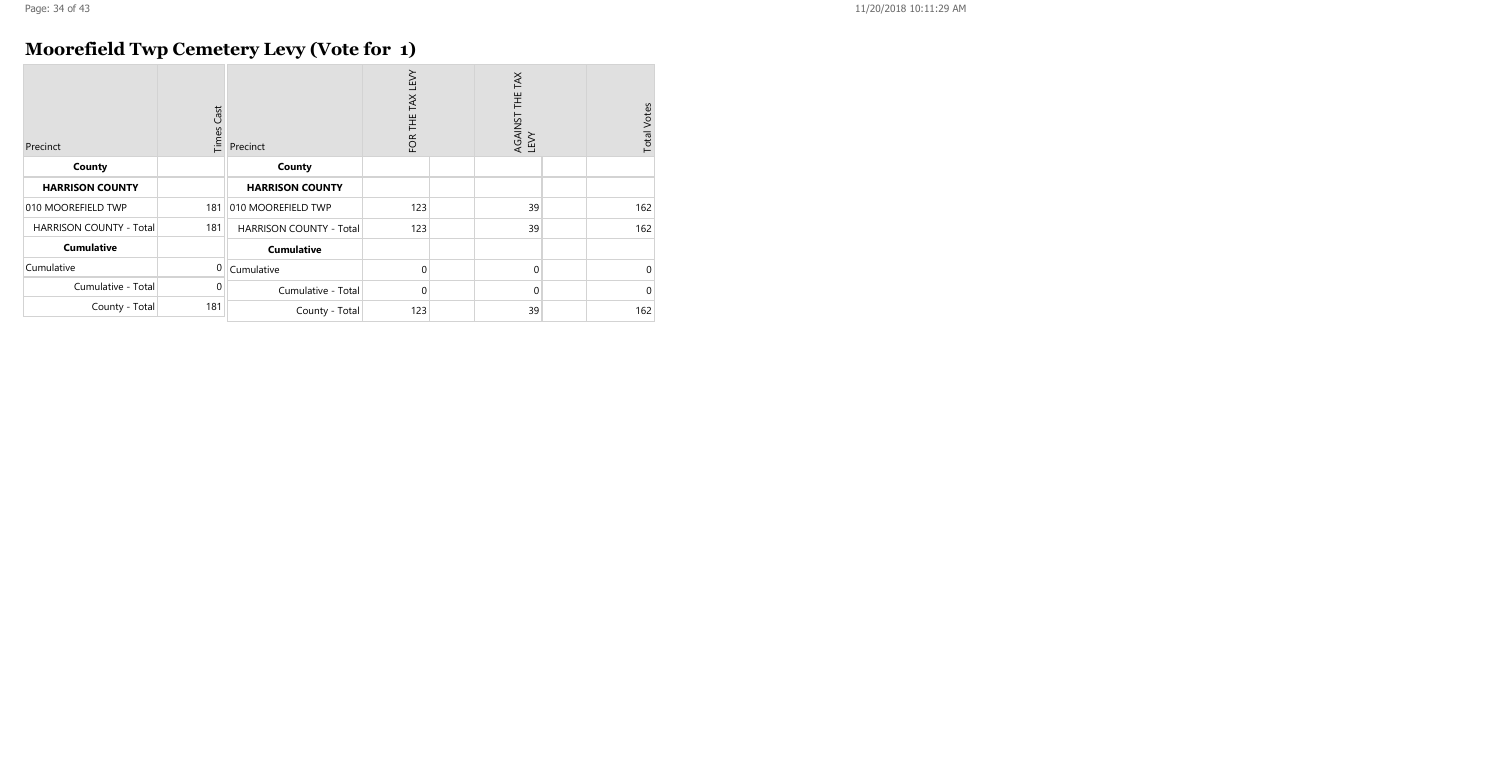# **Moorefield Twp Fire (Vote for 1)**

| Precinct                       | Cast<br>Times | Precinct                       | TAX LEVY<br>FOR THE | TAX<br>Ξ<br>AGAINST<br>LEVY | <b>Total Votes</b> |
|--------------------------------|---------------|--------------------------------|---------------------|-----------------------------|--------------------|
| County                         |               | County                         |                     |                             |                    |
| <b>HARRISON COUNTY</b>         |               | <b>HARRISON COUNTY</b>         |                     |                             |                    |
| 010 MOOREFIELD TWP             | 181           | 010 MOOREFIELD TWP             | 145                 | 25                          | 170                |
| <b>HARRISON COUNTY - Total</b> | 181           | <b>HARRISON COUNTY - Total</b> | 145                 | 25                          | 170                |
| <b>Cumulative</b>              |               | <b>Cumulative</b>              |                     |                             |                    |
| Cumulative                     | 0             | Cumulative                     | $\Omega$            | $\Omega$                    | 0                  |
| Cumulative - Total             | 0             | Cumulative - Total             | $\Omega$            | $\Omega$                    | 0                  |
| County - Total                 | 181           | County - Total                 | 145                 | 25                          | 170                |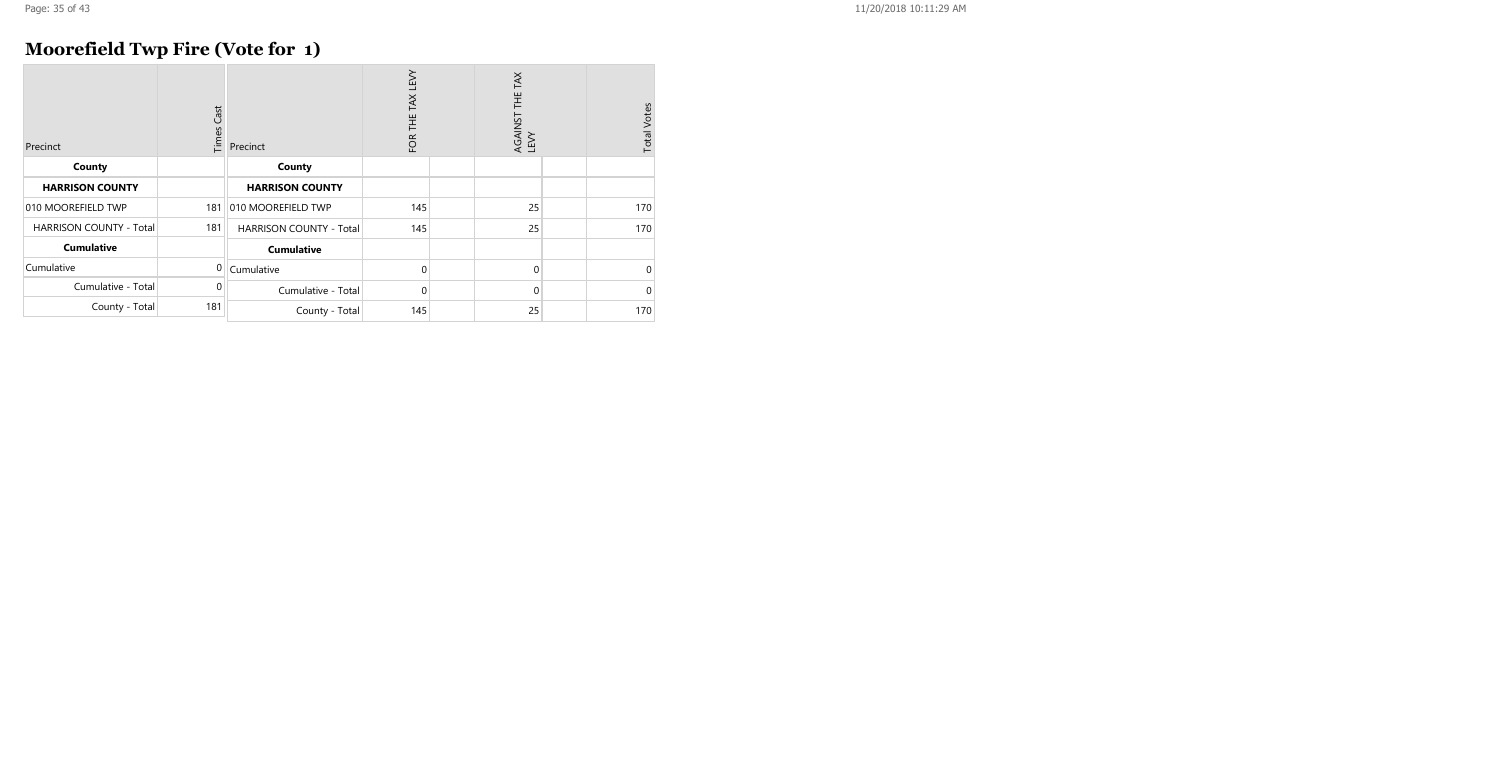# **North Twp Cemetery Levy (Vote for 1)**

| Precinct                       | Cast<br>Times | Precinct                       | FOR THE TAX LEVY |  | AGAINST THE TAX<br>LEVY |  | <b>Total Votes</b> |
|--------------------------------|---------------|--------------------------------|------------------|--|-------------------------|--|--------------------|
| County                         |               | County                         |                  |  |                         |  |                    |
| <b>HARRISON COUNTY</b>         |               | <b>HARRISON COUNTY</b>         |                  |  |                         |  |                    |
| 011 NORTH TWP/VIL              | 526           | 011 NORTH TWP/VIL              | 386              |  | 132                     |  | 518                |
| <b>HARRISON COUNTY - Total</b> | 526           | <b>HARRISON COUNTY - Total</b> | 386              |  | 132                     |  | 518                |
| <b>Cumulative</b>              |               | <b>Cumulative</b>              |                  |  |                         |  |                    |
| Cumulative                     | $\Omega$      | Cumulative                     | $\Omega$         |  | $\mathbf 0$             |  | $\Omega$           |
| Cumulative - Total             | 0             | Cumulative - Total             | 0                |  | $\mathbf 0$             |  | 0                  |
| County - Total                 | 526           | County - Total                 | 386              |  | 132                     |  | 518                |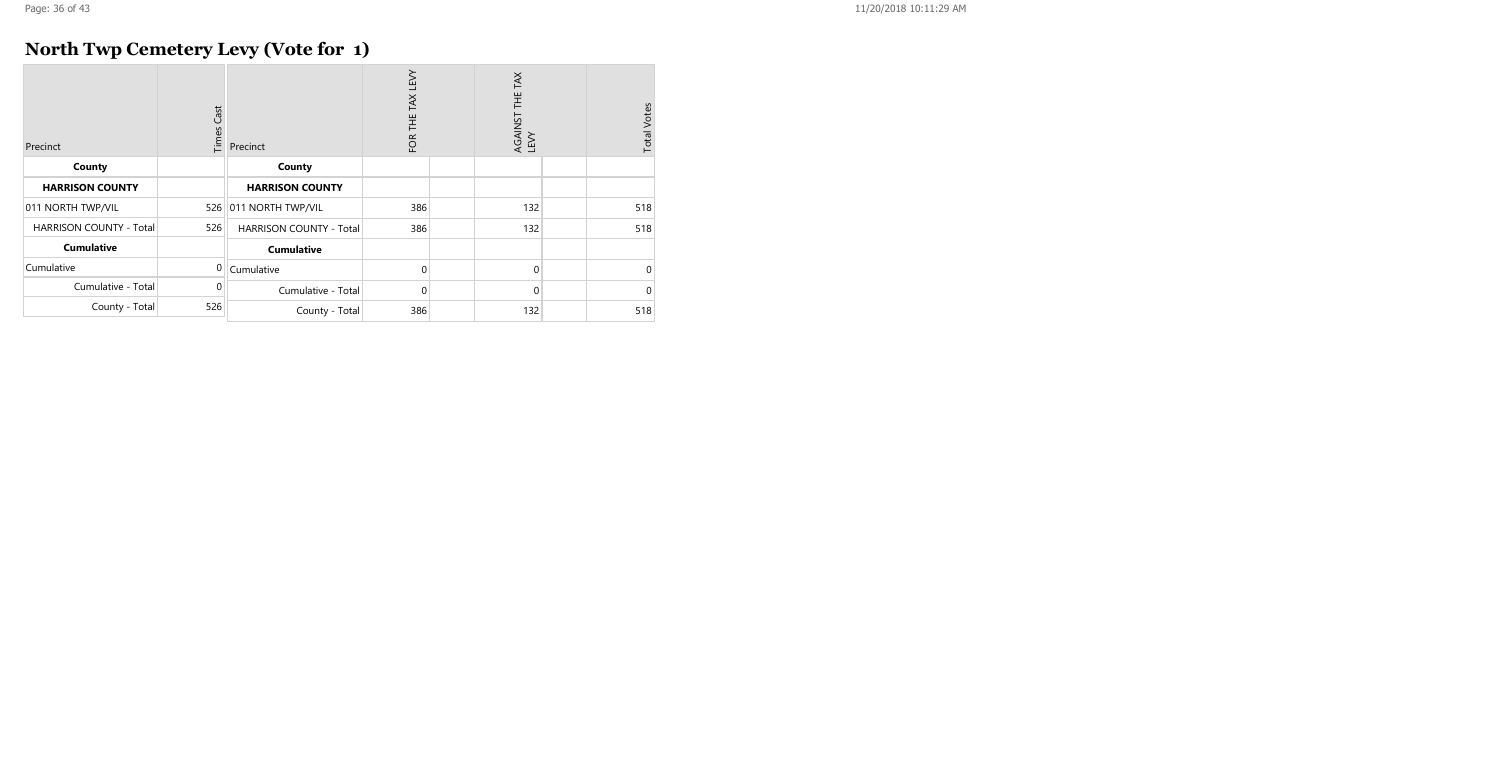# **Nottingham Twp Fire Levy (Vote for 1)**

| Precinct                       | Cast<br>Times | Precinct                       | FOR THE TAX LEVY |  | AGAINST THE TAX<br>LEVY |  | <b>Total Votes</b> |
|--------------------------------|---------------|--------------------------------|------------------|--|-------------------------|--|--------------------|
| County                         |               | County                         |                  |  |                         |  |                    |
| <b>HARRISON COUNTY</b>         |               | <b>HARRISON COUNTY</b>         |                  |  |                         |  |                    |
| 012 NOTTINGHAM TWP             | 144           | 012 NOTTINGHAM TWP             | 122              |  | 19                      |  | 141                |
| <b>HARRISON COUNTY - Total</b> | 144           | <b>HARRISON COUNTY - Total</b> | 122              |  | 19                      |  | 141                |
| <b>Cumulative</b>              |               | <b>Cumulative</b>              |                  |  |                         |  |                    |
| Cumulative                     | 0             | Cumulative                     | $\Omega$         |  | $\Omega$                |  | $\Omega$           |
| Cumulative - Total             | 0             | Cumulative - Total             | $\Omega$         |  | 0                       |  | $\Omega$           |
| County - Total                 | 144           | County - Total                 | 122              |  | 19                      |  | 141                |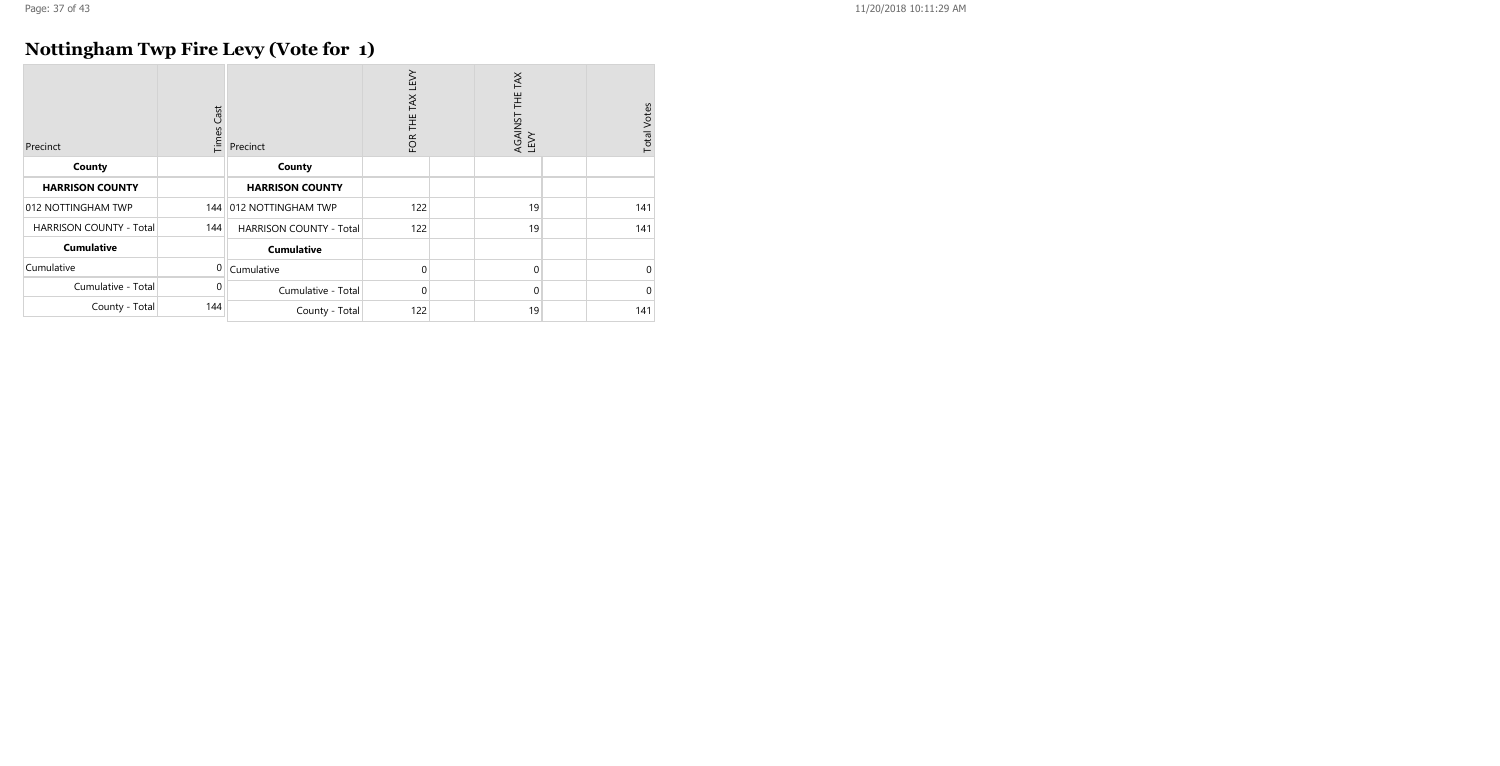# **Rumley Twp Fire Levy (Vote for 1)**

| Precinct                       | Cast<br>Times | Precinct                       | FOR THE TAX LEVY | TAX<br>AGAINST THE T<br>LEVY | <b>Total Votes</b> |
|--------------------------------|---------------|--------------------------------|------------------|------------------------------|--------------------|
| County                         |               | County                         |                  |                              |                    |
| <b>HARRISON COUNTY</b>         |               | <b>HARRISON COUNTY</b>         |                  |                              |                    |
| 013 RUMLEY TWP/VIL             | 497           | 013 RUMLEY TWP/VIL             | 348              | 132                          | 480                |
| <b>HARRISON COUNTY - Total</b> | 497           | <b>HARRISON COUNTY - Total</b> | 348              | 132                          | 480                |
| <b>Cumulative</b>              |               | <b>Cumulative</b>              |                  |                              |                    |
| Cumulative                     | 0             | Cumulative                     | $\Omega$         | $\mathbf 0$                  | $\mathbf 0$        |
| Cumulative - Total             | 0             | Cumulative - Total             | 0                | $\mathbf 0$                  | $\mathbf 0$        |
| County - Total                 | 497           | County - Total                 | 348              | 132                          | 480                |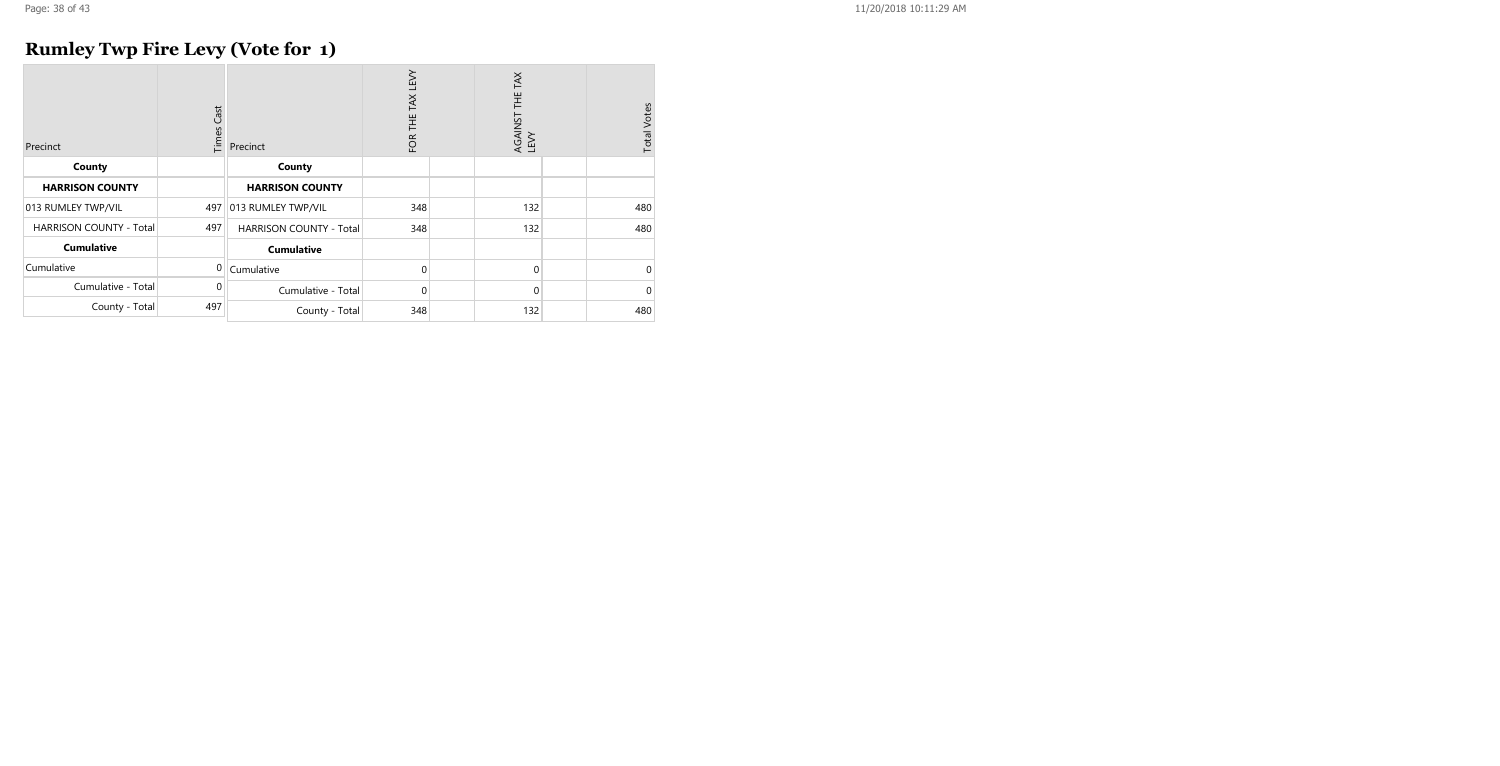# **Shortcreek 1 Mill Additional Cemetery Levy (Vote for 1)**

| Precinct                       | <b>Times Cast</b> | Precinct                | FOR THE TAX LEVY |  | AGAINST THE TAX<br>LEVY |  | <b>Total Votes</b> |
|--------------------------------|-------------------|-------------------------|------------------|--|-------------------------|--|--------------------|
| County                         |                   | County                  |                  |  |                         |  |                    |
| <b>HARRISON COUNTY</b>         |                   | <b>HARRISON COUNTY</b>  |                  |  |                         |  |                    |
| 014 SHORTCREEK TWP/VIL         | 469               | 014 SHORTCREEK TWP/VIL  | 231              |  | 226                     |  | 457                |
| <b>HARRISON COUNTY - Total</b> | 469               | HARRISON COUNTY - Total | 231              |  | 226                     |  | 457                |
| <b>Cumulative</b>              |                   | <b>Cumulative</b>       |                  |  |                         |  |                    |
| Cumulative                     | $\overline{0}$    | Cumulative              | $\Omega$         |  | $\mathbf 0$             |  | $\mathbf 0$        |
| Cumulative - Total             | $\Omega$          | Cumulative - Total      | $\Omega$         |  | $\mathbf 0$             |  | $\mathbf 0$        |
| County - Total                 | 469               | County - Total          | 231              |  | 226                     |  | 457                |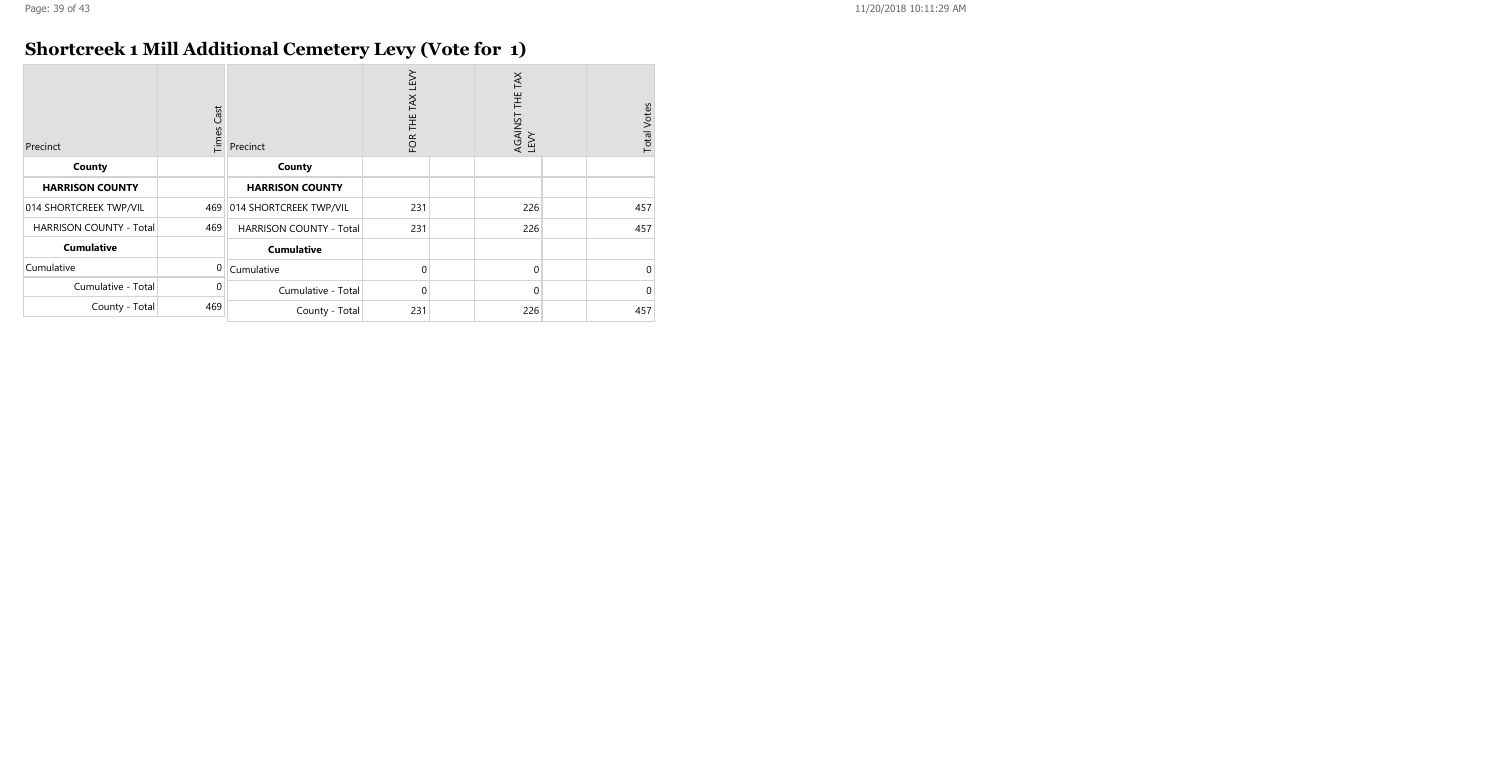# **Stock Twp Fire (Vote for 1)**

| Precinct                       | Times Cast     | Precinct                       | LEV<br>TAX<br>FOR THE |  | AGAINST THE TAX<br>LEVY |  | <b>Total Votes</b> |
|--------------------------------|----------------|--------------------------------|-----------------------|--|-------------------------|--|--------------------|
| County                         |                | County                         |                       |  |                         |  |                    |
| <b>HARRISON COUNTY</b>         |                | <b>HARRISON COUNTY</b>         |                       |  |                         |  |                    |
| 015 STOCK TWP                  |                | 224 015 STOCK TWP              | 157                   |  | 65                      |  | 222                |
| <b>HARRISON COUNTY - Total</b> | 224            | <b>HARRISON COUNTY - Total</b> | 157                   |  | 65                      |  | 222                |
| <b>Cumulative</b>              |                | <b>Cumulative</b>              |                       |  |                         |  |                    |
| Cumulative                     | $\overline{0}$ | Cumulative                     | 0                     |  | 0                       |  | $\mathbf 0$        |
| Cumulative - Total             | 0              | Cumulative - Total             | 0                     |  | $\mathbf 0$             |  | $\mathbf 0$        |
| County - Total                 | 224            | County - Total                 | 157                   |  | 65                      |  | 222                |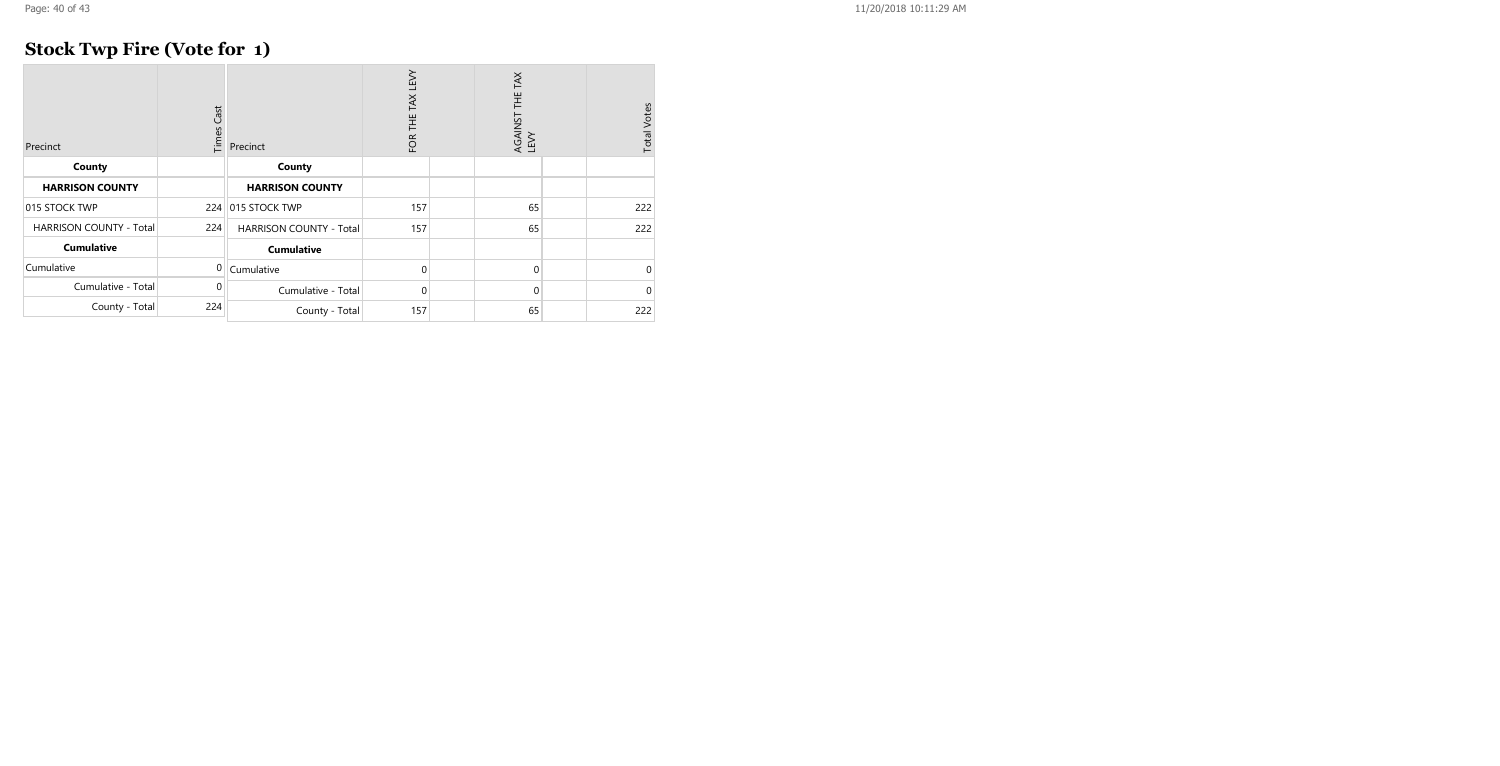# **Stock Twp Roads (Vote for 1)**

| Precinct                | Times Cast | Precinct                       | TEN<br>TAX<br>FOR THE |  | TAX<br>AGAINST THE T<br>LEVY |  | <b>Total Votes</b> |
|-------------------------|------------|--------------------------------|-----------------------|--|------------------------------|--|--------------------|
| County                  |            | County                         |                       |  |                              |  |                    |
| <b>HARRISON COUNTY</b>  |            | <b>HARRISON COUNTY</b>         |                       |  |                              |  |                    |
| 015 STOCK TWP           |            | 224 015 STOCK TWP              | 162                   |  | 59                           |  | 221                |
| HARRISON COUNTY - Total | 224        | <b>HARRISON COUNTY - Total</b> | 162                   |  | 59                           |  | 221                |
| <b>Cumulative</b>       |            | <b>Cumulative</b>              |                       |  |                              |  |                    |
| Cumulative              | 0          | Cumulative                     | 0                     |  | $\mathbf 0$                  |  | $\mathbf 0$        |
| Cumulative - Total      | 0          | Cumulative - Total             | 0                     |  | $\mathbf 0$                  |  | $\mathbf 0$        |
| County - Total          | 224        | County - Total                 | 162                   |  | 59                           |  | 221                |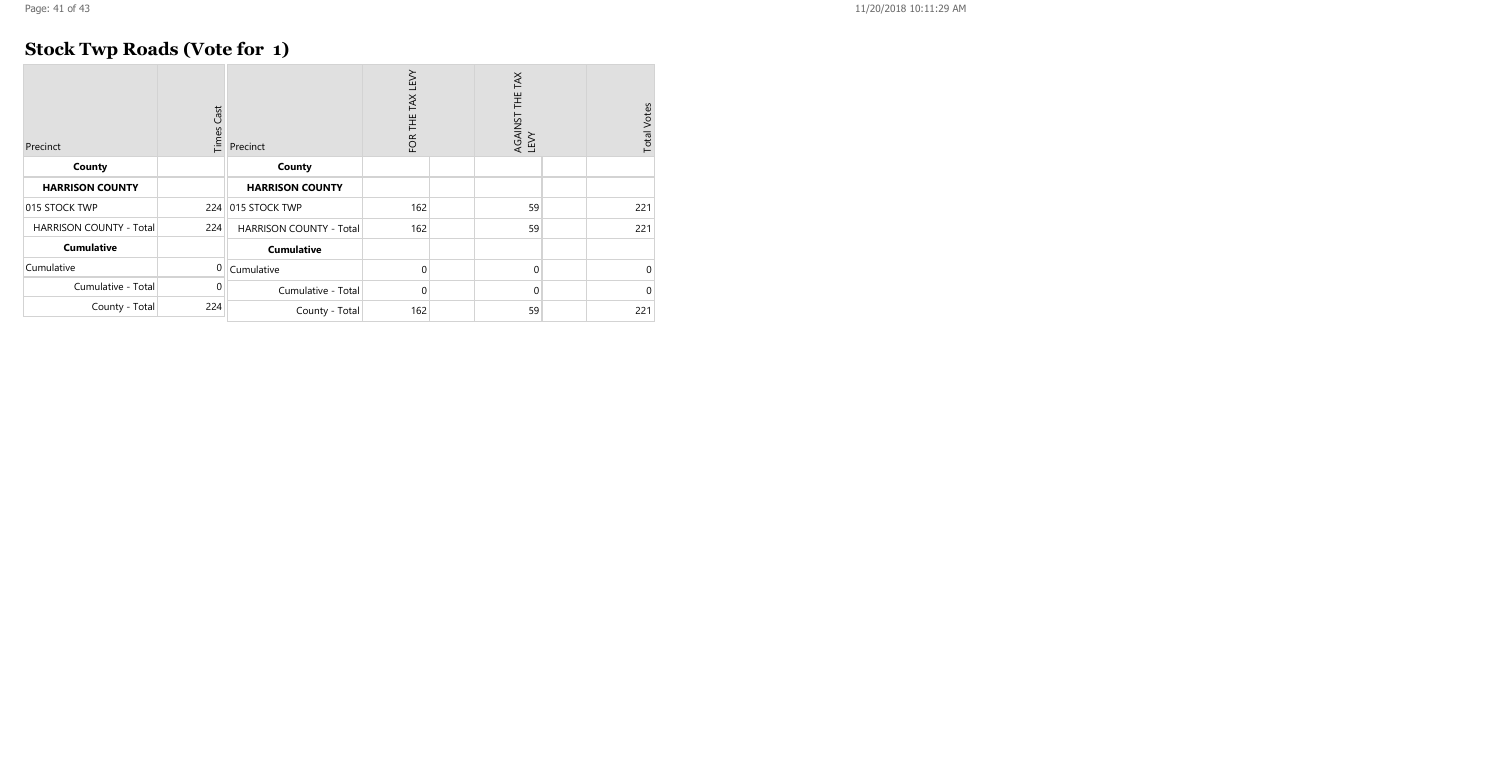#### Page: 42 of 43 11/20/2018 10:11:29 AM

#### **Cadiz SW Village Liquor Option (Vote for 1)**

| Precinct                | Times Cast  | Precinct                       | YES            | $\frac{1}{2}$ | <b>Total Votes</b> |
|-------------------------|-------------|--------------------------------|----------------|---------------|--------------------|
| County                  |             | County                         |                |               |                    |
| <b>HARRISON COUNTY</b>  |             | <b>HARRISON COUNTY</b>         |                |               |                    |
| 004 CADIZ VIL SW        | 672         | 004 CADIZ VIL SW               | 447            | 210           | 657                |
| HARRISON COUNTY - Total | 672         | <b>HARRISON COUNTY - Total</b> | 447            | 210           | 657                |
| <b>Cumulative</b>       |             | <b>Cumulative</b>              |                |               |                    |
| Cumulative              | $\Omega$    | Cumulative                     | $\mathbf 0$    | $\mathbf 0$   | $\overline{0}$     |
| Cumulative - Total      | $\mathbf 0$ | Cumulative - Total             | $\overline{0}$ | $\mathbf 0$   | $\overline{0}$     |
| County - Total          | 672         | County - Total                 | 447            | 210           | 657                |